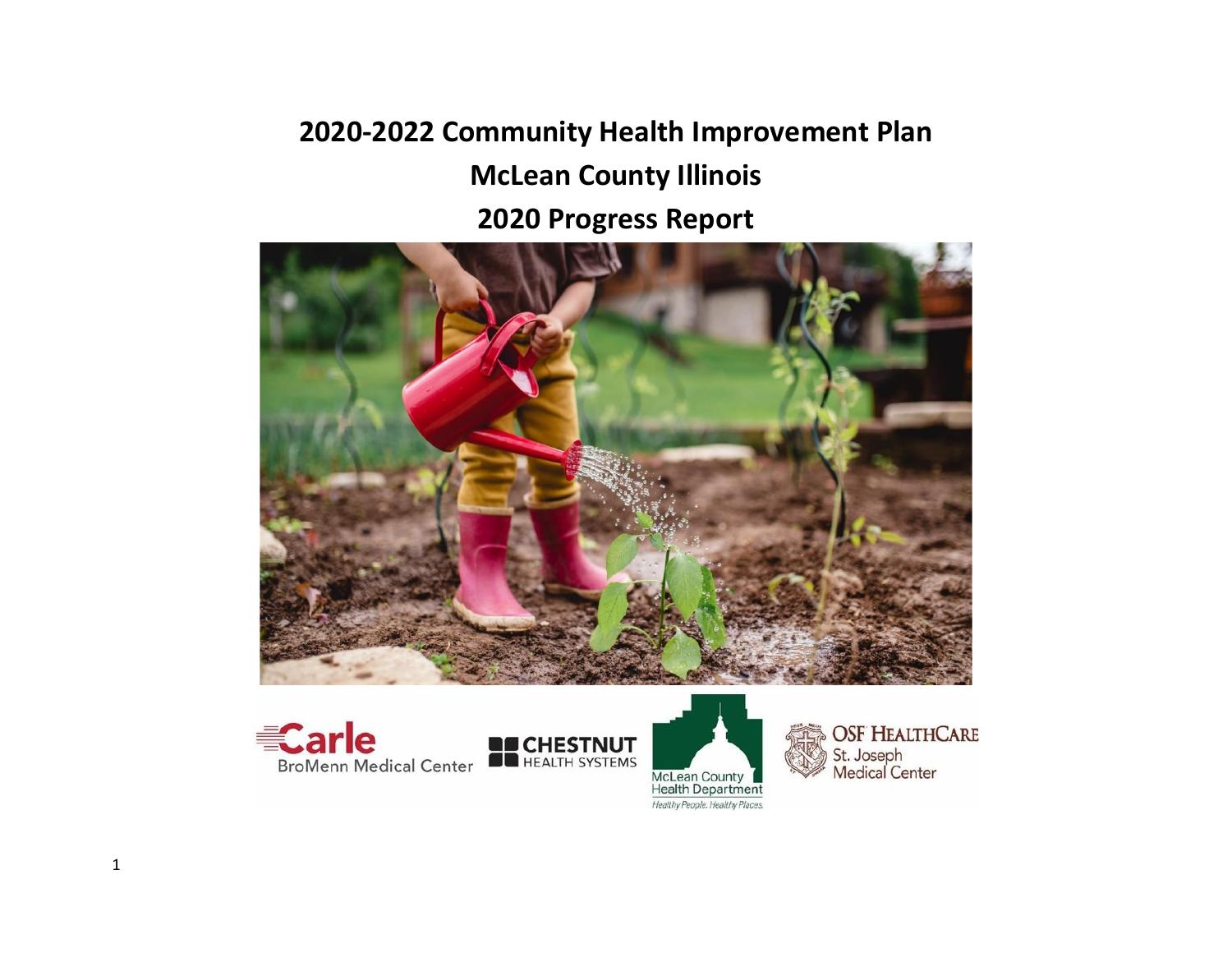# McLean County Community Health Improvement Plan 2020 Progress Report – Executive Summary

Carle BroMenn Medical Center, Chestnut Health Systems, McLean County Health Department and OSF St. Joseph Medical Center, with the guidance of the McLean County Community Health Council, continued to collaborate to conduct and adopt the 2019 McLean County Community Health Needs Assessment (CHNA). The four organizations also collaborated to develop and adopt the joint 2020-2022 McLean County Community Health Improvement Plan (CHIP). Previous efforts also resulted in a joint CHNA in 2016 and a joint CHIP for 2017 - 2019.

The purpose of the 2020 – 2022 McLean County Community Health Improvement Plan is to improve the health of McLean County residents by developing and maintaining partnerships to implement community health improvement plan interventions, working together to encourage health and healthcare access awareness and fostering systemic approaches that will improve the health and well-being of county residents and the community.

The development and implementation of the 2020 – 2022 McLean County Community Health Improvement Plan was due in large part to the three priority action teams, one team for each of the three health priorities identified in the 2019 CHNA: behavioral health, access to care, and healthy eating/active living (HEAL). Each priority action team has 24 to 64 members representing key stakeholders for the identified health priority.

2020 was a challenging year due to the COVID-19 pandemic, however, through the work of the priority action teams, considerable progress was made toward implementing the intervention strategies and achieving the targets as defined by the process and outcome indicators in 2020. Highlights during this first year of the 2020 – 2022 McLean County Community Health Improvement Plan include:

- **Behavioral Health:**
	- $\circ$  A baseline was identified for the number of sites and people utilizing telepsychiatry.
	- o Despite COVID and the need for primarily remote learning in local schools throughout 2020, Ending the Silence and Too Good for Drugs continued to be offered.
	- $\circ$  The FUSE pilot program documented that its intensive support approach resulted in a reduction in homelessness, emergency room visits, and justice contacts for its participants.
	- o The number of participants increased in PEARLS, an evidenced-based program addressing late-life depression.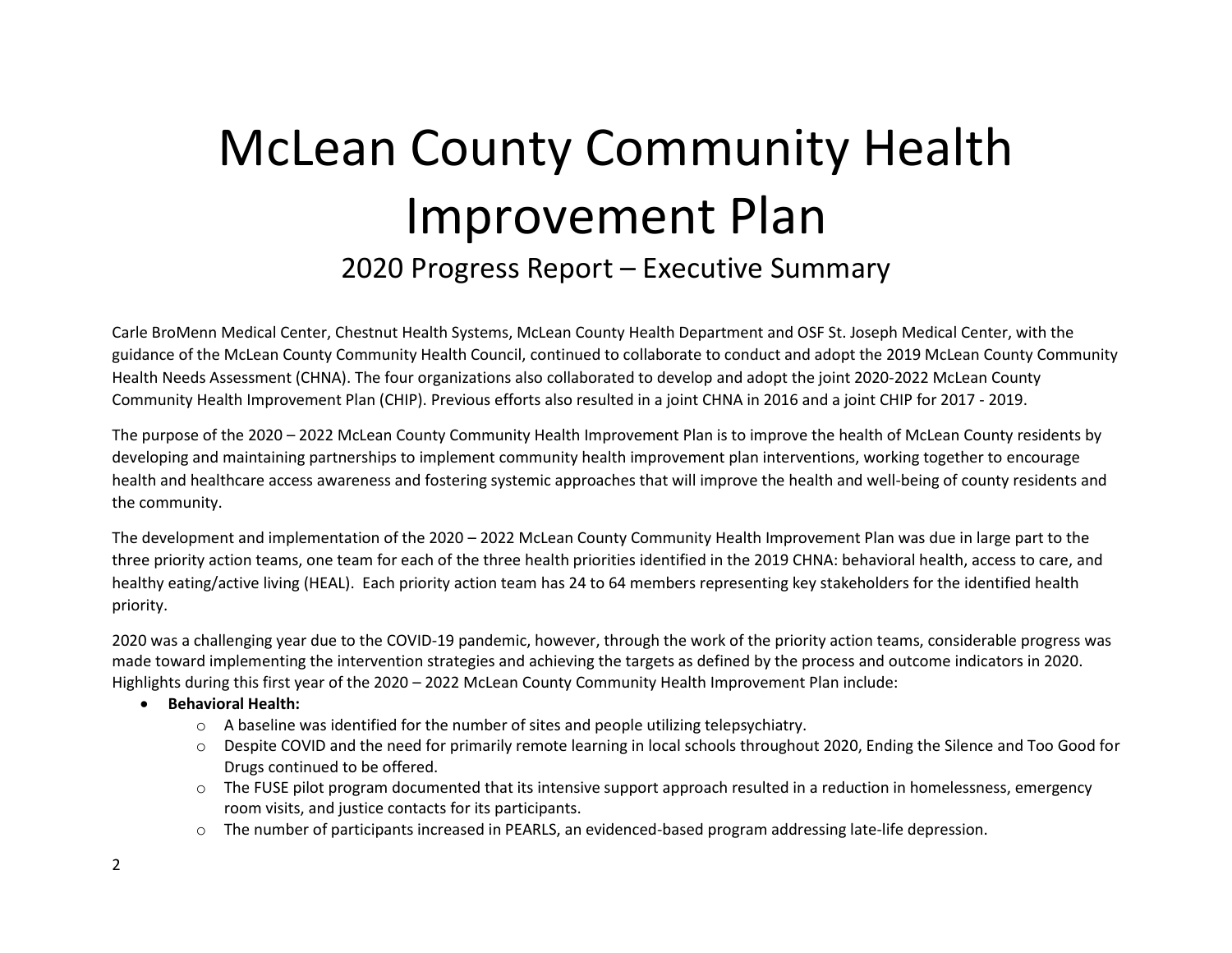- **Access to Care:**
	- $\circ$  CAATCH, an emergency room navigation program to engage those without a primary care home, continued to show a reduction in emergency department visits post-involvement with CAATCH, with a cost-savings of \$2,119,500 in 2020.
	- $\circ$  The new Dental Clinic at the Community Health Care Clinic had 441 patients with 1,437 appointments.
	- $\circ$  Over 2,200 unduplicated patients received virtual services through three local clinics.
	- o An inventory survey tool was prepared and reviewed by institutional review boards in preparation for identifying transportationrelated committees in McLean County as part of an exploration of transportation barriers to healthcare.
- **Healthy Eating/Active Living:**
	- $\circ$  An inventory of home food programs was completed in 2020, with five partnership opportunities identified between schools and the community which provided healthier food to the home food programs.
	- o Healthy food accessibility continued to be promoted through the efforts of Veggie Oasis, the Food Farmacy, OSF SmartMeals, Midwest Food Bank, soup kitchens, produce donated through community gardens, Double-Snap participation at the Farmer's Market, and three healthy food drives.
	- $\circ$  The 5-2-1-0 Campaign to promote active living amongst school-aged children was promoted by five facilities, involving 800 children.
	- o The 46 participants in the Partners in Health program for individuals with development disabilities showed improvements in health in 2020: 26% had a decrease in blood pressure; 37% demonstrated improvements in waist circumference; and, 30% improved body mass index (BMI).

The 2020 progress report for the 2020 – 2022 McLean County Community Health Improvement Plan that follows, identifies the progress for the strategies and interventions outlined in the improvement plan for all three health priorities.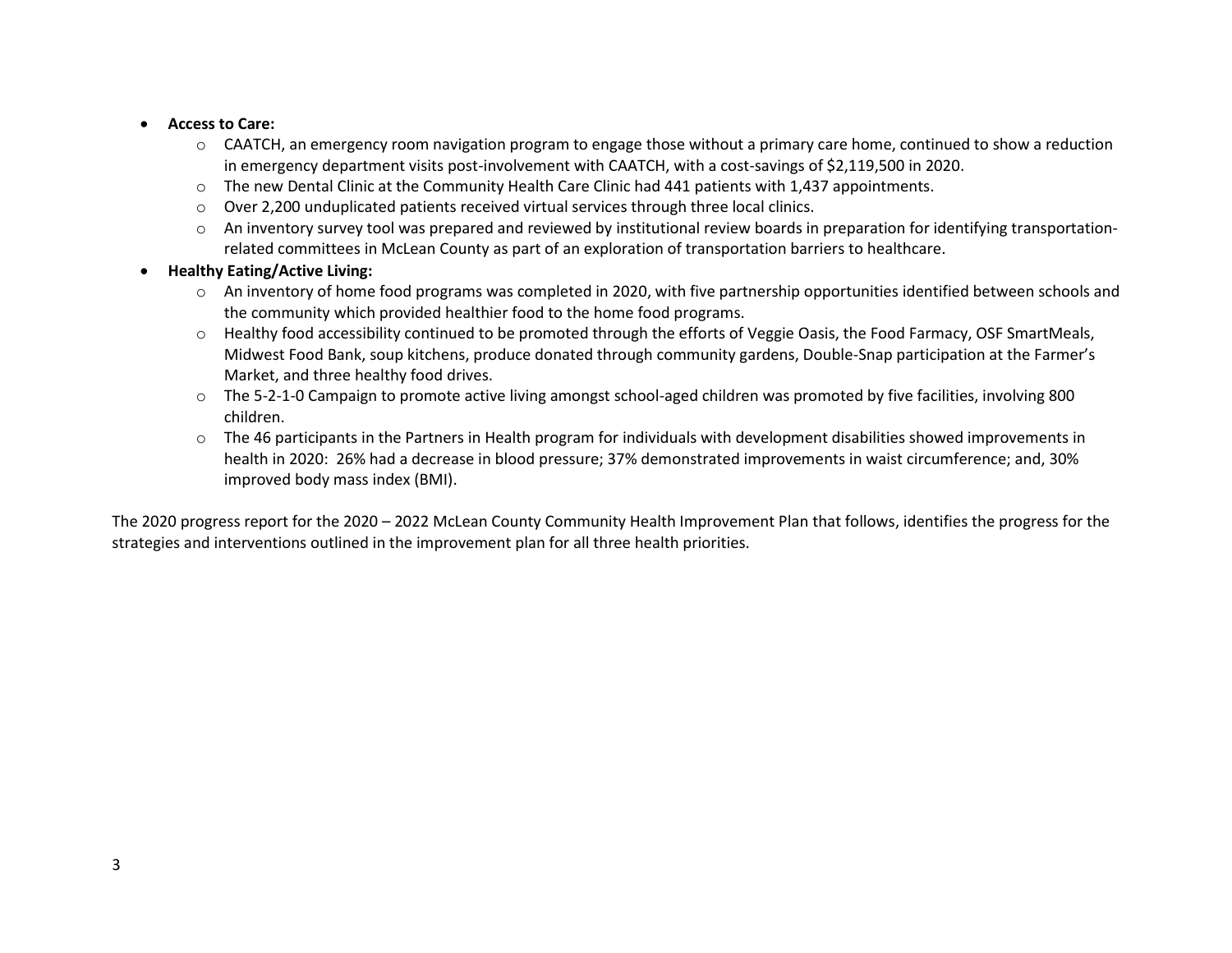## **2020–2022 McLean County Community Health Improvement Plan Behavioral Health**

### **2020 Progress Report**

#### **HEALTH PRIORITY: BEHAVIORAL HEALTH**

**GOAL:** Advance a systemic community approach to enhance behavioral health and well-being by 2023.

**Related Social Determinants of Health:** Access to Care; Housing Instability/Quality of Housing

#### **OUTCOME OBJECTIVES: By 2023, reduce the number of deaths due to suicide. By 2023, reduce the death rate due to drug poisoning.**

#### **Baseline**

- 16 deaths due to suicide, McLean County Coroner's Office, 2018.
- 13.3 deaths/100,000 population, Conduent Healthy Communities Institute, County Health Rankings, 2014-2016

#### *State Health Improvement Plan (SHIP) 2021 Alignment*

- *Build upon and improve local system integration.*
- *Improve the opportunity for people to be treated in the community rather than in institutions.*
- *Increase behavioral health literacy and decrease stigma.*

| <b>THREE YEAR MEASURES</b>                                                                                                                                                             | <b>STRATEGIES and INTERVENTIONS</b>                                                                                                                                                                                           | <b>ANNUAL EVALUATION MEASURES</b> | <b>PROGRESS IN 2020</b> |
|----------------------------------------------------------------------------------------------------------------------------------------------------------------------------------------|-------------------------------------------------------------------------------------------------------------------------------------------------------------------------------------------------------------------------------|-----------------------------------|-------------------------|
| <b>IMPACT OBJECTIVE #1:</b><br>By 2023, increase the percent<br>of McLean County residents<br>reporting good mental health<br>and feeling less sad, depressed,<br>stressed or anxious. | <b>STRATEGY 1: SUPPORT EDUCATIONAL</b><br><b>PROGRAMS AND MEDIA CAMPAIGNS</b><br>AIMED AT REDUCING BEHAVIORAL HEALTH<br>STIGMA, INCREASING MENTAL HEALTH<br><b>AWARENESS AND/OR IMPROVING MENTAL</b><br><b>HEALTH STATUS.</b> |                                   |                         |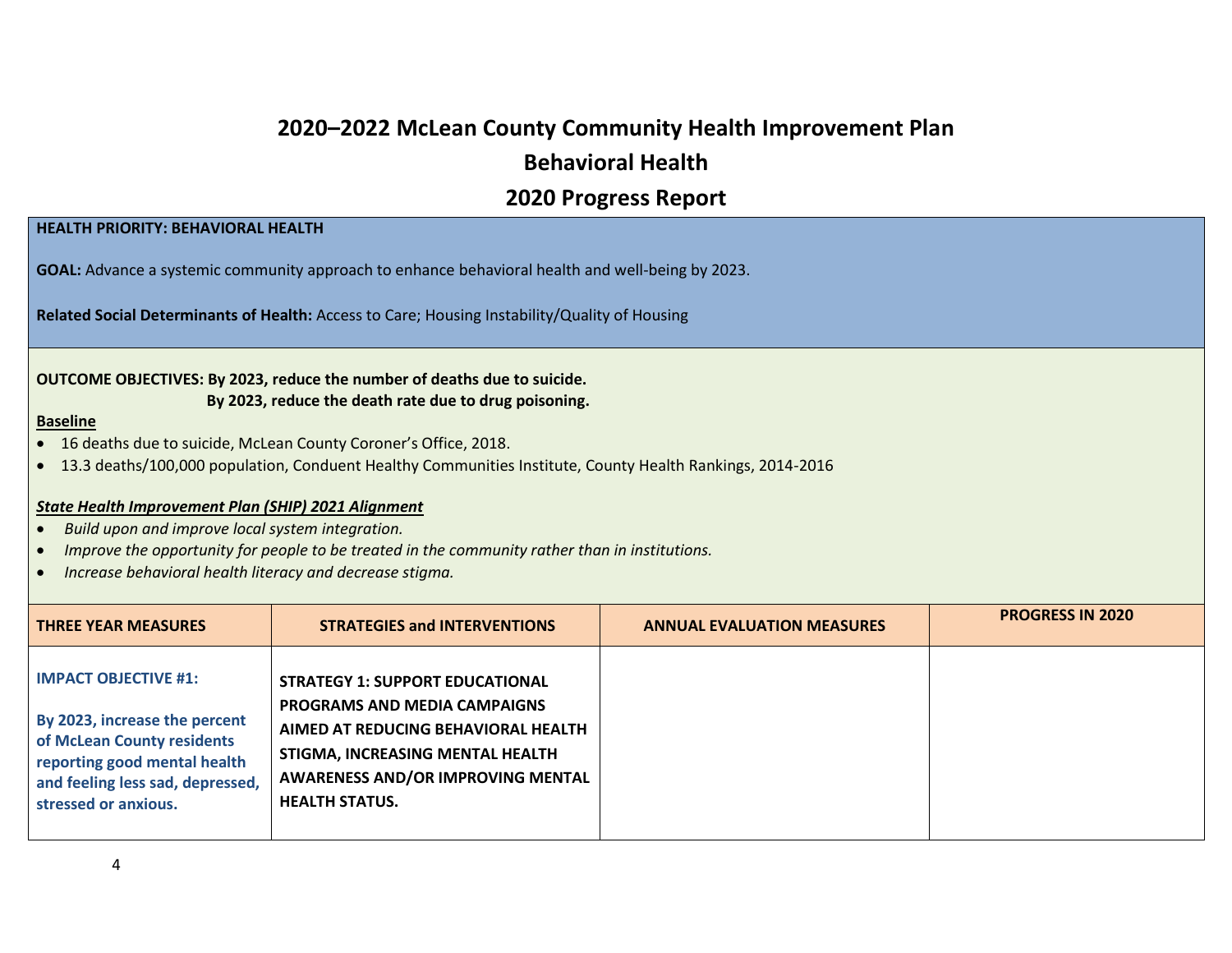| <b>BASELINE DATA</b><br>31% of $8^{th}$ , 10 <sup>th</sup> and 12th<br>grader students reported<br>feeling so sad or hopeless<br>almost every day for two<br>weeks or more in a row that<br>they stopped doing some<br>usual activities (Illinois<br>Youth Survey, 2018)<br>Residents reported that<br>$\bullet$<br>their mental health was not<br>good 3.6 days in the past 30<br>days (County Health<br>Rankings, 2016)<br>28% of survey respondents<br>$\bullet$<br>reported their overall | Intervention 1.1: Offer Mental Health First<br>Aid (MHFA) Courses to the Community<br>(evidence- based program)<br>Evidence:<br>https://www.countyhealthrankings.org/take<br>-action-to-improve-health/what-works-for-<br>health/policies/mental-health-first-aid | <b>Intervention 1.1: Process Indicators</b><br># of MHFA for Older Adults courses<br>offered (baseline: 0, 2018)<br># of MHFA courses sponsored by Carle<br>$\bullet$<br><b>BroMenn Medical Center (baseline: 3</b><br>courses-McLean County MHFA<br>Collaborative, 2018)<br># of MHFA courses sponsored by OSF St.<br>$\bullet$<br>Joseph Medical Center (baseline: 3<br>courses for the community and 4 for<br>employees - McLean County MHFA<br>Collaborative, 2018)<br># of McLean County community<br>$\bullet$<br>members trained in MHFA per year<br>(baseline: 736 community members,<br>McLean County MHFA Collaborative,<br>2018)<br># of instructors trained to teach MHFA | <b>Intervention 1.1 Outcomes</b><br>2020: 0 courses<br>$\bullet$<br>2020: 0 courses due COVID-19<br>$\bullet$<br>restrictions; all hospital<br>conference rooms were utilized<br>as break rooms for staff to<br>enable social distancing<br>2020: 2 courses<br>$\bullet$<br>2020: 131 community members<br>2020: 1 new instructor and 4<br>$\bullet$ |
|-----------------------------------------------------------------------------------------------------------------------------------------------------------------------------------------------------------------------------------------------------------------------------------------------------------------------------------------------------------------------------------------------------------------------------------------------------------------------------------------------|-------------------------------------------------------------------------------------------------------------------------------------------------------------------------------------------------------------------------------------------------------------------|---------------------------------------------------------------------------------------------------------------------------------------------------------------------------------------------------------------------------------------------------------------------------------------------------------------------------------------------------------------------------------------------------------------------------------------------------------------------------------------------------------------------------------------------------------------------------------------------------------------------------------------------------------------------------------------|------------------------------------------------------------------------------------------------------------------------------------------------------------------------------------------------------------------------------------------------------------------------------------------------------------------------------------------------------|
| mental health as good<br>(McLean County Community<br>Health Survey, 2018)                                                                                                                                                                                                                                                                                                                                                                                                                     |                                                                                                                                                                                                                                                                   | <b>Intervention 1.1: Outcome Indicators</b>                                                                                                                                                                                                                                                                                                                                                                                                                                                                                                                                                                                                                                           | current instructors certified to<br>teach virtual and hybrid courses<br>2020: 100 % of course                                                                                                                                                                                                                                                        |
| 21% of survey respondents<br>$\bullet$<br>reported feeling depressed<br>for 3 or more days in the 30<br>days prior to the survey<br>(McLean County Community<br>Health Survey, 2018)                                                                                                                                                                                                                                                                                                          |                                                                                                                                                                                                                                                                   | % of MHFA course participants that<br>"Agree" or "Strongly Agree" that they<br>are More Confident About Being Aware<br>of Their Own Views & Feelings About<br>Mental Health Problems & Disorders<br>(baseline: 96% of survey respondents-<br>McLean County MHFA Collaborative,                                                                                                                                                                                                                                                                                                                                                                                                        | participants                                                                                                                                                                                                                                                                                                                                         |
| 60% of survey respondents<br>$\bullet$<br>reported that they did not<br>feel stressed or anxious on                                                                                                                                                                                                                                                                                                                                                                                           |                                                                                                                                                                                                                                                                   | 2018)<br>% of MHFA follow-up survey participants<br>that still feel prepared to assist a person                                                                                                                                                                                                                                                                                                                                                                                                                                                                                                                                                                                       | 2020: follow-up survey not<br>$\bullet$<br>conducted in 2020                                                                                                                                                                                                                                                                                         |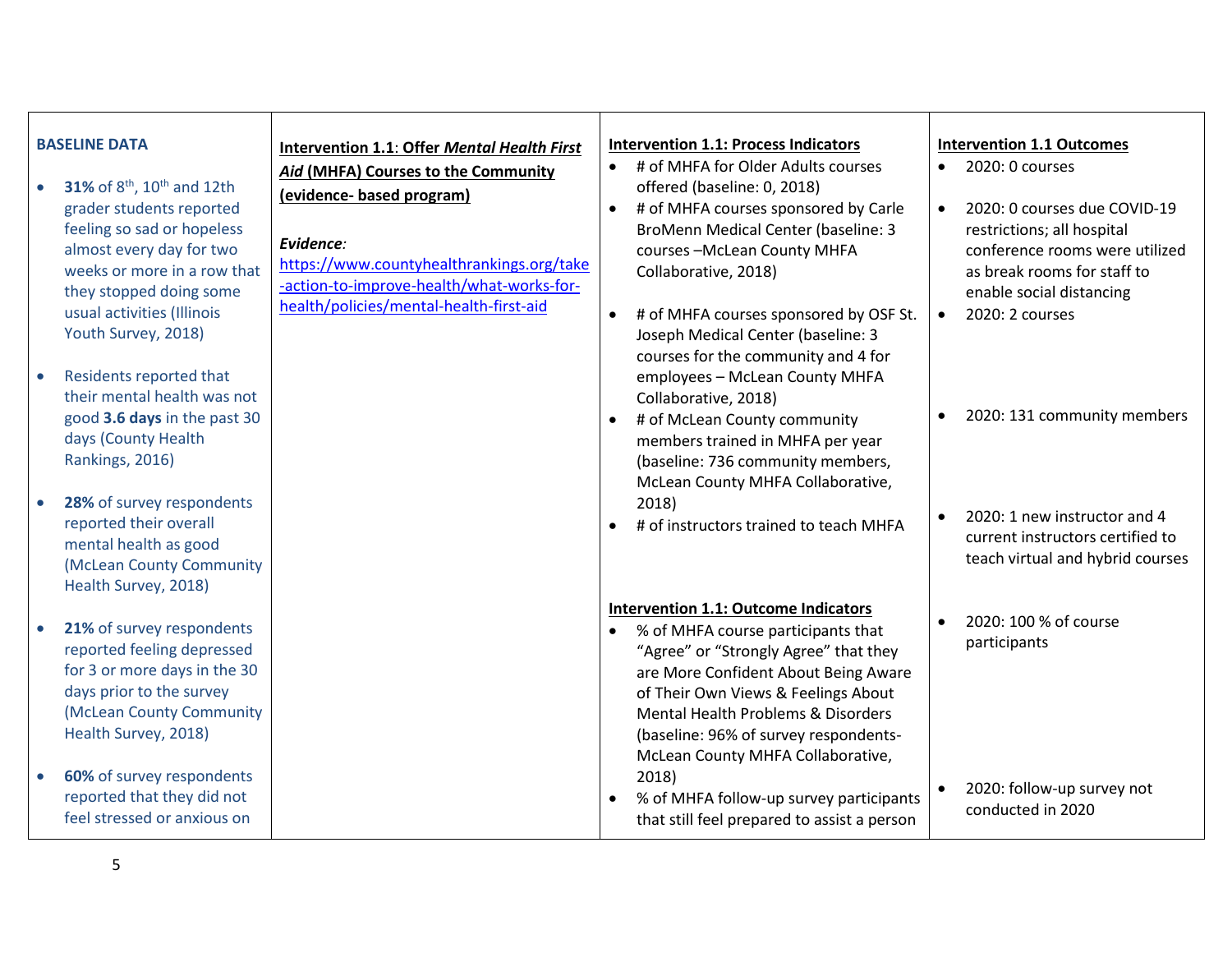| any day in the 30 days prior<br>to the survey (McLean<br><b>County Community Health</b><br><b>Survey, 2018)</b> |                                                     | who may be dealing with a mental<br>health problem or crisis to seek<br>professional help (baseline: 72.6%,<br>McLean County MHFA Collaborative,<br>2018)<br>% of MHFA follow-up survey participants<br>that feel prepared to ask a person<br>whether s/he is considering killing<br>her/himself (baseline: 72.6%, McLean<br>County MHFA Collaborative, 2018) | 2020: follow-up survey not<br>$\bullet$<br>conducted in 2020 |
|-----------------------------------------------------------------------------------------------------------------|-----------------------------------------------------|---------------------------------------------------------------------------------------------------------------------------------------------------------------------------------------------------------------------------------------------------------------------------------------------------------------------------------------------------------------|--------------------------------------------------------------|
|                                                                                                                 | <b>Intervention 1.2: Offer National Alliance on</b> | <b>Intervention 1.2: Process Indicators</b>                                                                                                                                                                                                                                                                                                                   | <b>Intervention 1.2 Outcomes</b>                             |
|                                                                                                                 | Mental Health (NAMI) Ending the Silence in          | • # of public schools in McLean County                                                                                                                                                                                                                                                                                                                        | • 2020: 20 public schools                                    |
|                                                                                                                 | <b>McLean County Public Schools (evidence-</b>      | where Ending the Silence is implemented                                                                                                                                                                                                                                                                                                                       |                                                              |
|                                                                                                                 | based program)                                      | (baseline: 17 public schools, Project Oz,<br>2018)                                                                                                                                                                                                                                                                                                            |                                                              |
|                                                                                                                 | Evidence:                                           | • # of students in McLean County public                                                                                                                                                                                                                                                                                                                       | 2020: 2,748 students                                         |
|                                                                                                                 | https://www.countyhealthrankings.org/take           | schools participating in Ending the                                                                                                                                                                                                                                                                                                                           |                                                              |
|                                                                                                                 | -action-to-improve-health/what-works-for-           | Silence (baseline: 3,120 students, Project                                                                                                                                                                                                                                                                                                                    |                                                              |
|                                                                                                                 | health/policies/universal-school-based-             | Oz, 2018)                                                                                                                                                                                                                                                                                                                                                     |                                                              |
|                                                                                                                 | suicide-awareness-education-programs                | <b>Intervention 1.2: Outcome Indicators</b>                                                                                                                                                                                                                                                                                                                   |                                                              |
|                                                                                                                 |                                                     | • % of Ending the Silence student                                                                                                                                                                                                                                                                                                                             | 2020: 94% of students                                        |
|                                                                                                                 |                                                     | participants agreeing with the following<br>statement, "As a result of this                                                                                                                                                                                                                                                                                   |                                                              |
|                                                                                                                 |                                                     | presentation, I know how to help myself                                                                                                                                                                                                                                                                                                                       |                                                              |
|                                                                                                                 |                                                     | or a friend if I notice any of the warning                                                                                                                                                                                                                                                                                                                    |                                                              |
|                                                                                                                 |                                                     | signs" (baseline: 97% of students, Project<br>Oz, 2018)                                                                                                                                                                                                                                                                                                       |                                                              |
|                                                                                                                 |                                                     | • % of Ending the Silence student                                                                                                                                                                                                                                                                                                                             | 2020: 94% of students                                        |
|                                                                                                                 |                                                     | participants agreeing with the following                                                                                                                                                                                                                                                                                                                      |                                                              |
|                                                                                                                 |                                                     | statement, "I know the early warning                                                                                                                                                                                                                                                                                                                          |                                                              |
|                                                                                                                 |                                                     |                                                                                                                                                                                                                                                                                                                                                               |                                                              |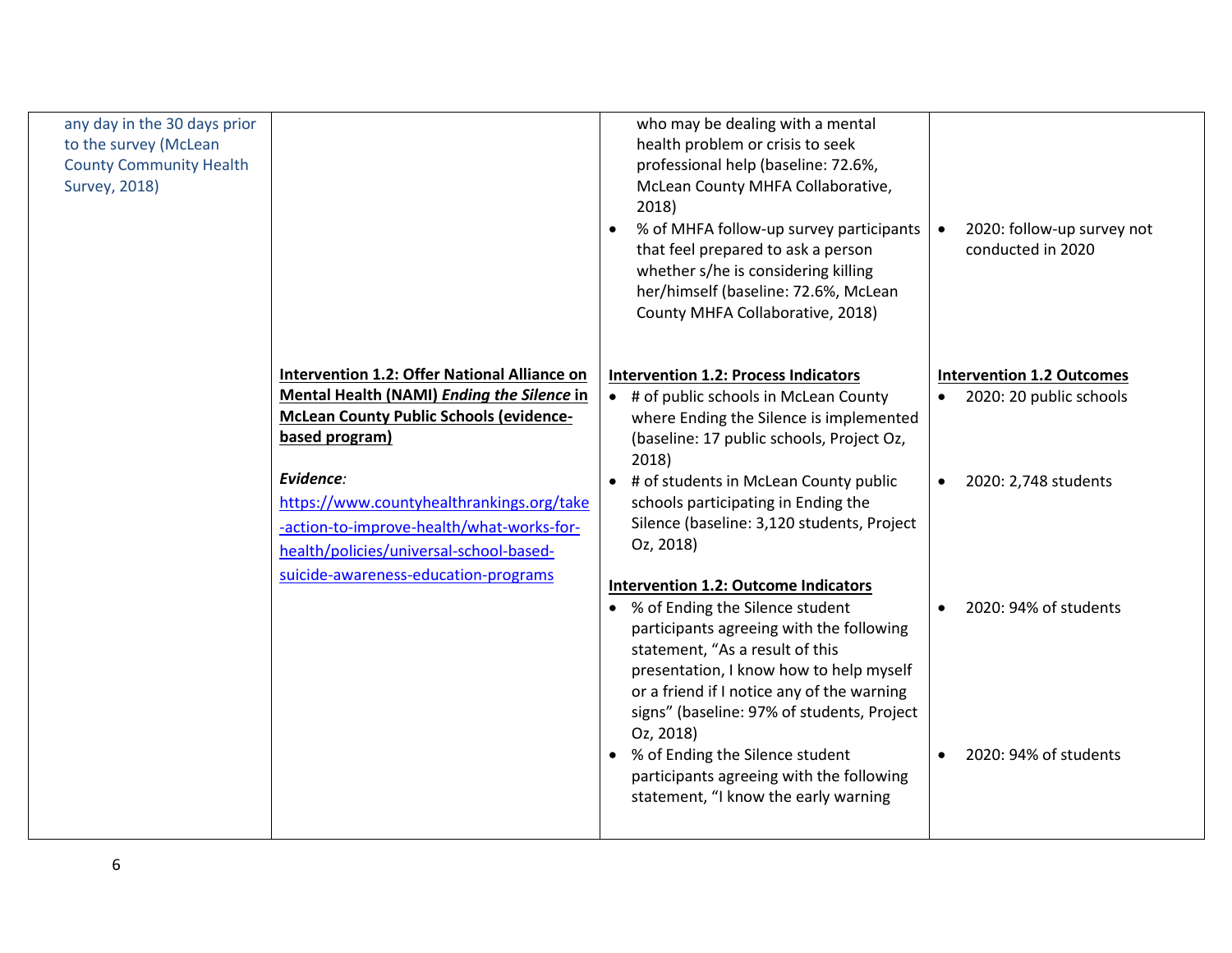| Intervention 1.3: Convene an Annual<br><b>Behavioral Health Forum for the</b><br><b>Community</b>                                                                                    | signs of mental illness" (baseline: 96% of<br>students, Project Oz, 2018)<br>• % of students reaching out for help as a<br>direct result of Ending the Silence<br>presentations (baseline: 13% of 2,179<br>students, Project Oz, Fall semester, 2018)<br><b>Intervention 1.3: Process Indicators</b><br># of community members attending the<br>forum (baseline: 200 community | 2020: 10% of students<br>$\bullet$<br><b>Intervention 1.3 Outcomes</b><br>2020: 117 community members<br>participated in 3 virtual sessions                   |
|--------------------------------------------------------------------------------------------------------------------------------------------------------------------------------------|--------------------------------------------------------------------------------------------------------------------------------------------------------------------------------------------------------------------------------------------------------------------------------------------------------------------------------------------------------------------------------|---------------------------------------------------------------------------------------------------------------------------------------------------------------|
|                                                                                                                                                                                      | members, McLean County Government,<br>2018)<br><b>Intervention 1.3: Outcome Indicators</b><br>Not available                                                                                                                                                                                                                                                                    | held in November and<br>December 2020. Forum<br>switched to virtual due to<br>COVID-19. Sessions offered until<br>April 2021.                                 |
| Intervention 1.4: Develop a collaborative of<br>organizations committed to creating a<br>trauma informed community and taking<br>steps towards becoming trauma informed<br>Evidence: | <b>Intervention 1.4: Process Indicators</b><br>Form a trauma collaborative<br>$\bullet$<br>Identify a mechanism or process to track<br>$\bullet$<br>trauma informed efforts                                                                                                                                                                                                    | <b>Intervention 1.4 Outcomes</b><br>2020: Trauma Informed and<br>$\bullet$<br>Resilience Collaborative formed<br>in December 2020.<br><b>TBD</b><br>$\bullet$ |
| https://www.countyhealthrankings.org/take<br>-action-to-improve-health/what-works-for-<br>health/policies/trauma-informed-schools                                                    | <b>Intervention 1.4: Outcome Indicators</b><br>Not available                                                                                                                                                                                                                                                                                                                   |                                                                                                                                                               |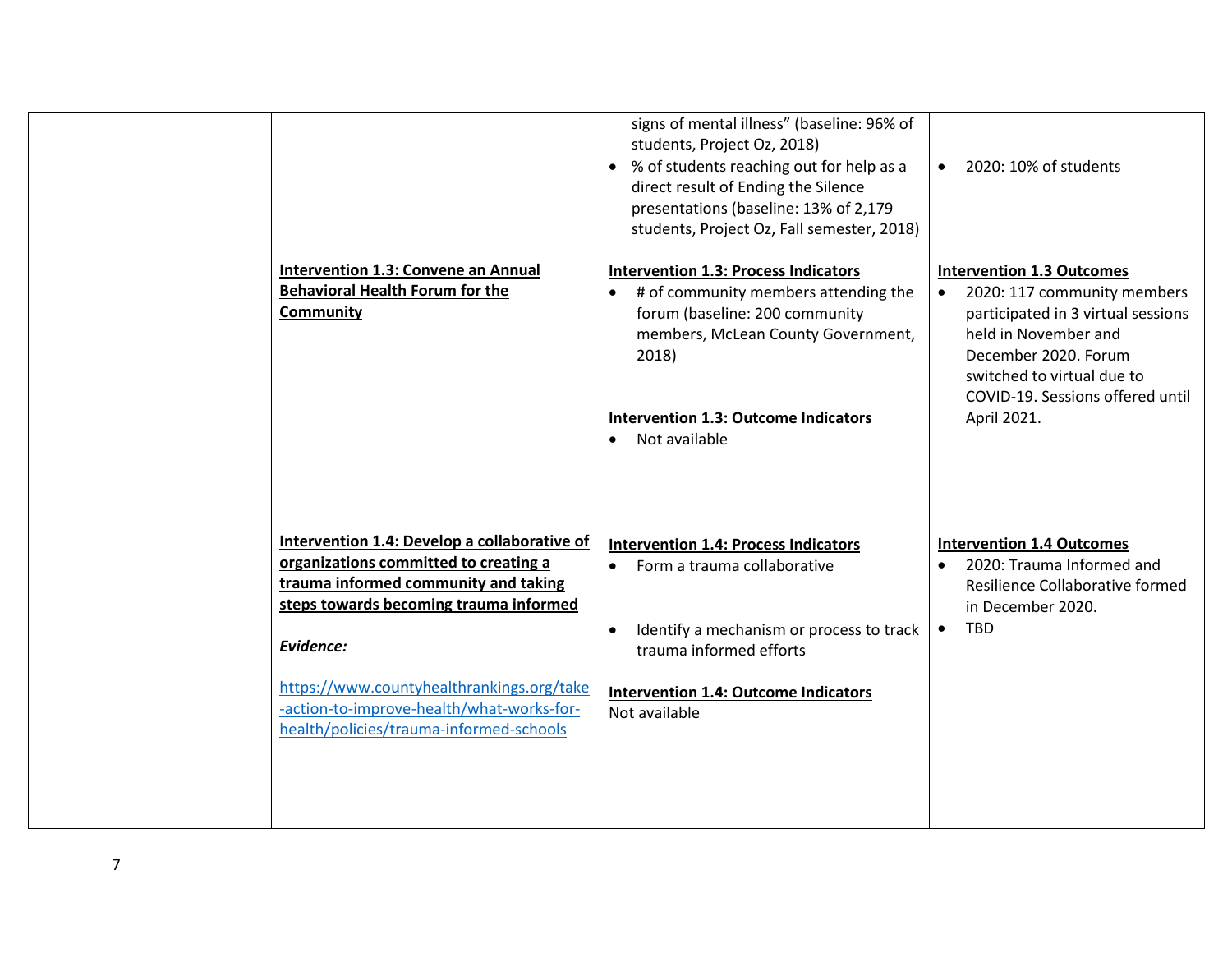|                                                                                                                                                                               | <b>Intervention 1.5: Conduct a Behavioral</b><br><b>Health Social Media Campaign</b><br>Bi-monthly social media messages will be<br>posted with collaborating agencies being<br>tagged to share the same message. | <b>Intervention 1.5: Process Indicators</b><br># of individuals reached on Facebook<br>(baseline: 40,692 individuals, McLean<br>County Health Department, 2018)<br>• # of Facebook engagements (baseline:<br>1,153 engagements, McLean County<br>Health Department, 2018)<br># of individuals reached on Twitter<br>(baseline: 9,489 individuals, McLean<br>County Health Department, 2018)<br># of Twitter engagements (124<br>engagements, McLean County Health<br>Department, 2018)<br><b>Intervention 1.5: Outcome Indicators</b><br>• Not available | <b>Intervention 1.5 Outcomes</b><br>2020: 37,287 individuals; no<br>posts in September and October<br>2020: 876 engagements<br>$\bullet$<br>2020: 5,159 individuals; no posts<br>$\bullet$<br>in September and October<br>2020: 121 engagements<br>$\bullet$ |
|-------------------------------------------------------------------------------------------------------------------------------------------------------------------------------|-------------------------------------------------------------------------------------------------------------------------------------------------------------------------------------------------------------------|----------------------------------------------------------------------------------------------------------------------------------------------------------------------------------------------------------------------------------------------------------------------------------------------------------------------------------------------------------------------------------------------------------------------------------------------------------------------------------------------------------------------------------------------------------|--------------------------------------------------------------------------------------------------------------------------------------------------------------------------------------------------------------------------------------------------------------|
| <b>IMPACT OBJECTIVE #2:</b><br>By 2023, decrease the percent<br>of McLean County residents<br>reporting heavy or binge<br>drinking and the use of any<br>type of substance.   | <b>STRATEGY 2: SUPPORT DRUG AND</b><br>ALCOHOL EDUCATIONAL PROGRAMS and<br><b>COLLABORATIVE COALITIONS TO INCREASE</b><br>KNOWLEDGE AND DECREASE SUBTANCE<br><b>USE</b>                                           |                                                                                                                                                                                                                                                                                                                                                                                                                                                                                                                                                          |                                                                                                                                                                                                                                                              |
| <b>BASELINE DATA</b><br>50% of 12th grade students<br>$\bullet$<br>reported that they have<br>used any type of substance<br>in the past year (Illinois<br>Youth Survey, 2018) | Intervention 2.1: Offer Too Good for Drugs<br>in McLean County Public Schools (evidence-<br>based program)<br>Evidence:<br>http://www.toogoodprograms.org/too-<br>good/evidence-base/                             | <b>Intervention 2.1: Process Indicators</b><br>• # of public-school districts in McLean<br>County where Too Good for Drugs is<br>implemented (baseline: 8 public school<br>districts, Project Oz, 2018)<br>• # of students in McLean County public<br>schools participating in Too Good for<br>Drugs (baseline: 2,743 Project Oz, 2018)                                                                                                                                                                                                                  | <b>Intervention 2.1 Outcomes</b><br>2020: 7 public school districts; 1<br>$\bullet$<br>district moved from fall to spring<br>2020: 2,363 students; 1 district<br>$\bullet$<br>had to drop a grade level due to<br>logistical issues                          |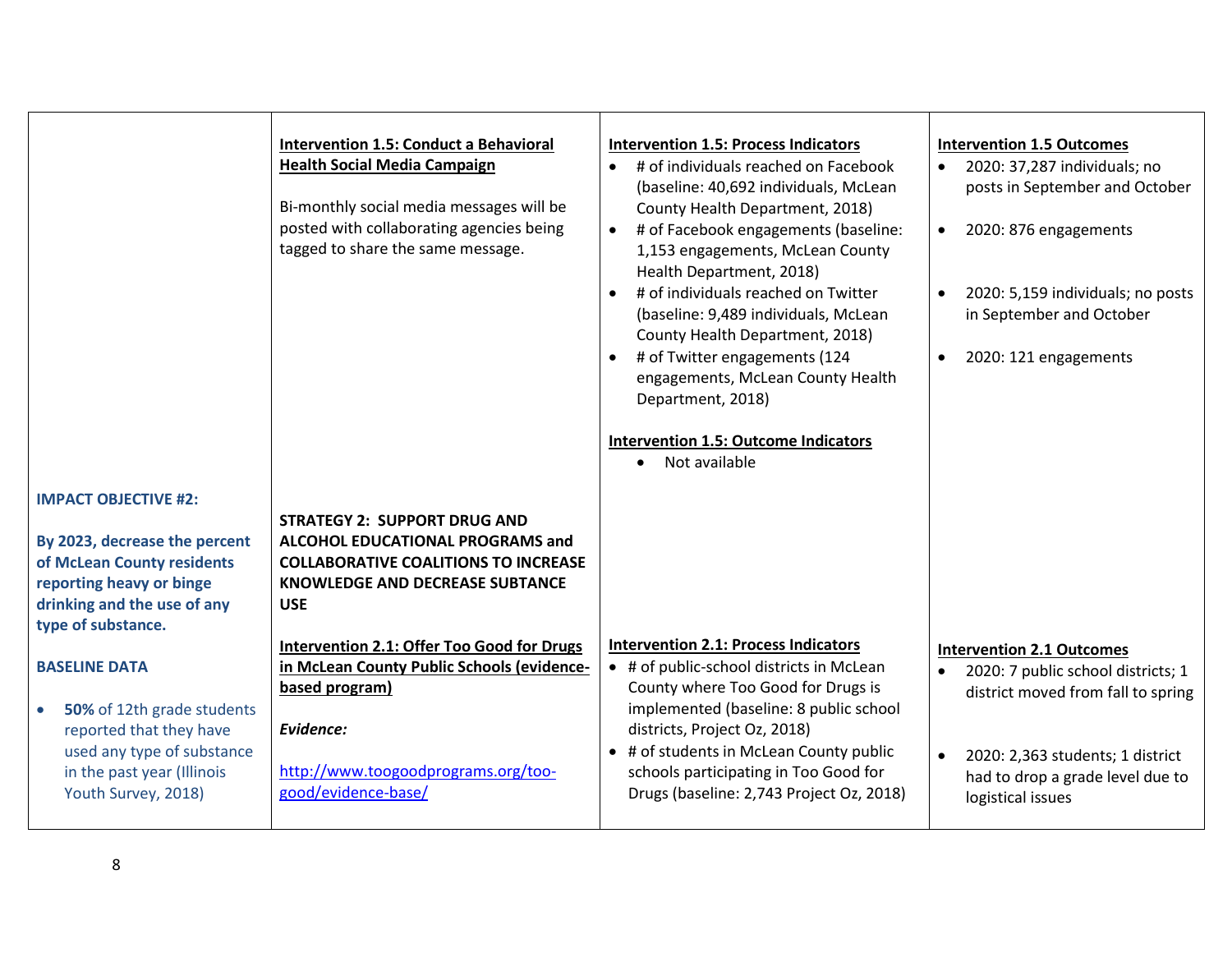| 22.6% of adults reported               |                                                |                                             |                                            |
|----------------------------------------|------------------------------------------------|---------------------------------------------|--------------------------------------------|
|                                        |                                                |                                             |                                            |
| heavy or binge drinking                |                                                | Intervention 2.1: Outcome Indicator(s)      |                                            |
| (County Health Rankings,               |                                                | Average improvement in student pre          | 2020: 2.2 improvement; 3 of 4<br>$\bullet$ |
| 2016)                                  |                                                | and post-test scores for Too Good for       | quarters were remote learning              |
|                                        |                                                | Drugs (baseline: +2.55, Project Oz, 2018)   |                                            |
| 15% of survey respondents              |                                                |                                             |                                            |
| reported using a substance             |                                                |                                             |                                            |
| one or more times/day                  | <b>Intervention 2.2: Form a Substance Use</b>  | <b>Intervention 2.2: Process Indicators</b> | <b>Intervention 2.2 Outcomes</b>           |
|                                        |                                                |                                             |                                            |
| (McLean County Community               | <b>Coalition for McLean County and Support</b> | Formation of coalition<br>$\bullet$         | 2020: Local subject matter                 |
| Health Survey, 2018)                   | <b>Community Groups Focused on Decreasing</b>  |                                             | experts deemed that a coalition            |
|                                        | <b>Substance Use</b>                           |                                             | was not needed due to other                |
| 26% of $12^{th}$ grader students       |                                                |                                             | coalitions already in place;               |
| reported using electronic              |                                                |                                             | Recovery Oriented Systems of               |
| cigarettes 1 or more times             |                                                |                                             | Care Council, BN Parents,                  |
| in the past 30 days (Illinois          |                                                |                                             | Recovery Starts Today Board and            |
| Youth Survey, 2018)                    |                                                |                                             | <b>BN Community Campus</b>                 |
|                                        |                                                |                                             | Coalition                                  |
|                                        |                                                |                                             |                                            |
| 18% of 12 <sup>th</sup> grade students |                                                |                                             |                                            |
| reported using marijuana 1             |                                                | <b>Intervention 2.2: Outcome Indicators</b> |                                            |
| or more times in the past 30           |                                                | Not applicable<br>$\bullet$                 |                                            |
| days (Illinois Youth Survey,           |                                                |                                             |                                            |
| 2018)                                  |                                                |                                             |                                            |
|                                        |                                                |                                             |                                            |
| 13.3 deaths/100,000                    |                                                |                                             |                                            |
| population are due to drug             |                                                |                                             |                                            |
|                                        |                                                |                                             |                                            |
| poisoning (Conduent                    |                                                |                                             |                                            |
| <b>Healthy Communities</b>             |                                                |                                             |                                            |
| Institute, County Health               |                                                |                                             |                                            |
| Rankings, 2014-2016)                   |                                                |                                             |                                            |
|                                        |                                                |                                             |                                            |
|                                        |                                                |                                             |                                            |
|                                        |                                                |                                             |                                            |
|                                        |                                                |                                             |                                            |
|                                        |                                                |                                             |                                            |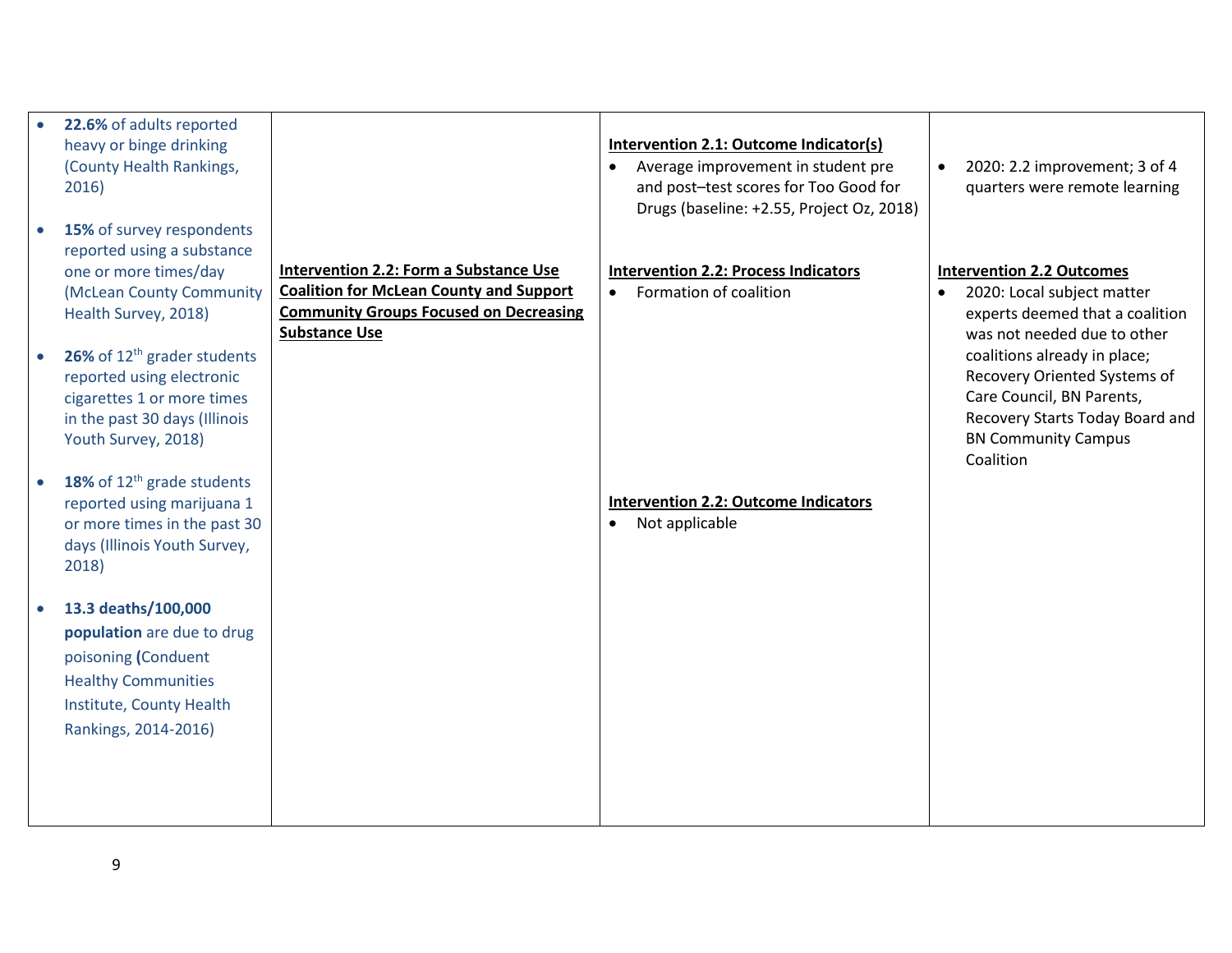| <b>IMPACT OBJECTIVE #3</b>    |                                                 |                                                      |                                                              |
|-------------------------------|-------------------------------------------------|------------------------------------------------------|--------------------------------------------------------------|
|                               | <b>STRATEGY 3: INCREASE ACCESS TO</b>           |                                                      |                                                              |
| By 2023, increase access to   | <b>BEHAVIORAL HEALTH SERVICES AT</b>            |                                                      |                                                              |
| behavioral health services in | <b>VARIOUS SITES WITHIN THE COMMUNITY</b>       |                                                      |                                                              |
| <b>McLean County.</b>         |                                                 |                                                      |                                                              |
|                               | Intervention 3.1: Support on-site or            | <b>Intervention 3.1: Process Indicators</b>          | <b>Intervention 3.1 Outcomes</b>                             |
| <b>BASELINE DATA</b>          | integrated behavioral health at primary         | # of organizations that have integrated<br>$\bullet$ | 2020: 3 organizations, 8 sites;                              |
|                               | care offices                                    | or co-located behavioral health services             | same as baseline                                             |
| 10% of McLean County          |                                                 | at primary care locations (baseline: 3               |                                                              |
| residents reported that they  | Evidence:                                       | organizations; Carle Physician Group                 |                                                              |
| needed counseling and         |                                                 | Behavioral Health - 1 site at Carle                  |                                                              |
| were not able to get it       | https://www.countyhealthrankings.org/take       | BroMenn Outpatient Center, Chestnut                  |                                                              |
| (McLean County Community      | -action-to-improve-health/what-works-for-       | Family Health Center, 6 sites OSF                    |                                                              |
|                               | health/policies/behavioral-health-primary-      |                                                      |                                                              |
| Health Survey, 2018)          |                                                 | Medical Group Primary Care Offices,                  |                                                              |
|                               | care-integration                                | 2019)                                                |                                                              |
|                               |                                                 |                                                      |                                                              |
|                               |                                                 | <b>Intervention 3.1: Outcome Indicators</b>          |                                                              |
|                               |                                                 | Not available<br>$\bullet$                           |                                                              |
|                               |                                                 |                                                      |                                                              |
|                               | <b>Intervention 3.2: Support Telepsychiatry</b> | <b>Intervention 3.2: Process Indicators</b>          | <b>Intervention 3.2 Outcomes</b>                             |
|                               |                                                 |                                                      |                                                              |
|                               |                                                 | Establish a baseline for the # of sites              | 2020: 7 sites; Carle BroMenn<br>$\bullet$                    |
|                               | Evidence:                                       | where telepsychiatry is available                    | Medical Center, Carle BroMenn                                |
|                               |                                                 |                                                      | Behavioral Health - 2 locations,                             |
|                               | https://www.countyhealthrankings.org/take       |                                                      | McLean County Center for                                     |
|                               | -action-to-improve-health/what-works-for-       |                                                      | Human Services, Chestnut                                     |
|                               | health/policies/telemental-health-services      |                                                      | Health Systems, Center for                                   |
|                               |                                                 |                                                      | Youth and Family Solutions, OSF                              |
|                               |                                                 |                                                      | Behavioral Health at Fort Jesse                              |
|                               |                                                 |                                                      |                                                              |
|                               |                                                 | Establish a baseline of the # of people              | 2020: Total of at least 2,634<br>$\bullet$                   |
|                               |                                                 | receiving services via telepsychiatry                | individuals; 64 people - Center                              |
|                               |                                                 |                                                      | for Youth and Family Solutions,                              |
|                               |                                                 |                                                      | 619 people - McLean County<br>Center for Human Services from |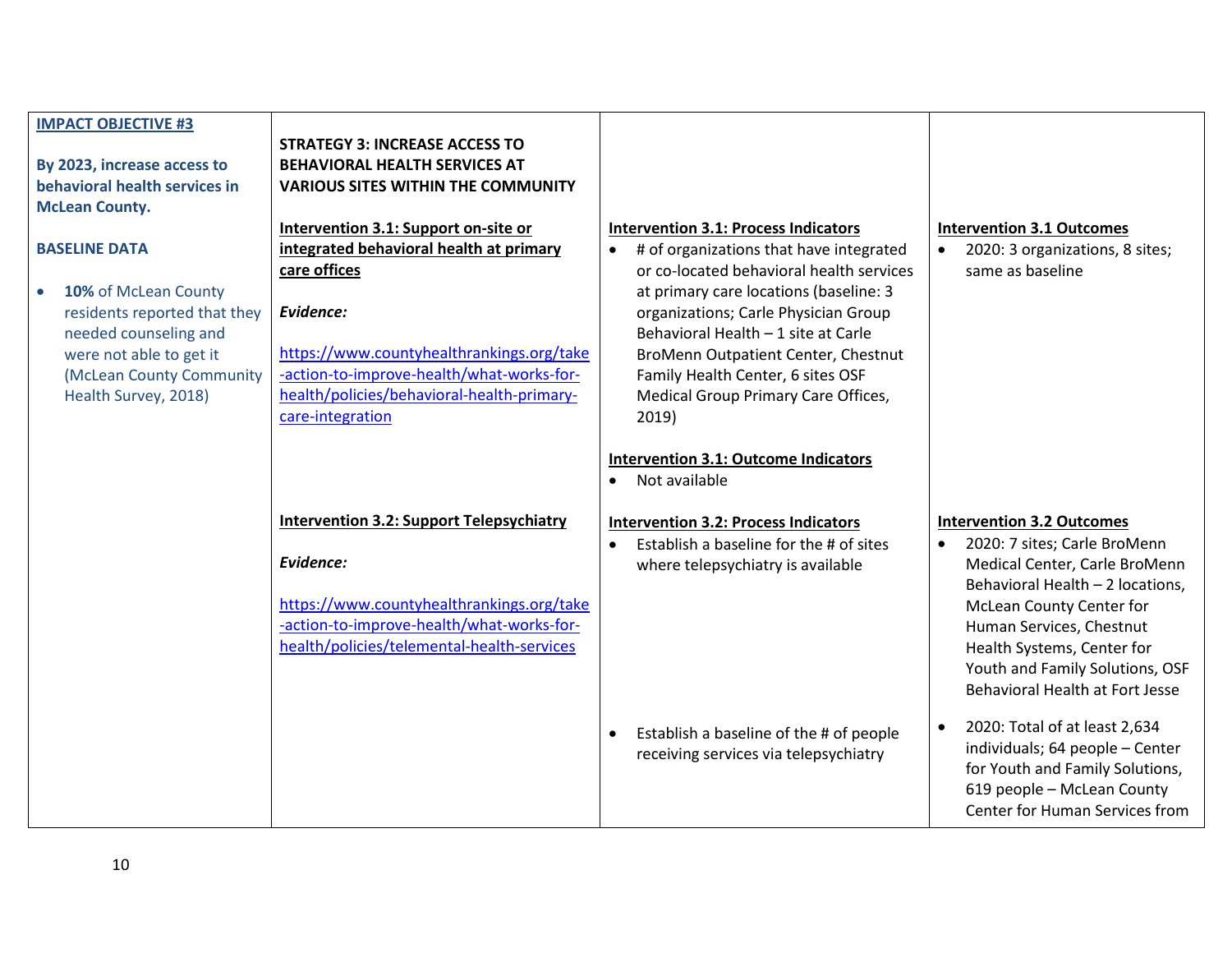|                                                                                                                                                                                                                                                                                                                                                                                                      | Intervention 3.2: Outcome Indicator(s)<br>Not available<br>$\bullet$                                                                                                                                                     | 3/16/20 - 12/31/20, 528 hours -<br>Carle BroMenn Medical Center;<br># of patients not available, Carle<br>BroMenn Behavioral Health -<br>1,535 individuals from $7/1/20$ -<br>12/31/20, Chestnut Family<br>Health Center - 406, OSF<br>Behavioral Health at Fort Jesse -<br>10 individuals                                   |
|------------------------------------------------------------------------------------------------------------------------------------------------------------------------------------------------------------------------------------------------------------------------------------------------------------------------------------------------------------------------------------------------------|--------------------------------------------------------------------------------------------------------------------------------------------------------------------------------------------------------------------------|------------------------------------------------------------------------------------------------------------------------------------------------------------------------------------------------------------------------------------------------------------------------------------------------------------------------------|
| <b>Intervention 3.3: Support Frequent Users</b><br><b>System Engagement (FUSE)</b><br>FUSE is a program designed to break the<br>cycle of homelessness and crisis among<br>individuals with complex medical and<br>behavioral health challenges who are<br>intersecting the justice, homeless or<br>emergency systems of care frequently.<br>Evidence:<br>Innovative Pilot Program for McLean County | <b>Intervention 3.3: Process Indicators</b><br># of FUSE participants<br>$\bullet$<br>(baseline: 2 participants in 2019)<br><b>Intervention 3.3: Outcome Indicators</b><br>Decrease in emergency room usage<br>$\bullet$ | <b>Intervention 3.3 Outcomes</b><br>2020: 8 participants; 6 active<br>participants<br>2020: The 6 active participants<br>$\bullet$<br>had a combined total of 33 ER<br>visits in the 18 months prior to<br>becoming FUSE participants.<br>Since joining FUSE, the 6<br>participants have a combined<br>total of 2 ER visits. |
|                                                                                                                                                                                                                                                                                                                                                                                                      | Reduction in jail bed days<br>$\bullet$<br>(At present time, justice contact for<br>participants is being reported in terms<br>of "number of justice contacts.")                                                         | 2020: In the 18 months prior to<br>$\bullet$<br>joining FUSE, the 6 active FUSE<br>participants had a combined<br>total of 26 justice contacts.<br>Since joining FUSE, the 6 active<br>participants have a combined<br>total of 6 justice contacts. It<br>should be noted that most<br>participants have had no justice      |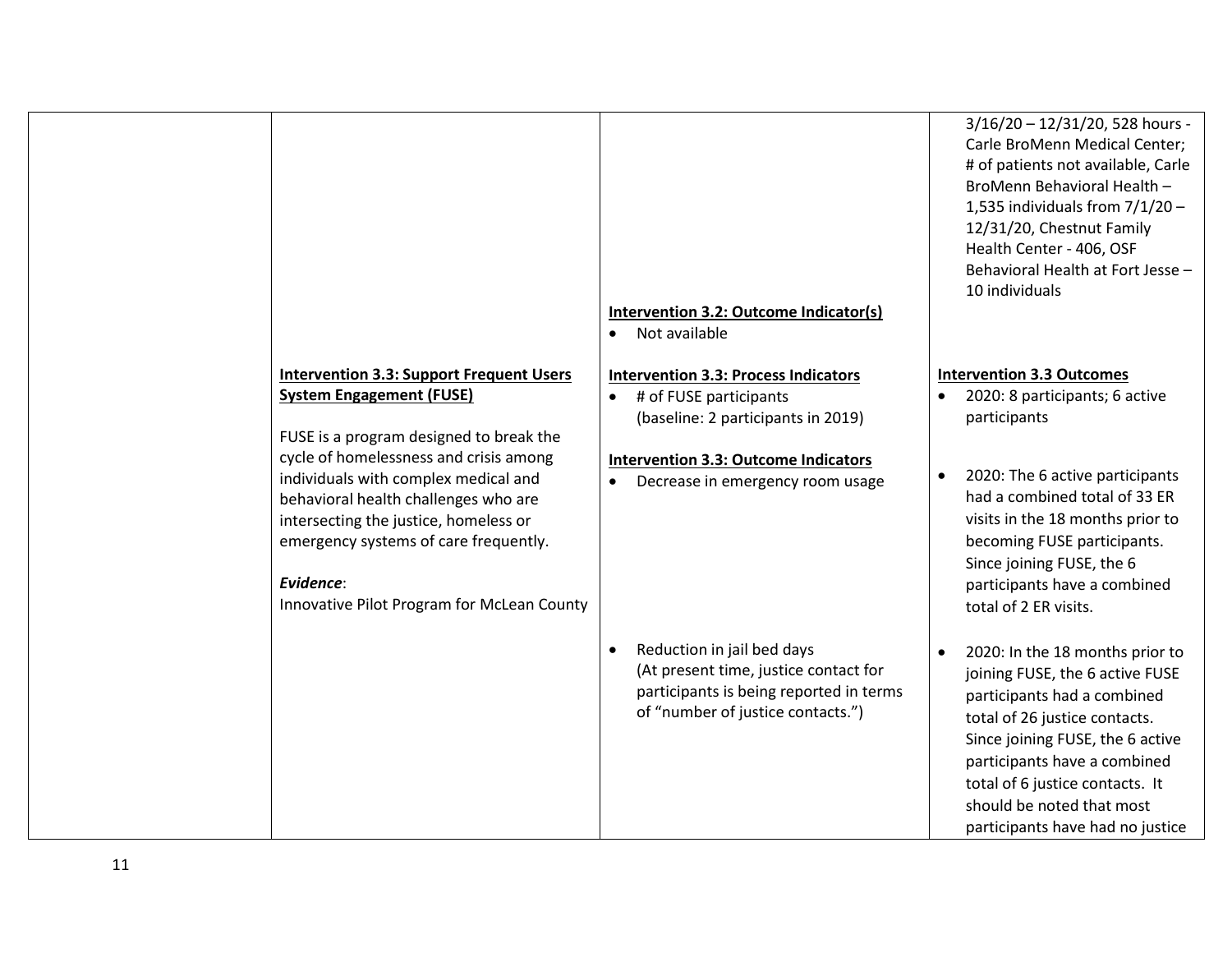|                                                                                 | contact since joining FUSE, 1<br>participant has had only 1 justice<br>contact, and 1 participant has<br>had 5 justice contacts.                                                                                                                                                                                                                                                                         |
|---------------------------------------------------------------------------------|----------------------------------------------------------------------------------------------------------------------------------------------------------------------------------------------------------------------------------------------------------------------------------------------------------------------------------------------------------------------------------------------------------|
| Decrease in shelter bed days<br>$\bullet$                                       | In the 18 months prior to joining<br>$\bullet$<br>FUSE, the 6 active participants<br>had a combined total of 1,006<br>shelter bed days and an average<br>of 167.66 days per participant.<br>One FUSE participant became<br>housed before becoming a FUSE<br>participant and the other 5<br>active participants have all<br>become housed since, resulting<br>in all 6 no longer being<br>homeless.       |
| Improvement in The Daily Living<br>$\bullet$<br>Activities - 20 (DLA20) outcome | Given the intervals in which the<br>$\bullet$<br>DLA20 is administered, only 4 of<br>the 6 active participants have<br>more than one DLA20 score for<br>comparison. Three of the four<br>with comparison scores have<br>remained stable or improved;<br>the fourth individual had a<br>minimal decline in functioning,<br>represented by a 0.2 reduction<br>in average scores over a 7-<br>month period. |
|                                                                                 |                                                                                                                                                                                                                                                                                                                                                                                                          |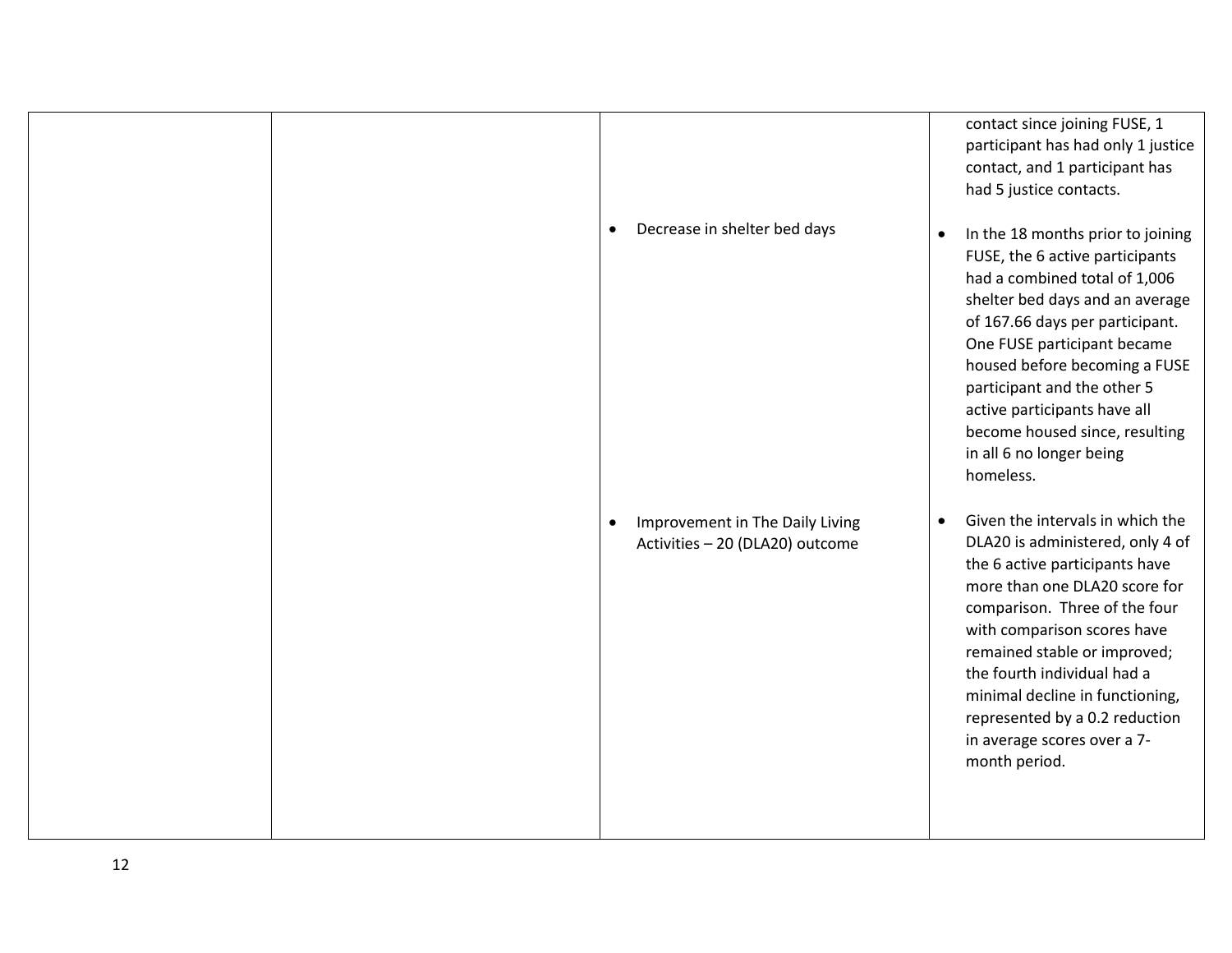| Intervention 3.4: Support the 24/7 Triage<br>Center<br>The Triage Center is a 24/7 walk-in option<br>for individuals experiencing a behavioral<br>health crisis. | <b>Intervention 3.4: Process Indicators</b><br>Referral source<br>$\bullet$                                                                                                                                   | <b>Intervention 3.4 Outcomes</b><br>• 2020: 31% self, 16% law<br>enforcement, 16% mobile crisis,<br>13% other, 11% friends/family,<br>5% PATH, 4% Chestnut, 4% bus<br>ads        |
|------------------------------------------------------------------------------------------------------------------------------------------------------------------|---------------------------------------------------------------------------------------------------------------------------------------------------------------------------------------------------------------|----------------------------------------------------------------------------------------------------------------------------------------------------------------------------------|
| Evidence:                                                                                                                                                        | Length of time in Triage Center<br>$\bullet$                                                                                                                                                                  | 2020: 115 minutes<br>$\bullet$                                                                                                                                                   |
| Innovative Pilot Program for McLean County                                                                                                                       | $\bullet$<br>Disposition-<br>$\circ$ # sent home<br># sent to ER<br>$\Omega$<br># sent to shelter<br>$\circ$<br># sent to Crisis Stabilization Unit<br>$\circ$<br># referred to outpatient options<br>$\circ$ | 2020 Disposition:<br>$\bullet$<br>$\circ$ 25 individuals<br>11 individuals<br>$\Omega$<br>8 individuals<br>$\circ$<br>2 individuals<br>$\Omega$<br>Data not available<br>$\circ$ |
|                                                                                                                                                                  | Demographics of population utilizing<br>$\bullet$<br><b>Triage Center</b>                                                                                                                                     | 41% 30-39 years; 36% 20-29<br>$\bullet$<br>years, 13% 50-59 years, 10% 40-<br>49 years                                                                                           |
|                                                                                                                                                                  | Frequency of use by individuals<br>$\bullet$                                                                                                                                                                  | 74% of individuals - 1 visit; 14%<br>$\bullet$<br>2 visits; 12% 3+ visits                                                                                                        |
|                                                                                                                                                                  | Law enforcement transportation to<br>$\bullet$<br><b>Triage Center</b>                                                                                                                                        | 10 individuals transported by<br>$\bullet$<br>Law Enforcement; 80%<br>Bloomington Police, 20% Normal<br>Police                                                                   |
|                                                                                                                                                                  | Usage per day/time<br>$\bullet$                                                                                                                                                                               | Percent of Individuals visiting:<br>$\bullet$<br>Monday $-14%$<br>Tuesday - 18%<br>Wednesday-14%                                                                                 |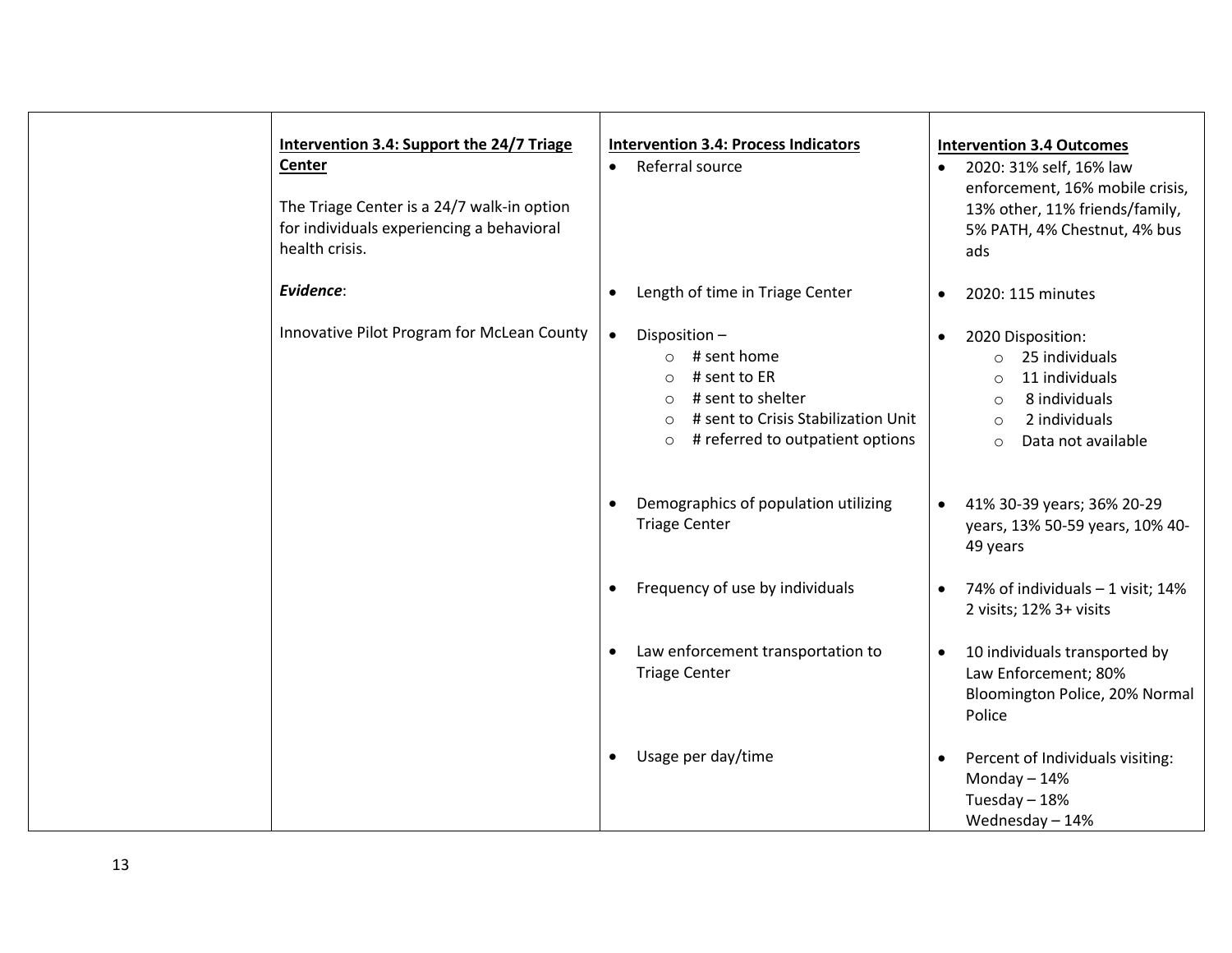|                                                                                                                                                                                                                                                                                                                                                              |                                                                                                                                                                                                                                                                                                                                                                | Thursday $-18%$<br>Friday $-16%$<br>Saturday - 11%<br>Sunday $-9%$<br>Percent of individuals visiting<br>from:<br>7:30 am $-$ 12:30 pm $-$ 38%<br>$12:30 - 5:30$ pm $- 34%$<br>$5:30 - 10:30$ pm $-21%$<br>10:30 pm $-3:30$ am $-7$ %                                                                                                   |
|--------------------------------------------------------------------------------------------------------------------------------------------------------------------------------------------------------------------------------------------------------------------------------------------------------------------------------------------------------------|----------------------------------------------------------------------------------------------------------------------------------------------------------------------------------------------------------------------------------------------------------------------------------------------------------------------------------------------------------------|-----------------------------------------------------------------------------------------------------------------------------------------------------------------------------------------------------------------------------------------------------------------------------------------------------------------------------------------|
|                                                                                                                                                                                                                                                                                                                                                              | Intervention 3.4: Outcome Indicator(s)                                                                                                                                                                                                                                                                                                                         |                                                                                                                                                                                                                                                                                                                                         |
|                                                                                                                                                                                                                                                                                                                                                              | $\bullet$ TBD                                                                                                                                                                                                                                                                                                                                                  |                                                                                                                                                                                                                                                                                                                                         |
| <b>Intervention 3.5: Conduct a Community</b><br><b>Behavioral Health Gap in Services</b><br><b>Assessment for McLean County</b><br>The purpose of the behavioral health gap in<br>services assessment is to determine current<br>strengths, needs and service gaps in McLean<br>County, specifically related to mental health<br>and substance use services. | <b>Intervention 3.5: Process Indicators</b><br># of community members completing<br>$\bullet$<br>the survey<br># of providers completing the survey<br>$\bullet$<br># of school individuals in the school<br>system completing the survey<br># of focus groups conducted<br>$\bullet$<br>Intervention 3.5: Outcome Indicator(s)<br>Not applicable<br>$\bullet$ | <b>Intervention 3.5 Outcomes</b><br>2020: 253 community members<br>$\bullet$<br>2020: 6 interviews with<br>$\bullet$<br>providers were conducted<br>2020: School based clinicians<br>$\bullet$<br>from 5 different Unit 5 schools<br>completed the questionnaire.<br>2020: Focus groups were not<br>$\bullet$<br>conducted due to COVID |
|                                                                                                                                                                                                                                                                                                                                                              |                                                                                                                                                                                                                                                                                                                                                                |                                                                                                                                                                                                                                                                                                                                         |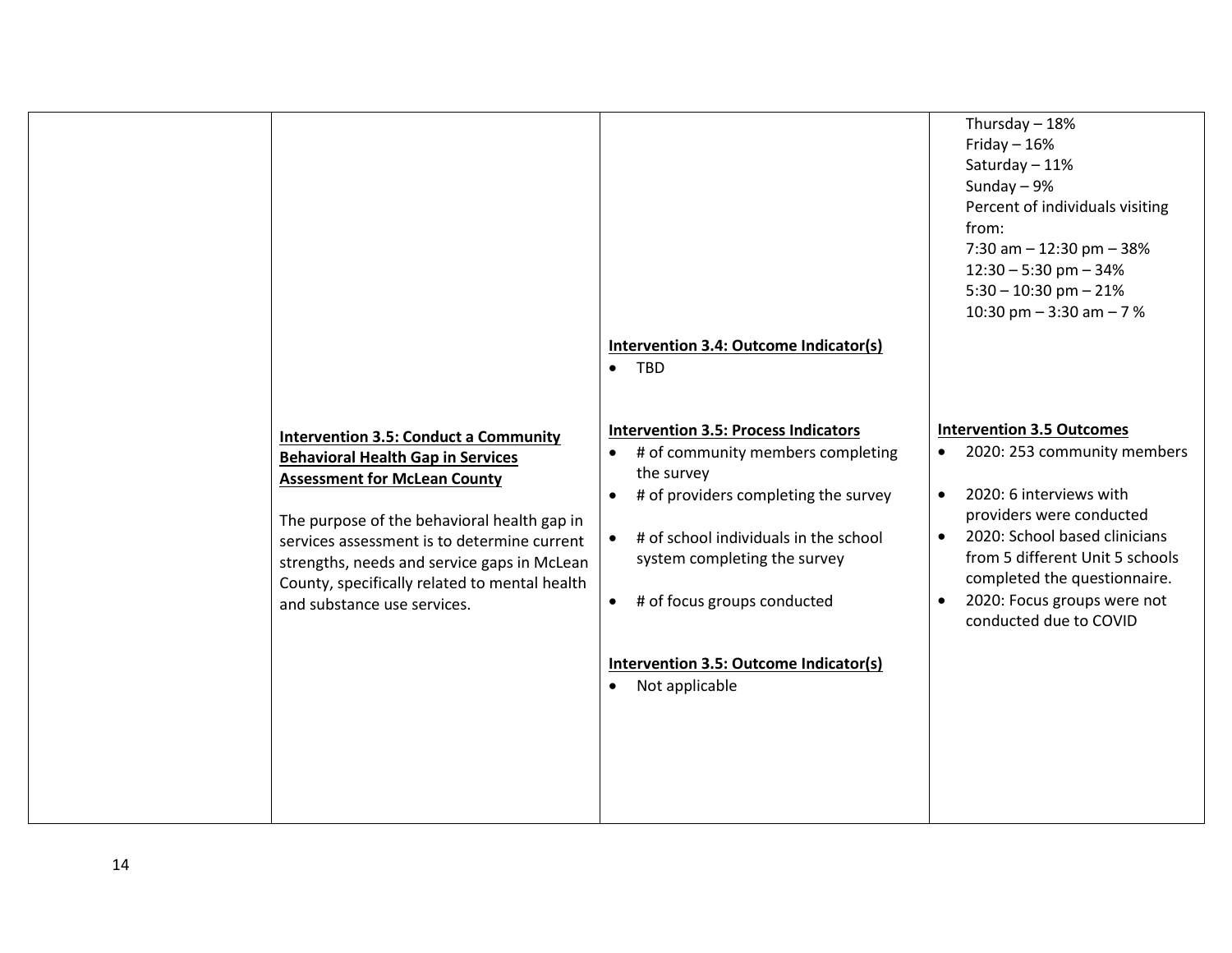| Intervention 3.6: Offer PEARLS to McLean<br><b>County Older Adults in the home</b><br>The Program to Encourage Active,<br>Rewarding Lives (PEARLS) is a national<br>evidence-based program for late-life<br>depression. PEARLS brings high quality<br>mental health care into community-based<br>settings that reach vulnerable older adults.<br>Evidence:<br>https://depts.washington.edu/hprc/evidenc<br>e-based-programs/pearls-program/pearls-<br>evidence/ | $\bullet$ | <b>Intervention 3.6: Process Indicators</b><br>• # of persons served (baseline: 17 older<br>adults, FY2018, Community Care<br>Systems, Inc.)<br>• # of units/hours for individuals in<br>PEARLS (71 hours, FY2018, Community<br>Care Systems, Inc.)<br>Intervention 3.6: Outcome Indicator(s)<br><b>TBD</b>                                                                                 | $\bullet$ | <b>Intervention 3.6: Outcomes</b><br>• 2020: 37 persons<br>2020: 424 units/hours                                                                                                                                                                                                                                                                                                                                                                                                            |
|-----------------------------------------------------------------------------------------------------------------------------------------------------------------------------------------------------------------------------------------------------------------------------------------------------------------------------------------------------------------------------------------------------------------------------------------------------------------|-----------|---------------------------------------------------------------------------------------------------------------------------------------------------------------------------------------------------------------------------------------------------------------------------------------------------------------------------------------------------------------------------------------------|-----------|---------------------------------------------------------------------------------------------------------------------------------------------------------------------------------------------------------------------------------------------------------------------------------------------------------------------------------------------------------------------------------------------------------------------------------------------------------------------------------------------|
| <b>Intervention 3.7: Support Embedded</b><br><b>Behavioral Health in Schools</b><br>Defined as a community agency providing<br>services through a school setting in McLean<br>County. Community agency can bill<br>Medicaid or Medicare.                                                                                                                                                                                                                        | $\bullet$ | <b>Intervention 3.7: Process Indicators</b><br>Number of school districts with<br>embedded behavioral health in schools<br>(baseline: 4 school districts, Center for<br>Human Services and Chestnut Health<br>Systems, 2019)<br>Number of students receiving<br>counseling services in school setting<br>through Embedded Behavioral Health in<br>Schools<br>(baseline: 406 students, 2019) | $\bullet$ | <b>Intervention 3.7 Outcomes</b><br>2020: 5 school districts<br>(Chestnut Health Systems- Unit<br>5, Ridgeview CUSD #19, Olympia<br>CUSD #16, Tri Valley CUSD #3; 2<br>schools - Regional Alternative<br><b>School and YouthBuild</b><br><b>McLean County Center for</b><br>Human Services - Unit 5,<br>Olympia CUSD #16, Bloomington<br>District 87<br>2020: 521 students total<br>(Chestnut Health Systems-180<br>students, McLean County Center<br>for Human Services - 341<br>students) |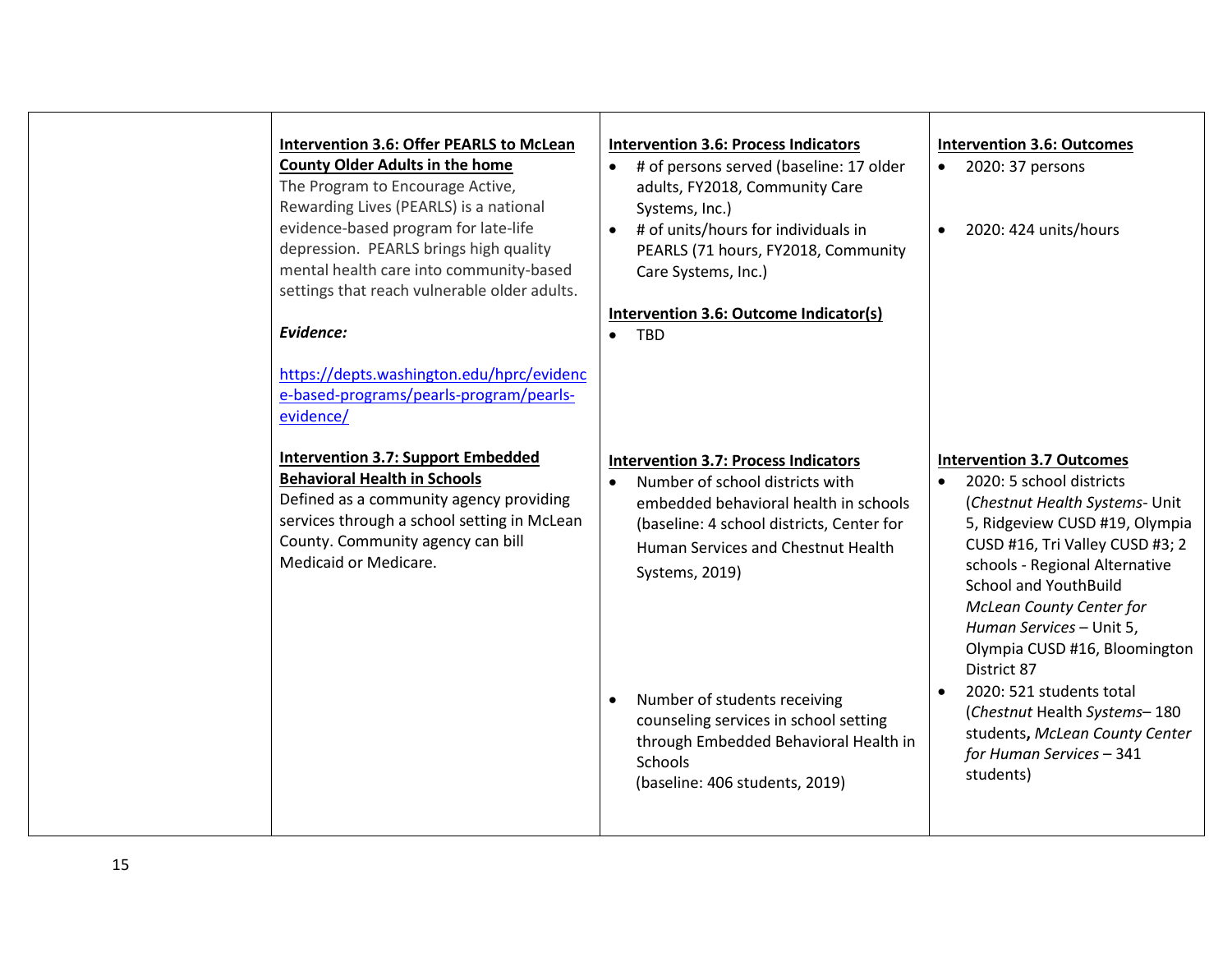|           |                                                                                                                                                                                                                                                                                                                                                                                                                                                                                                                                                                                                                                                                                                                                                                                                                 |  | <b>Intervention 3.7 Outcome Indicator</b><br>Not available<br>$\bullet$                                                                                                                                                                                                                                                                                                                                                                                                                                                                                                                                                                                       |  |  |  |
|-----------|-----------------------------------------------------------------------------------------------------------------------------------------------------------------------------------------------------------------------------------------------------------------------------------------------------------------------------------------------------------------------------------------------------------------------------------------------------------------------------------------------------------------------------------------------------------------------------------------------------------------------------------------------------------------------------------------------------------------------------------------------------------------------------------------------------------------|--|---------------------------------------------------------------------------------------------------------------------------------------------------------------------------------------------------------------------------------------------------------------------------------------------------------------------------------------------------------------------------------------------------------------------------------------------------------------------------------------------------------------------------------------------------------------------------------------------------------------------------------------------------------------|--|--|--|
|           |                                                                                                                                                                                                                                                                                                                                                                                                                                                                                                                                                                                                                                                                                                                                                                                                                 |  |                                                                                                                                                                                                                                                                                                                                                                                                                                                                                                                                                                                                                                                               |  |  |  |
|           |                                                                                                                                                                                                                                                                                                                                                                                                                                                                                                                                                                                                                                                                                                                                                                                                                 |  | <b>RELATED 2020 IMPROVEMENT PLAN ACCOMPLISHMENTS</b>                                                                                                                                                                                                                                                                                                                                                                                                                                                                                                                                                                                                          |  |  |  |
|           | In December 2020, Bloomington District 87 was awarded a five-year Illinois Aware \$1.5 million grant. The grant will enable the district to expand on embedding<br>mental health counselors in schools and provide training to teachers and staff in Mental Health First Aid.<br>In October 2020, Carle BroMenn Medical Center opened a \$4.8 million newly renovated space for inpatient behavioral health. The hospital contributed \$4.35                                                                                                                                                                                                                                                                                                                                                                    |  |                                                                                                                                                                                                                                                                                                                                                                                                                                                                                                                                                                                                                                                               |  |  |  |
|           | million towards the renovation with the rest coming from private and corporate donations. With the new space configuration, capacity in the mental health area<br>increased from 13 to 19 beds, providing greater access to services as the only inpatient mental health unit in McLean County. The Addiction Recovery service line<br>provides inpatient medical detox as well as outpatient levels of treatment. The outpatient levels available include in person partial hospitalization, intensive<br>outpatient and continuing care services. Additionally, an onsite Psychiatrist and Addictionologist provide consultation to the medical team for inpatient dual<br>treatment needs.                                                                                                                   |  |                                                                                                                                                                                                                                                                                                                                                                                                                                                                                                                                                                                                                                                               |  |  |  |
|           | to students in McLean County.                                                                                                                                                                                                                                                                                                                                                                                                                                                                                                                                                                                                                                                                                                                                                                                   |  | Project Oz received a Healing Illinois grant. Healing Illinois is a statewide initiative of the Illinois Department of Human Services in partnership with The Chicago<br>Community Trust. Funds build on our existing Youth Empowered Schools (YES) program to expand the use of restorative practices and bring racial healing circles                                                                                                                                                                                                                                                                                                                       |  |  |  |
|           | Project Oz partnered with the Federal Family and Youth Services Bureau (FYSB), the Illinois Department of Human Services, and the John M. Scott Health Care<br>Commission to expand services for homeless and runaway youth in response to increased demand due to the COVID-19 pandemic. This included temporarily<br>increasing capacity in the transitional living program by 50%, serving additional youth in the emergency shelter which ran at approximately double capacity for<br>much of the year, providing emergency rent and utility assistance to help stabilize young people facing housing insecurity, and increasing outreach to ensure<br>young people have the supplies needed to stay safe, including masks, hand sanitizer, and basic needs items (such as food, water, clothes, etc.).     |  |                                                                                                                                                                                                                                                                                                                                                                                                                                                                                                                                                                                                                                                               |  |  |  |
|           | In January 2020 Project Oz's youth services staff participated in a 6-day Child and Youth Care Certification training provided by the federal Runaway and Homeless<br>Youth Training and Technical Assistance Center (RHYTTAC). All staff who participated in this intensive training passed the exam, submitted required<br>documentation, and are now "Certified Child and Youth Care Professionals". This training addressed the six core competencies for youth workers identified by the<br>Federal Youth Services Bureau and builds on the individual experiences of those who work with children and youth to strengthen their knowledge and skills.<br>In November and December 2020, United Way held a three-part behavioral health series at their Town Hall meeting focused on coping with COVID-19. |  |                                                                                                                                                                                                                                                                                                                                                                                                                                                                                                                                                                                                                                                               |  |  |  |
| $\bullet$ |                                                                                                                                                                                                                                                                                                                                                                                                                                                                                                                                                                                                                                                                                                                                                                                                                 |  | The Recovery Oriented Systems of Care (ROSC) Council had several accomplishments in 2020. The council is made up of individuals representing a cross sector of<br>McLean County including social service agencies, individuals with lived experience with substance use (SUD) or mental health (MH) disorders, health care, and<br>local businesses. The accomplishments included launching three new community support groups for SUD, mental and behavioral health; 1) BRIDGES - family and<br>new to treatment focus, 2) SMART - cognitive behavioral therapy focus and 3) LGBTQ+ - for those that identify as LGBTQ+. The ROSC Council also offered three |  |  |  |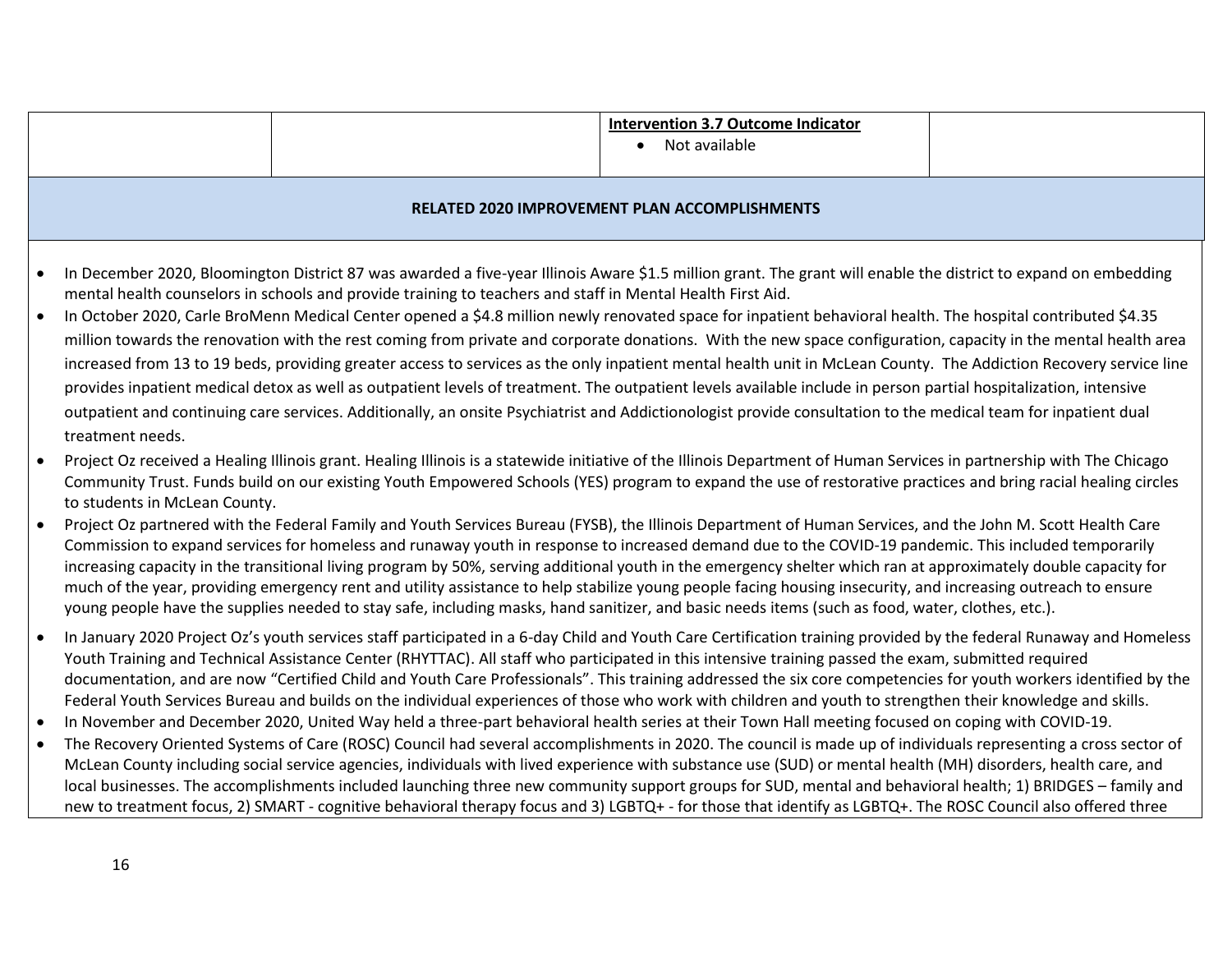behavioral health webinars to eradicate stigma; 1) Intimate Partner Violence, 2) Caregiver to Child Dynamics and 3) Relationships and Recovery as well as hosting a spirituality panel to introduce people to different spiritual pathways and how to get involved locally and nationally.

• In October 2020, the US Department of Housing and Urban Development awarded the City of Bloomington a \$2.3 million grant to remove lead paint and other hazardous materials in lead homes in Bloomington with a focus on ZIP Code 61701. Numerous organizations will work in collaboration with the city.

**The following organizations received grants for implementation in 2020 from the John M. Scott Health Care Commission. The grants are tied to the health priorities selected for the 2019 McLean County Community Health Needs Assessment. The data below is for June 1, 2020 – December 31, 2020.** 

- The McLean County Center for Human Services received a grant for the continuation of psychiatric services; 649 individuals received psychiatric services during the above timeframe and 3,222 individuals received counseling or psychiatric services.
- Integrity Counseling received a grant to expand access to general mental health services in high SocioNeeds ZIP Codes; 218 individuals received counseling services during the above timeframe.
- Mid Central Community Action (MCCA) received a grant for housing interventions, specifically radon testing and mitigation in Bloomington ZIP Code 61701, that supports health. Due to COVID restrictions, it was no longer a safe option to conduct home visits for the testing and follow-up. At the same time, MCCA was seeing the effects of COVID on the tenants of Mayors Manor. Stability in their daily routines is important, and they had to learn coping skills to maneuver new health and safety protocols inside Mayors Manor and out in the community. This new focus of the grant is on increased staff presence for additional supportive services, combined with the option for telehealth therapy sessions for tenants. Twenty-six individuals were served during the above timeframe.
- Project Oz received a grant for adolescent well-being including housing and crisis stabilization; 18 individuals were served during the above timeframe.
- Youthbuild of McLean County received a grant for adolescent well-being through mental health wrap-around services, including on-site care; 25 individuals were served during the above timeframe.
- The Center for Youth and Family Solutions received a grant for child, adolescent and family behavioral health services, including telepsychiatry and a sliding fee for counseling; 37 individuals were served during the above timeframe.
- Children's Home & Aid received a grant for a therapist to work with Doula participants through pregnancy and up to one year postpartum; 43 individuals were served during the above timeframe.

**\****The Four Organizations comprising the McLean County Executive Steering Committee—Carle BroMenn Medical Center, Chestnut Health Systems, the McLean County Health Department and OSF St. Joseph Medical Center—are all implied resources/partners for Behavioral Health.*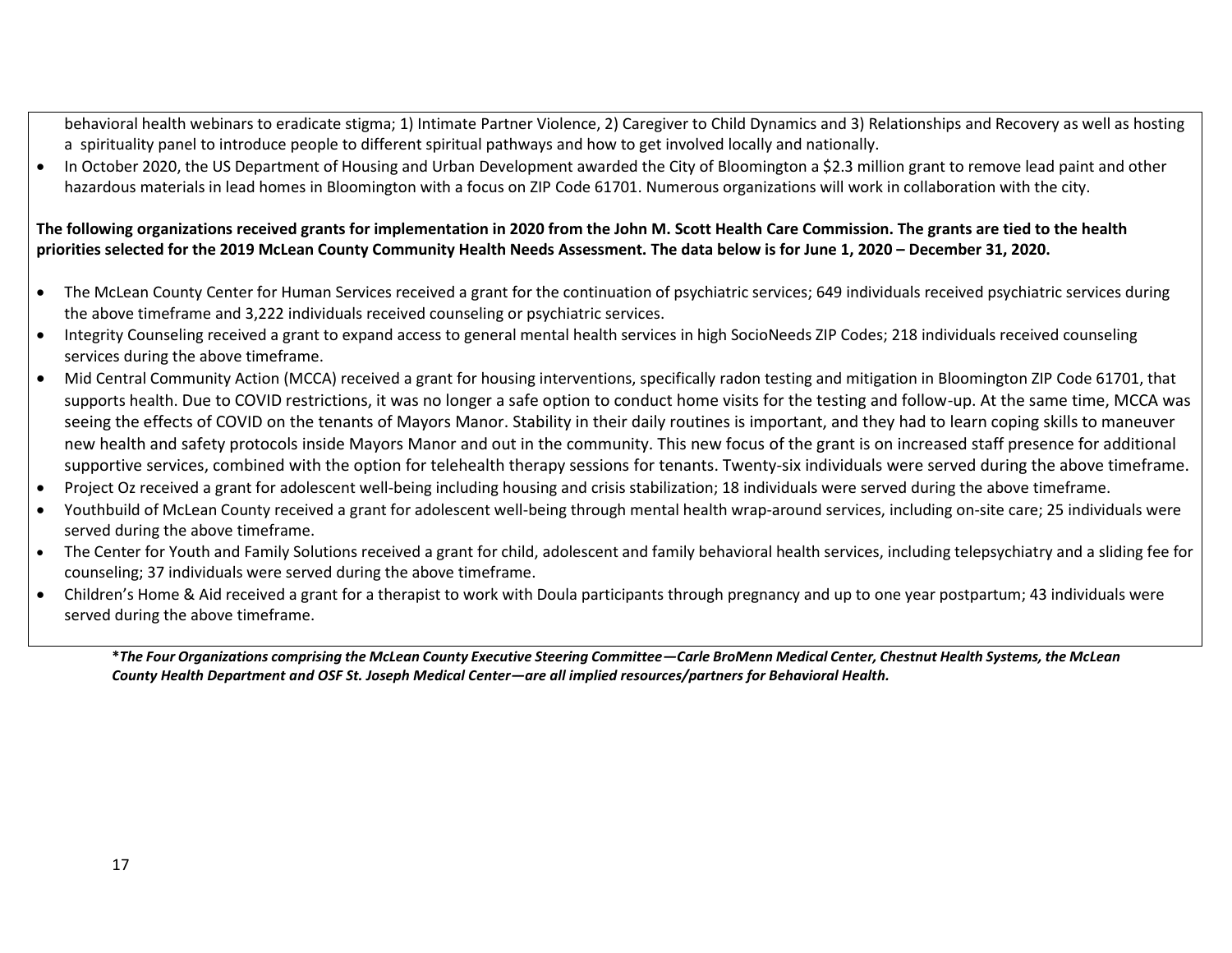## **2020-2022 McLean County Community Health Improvement Plan Access to Care 2020 Progress Report**

#### **HEALTH PRIORITY: ACCESS TO CARE**

**GOAL:** Ensure appropriate access to care to improve the health and well-being of our residents, neighborhoods and county by 2023.

**Related Social Determinants of Health:** Access to Care; Housing Instability/Quality of Housing

#### **OUTCOME OBJECTIVE: By 2023, reduce the percentage of individuals utilizing McLean County hospital emergency rooms for non-emergent conditions.**

#### **Baseline**

• 19% of McLean County residents identified as "at risk" (Medicaid Population) reported the emergency department as their choice of medical care (2018 McLean County Health Survey).

#### *State Health Improvement Plan (SHIP) 2021 Alignment*

- *Build upon and improve local system integration.*
- *Improve the opportunity for people to be treated in the community rather than in institutions.*
- *Assure accessibility, availability, and quality of preventive and primary care for all women, adolescents, and children, including children with special health care needs, with a focus on integration, linkage, and continuity of services through patient-centered medical homes.*

| <b>THREE YEAR MEASURES</b>                                                             | <b>STRATEGIES and INTERVENTIONS</b>                                                         | <b>ANNUAL EVALUATION MEASURES</b> | <b>PROGRESS IN 2020</b> |
|----------------------------------------------------------------------------------------|---------------------------------------------------------------------------------------------|-----------------------------------|-------------------------|
| $\blacksquare$ IMPACT OBJECTIVE #1:<br>By 2023, decrease the number of McLean          | <b>STRATEGY 1: SUPPORT ASSERTIVE LINKAGE</b><br><b>NAVIGATION/ENGAGEMENT PROGRAMS WHICH</b> |                                   |                         |
| County residents identifying the<br>emergency department as choice of<br>medical care. | LINK LOWER INCOME COMMUNITY MEMBERS<br>WITH A MEDICAL HOME.                                 |                                   |                         |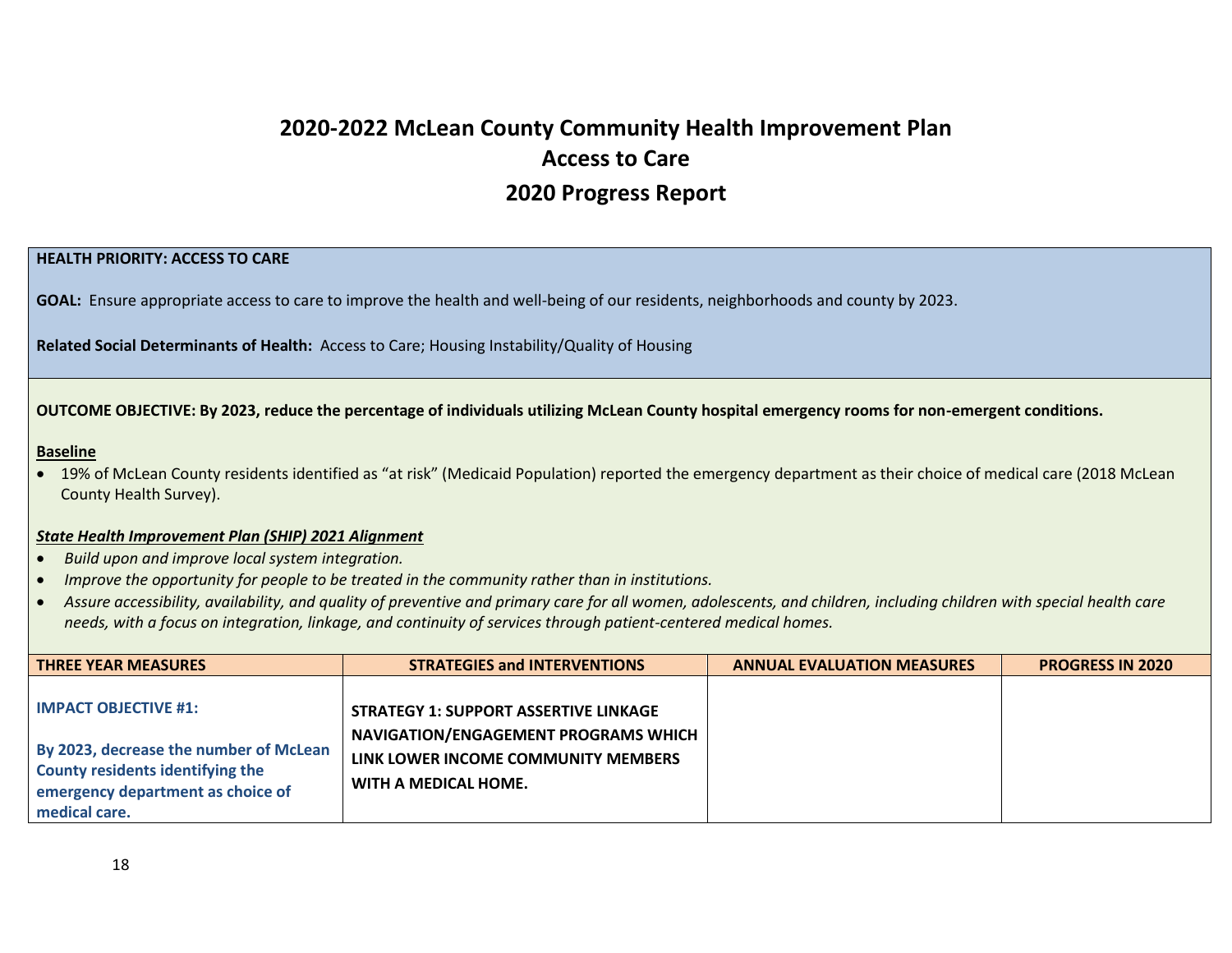|                        | <b>BASELINE DATA</b>                                                                                                                                                                                                                     |                                                                                                                                                                                                                                                                                                                                                                                                                                                                                               |                                                                                                                                                                                                                                                                                                                                           |                                                                                                                                                                      |
|------------------------|------------------------------------------------------------------------------------------------------------------------------------------------------------------------------------------------------------------------------------------|-----------------------------------------------------------------------------------------------------------------------------------------------------------------------------------------------------------------------------------------------------------------------------------------------------------------------------------------------------------------------------------------------------------------------------------------------------------------------------------------------|-------------------------------------------------------------------------------------------------------------------------------------------------------------------------------------------------------------------------------------------------------------------------------------------------------------------------------------------|----------------------------------------------------------------------------------------------------------------------------------------------------------------------|
| $\bullet$<br>$\bullet$ | 19% of the at-risk population<br>Identified the emergency room as<br>their primary choice of medical care<br>(McLean County Community Health<br><b>Survey, 2018)</b><br>3% of the general population<br>identified the emergency room as | Intervention 1.1: Community Health Care<br>Clinic's Coordinating Appropriate Access to<br>Comprehensive Care (CAATCH) Program<br>The CAATCH program is an emergency room<br>navigation program for navigators and/or care<br>coordinators to engage those without a primary<br>care home.<br>Evidence:                                                                                                                                                                                        | <b>Intervention 1.1: Process Indicators</b><br># of patients served through the<br><b>CHCC CATCH Program (baseline:</b><br>146 patients in 2018, 109 patients<br>in 2017 - 2018, Community Health<br>Improvement Plan Progress Report)<br>Intervention 1.1: Outcome Indicators<br>30-day hospital readmission rate<br>for CAATCH patients | <b>Intervention 1.1 Outcomes</b><br>2020: 353 patients<br>2020: Zero 30-day<br>$\bullet$<br>hospital readmission                                                     |
|                        | their primary choice of medical care<br>(McLean County Community Health<br><b>Survey, 2018)</b>                                                                                                                                          | http://www.healthycommunityalliance.org/prom<br>isepractice/index/view?pid=30259<br>https://www.countyhealthrankings.org/take-<br>action-to-improve-health/what-works-for-<br>health/policies/medical-homes                                                                                                                                                                                                                                                                                   | <b>CAATCH patient emergency</b><br>$\bullet$<br>department use<br>Yearly estimated cost savings from<br>$\bullet$<br><b>CAATCH</b>                                                                                                                                                                                                        | rate<br>2020: 80% reduction in<br>$\bullet$<br>emergency department<br>visits post involvement<br>in CAATCH<br>2020: \$2,119,500<br>$\bullet$                        |
|                        |                                                                                                                                                                                                                                          | <b>Intervention 1.2:</b> Chestnut Health Systems'<br>Cohesion Project. Cohesion is a program<br>designed to promote and offer integrated care<br>services related to screening, diagnosis,<br>prevention and treatment of mental and<br>substance use disorders, and co-occurring<br>physical health conditions and chronic diseases.<br>Evidence:<br>http://farleyhealthpolicycenter.org/wp-<br>content/uploads/2017/03/Balasubramanian-et-<br>al-2017-Outcomes-of-Integrated-BH-with-PC.pdf | <b>Intervention 1.2: Process Indicators</b><br># of patients connected with a<br>$\bullet$<br>medical home through Chestnut<br>Health Systems' Cohesion Project<br>(baseline: establish)<br><b>Intervention 1.2: Outcome Indicators</b><br>$\bullet$<br><b>TBD</b>                                                                        | <b>Intervention 1.2 Outcomes</b><br>2020: 34 patients<br>$\bullet$<br><b>Intervention 1.2 Outcomes</b><br>2020: In progress of<br>determining outcome<br>indicators. |

19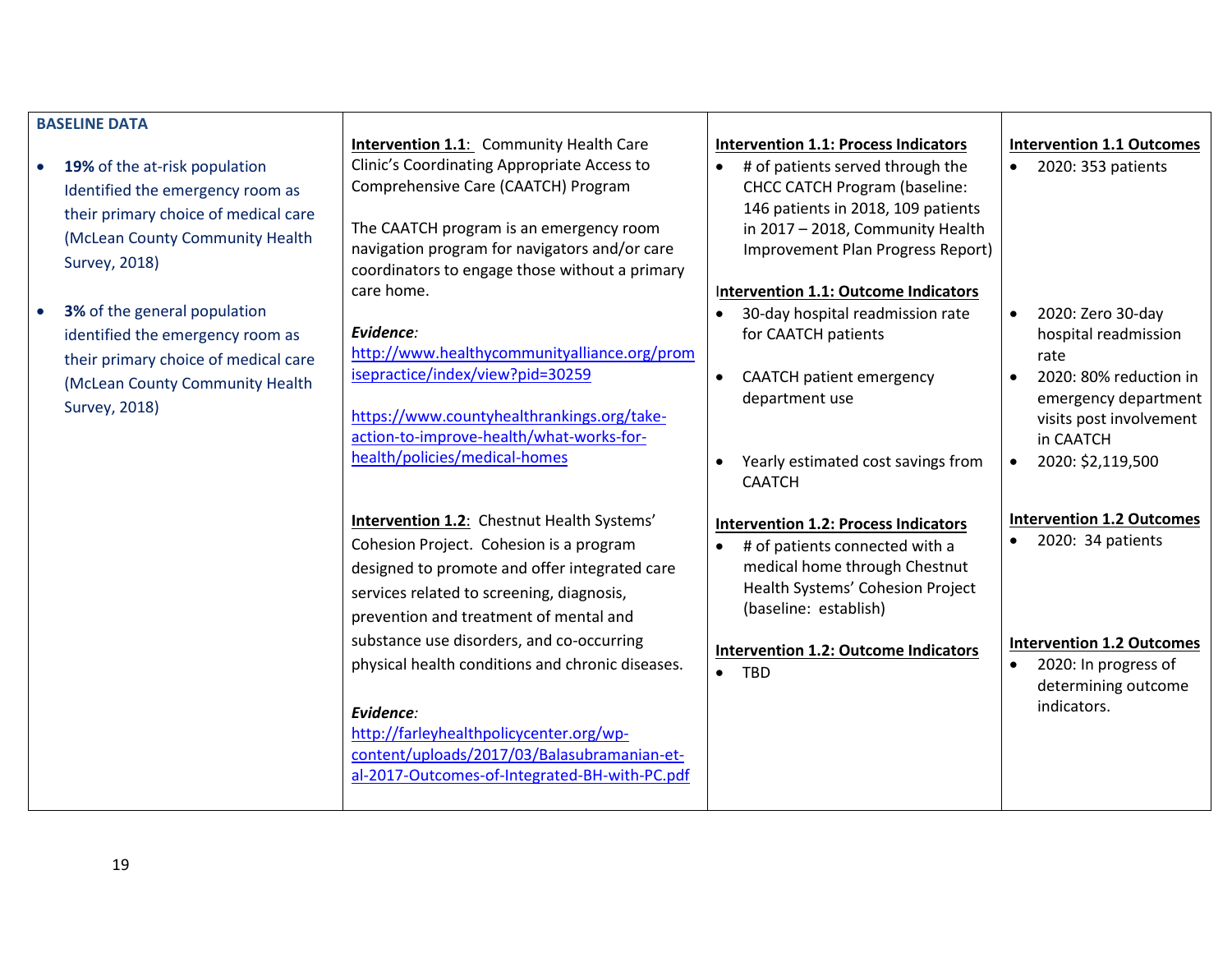| <b>IMPACT OBJECTIVE #2:</b><br>By 2023, increase the number of McLean<br>county residents indicating they have<br>access to a dentist.                                                                                                                                                                                                                                            | <b>STRATEGY 2: INCREASE THE CAPACITY OF</b><br>ORGANIZATIONS PROVIDING DENTAL SERVICES<br>TO LOW-INCOME RESIDENTS OF MCLEAN<br><b>COUNTY.</b>                                                                                      |                                                                                                                                                                                                                                                                                                                      |                                                                                                                                                                                                                                                                                                                                                                                     |
|-----------------------------------------------------------------------------------------------------------------------------------------------------------------------------------------------------------------------------------------------------------------------------------------------------------------------------------------------------------------------------------|------------------------------------------------------------------------------------------------------------------------------------------------------------------------------------------------------------------------------------|----------------------------------------------------------------------------------------------------------------------------------------------------------------------------------------------------------------------------------------------------------------------------------------------------------------------|-------------------------------------------------------------------------------------------------------------------------------------------------------------------------------------------------------------------------------------------------------------------------------------------------------------------------------------------------------------------------------------|
| <b>BASELINE DATA</b><br>46% of respondents reported "no<br>$\bullet$<br>insurance" as their reason for inability<br>to access dental care (McLean County<br>Community Health Survey, 2018)                                                                                                                                                                                        | Intervention 2.1: Increase the number of full-<br>time equivalents (FTE) dentists and hygienists<br>available to serve low income McLean County<br>residents. Note FTE includes volunteer dentists<br>and hygienists.<br>Evidence: | <b>Intervention 2.1: Process Indicators</b><br>Conduct an analysis of the current<br>$\bullet$<br>number of FTE dentists and<br>hygienists available to serve low<br>income McLean County Residents<br>Conduct an analysis of unmet<br>$\bullet$<br>community need for dental<br>services and the number of dentists | <b>Intervention 2.1 Outcomes</b><br>2020: Scheduled for<br>$\bullet$<br>2021<br>2020: Scheduled for<br>$\bullet$<br>2021                                                                                                                                                                                                                                                            |
| 35% of respondents reported "could<br>$\bullet$<br>not afford co-pay" as their reason for<br>inability to access dental care (McLean<br>County Community Health Survey,<br>2018)<br>85 individuals visited an emergency<br>$\bullet$<br>department in McLean County for oral<br>health disorders. (Advocate BroMenn<br>Medical Center and OSF St. Joseph<br>Medical Center, 2017) | https://www.countyhealthrankings.org/take-<br>action-to-improve-health/what-works-for-<br>health/policies/allied-dental-professional-scope-<br>of-practice                                                                         | and hygienists needed to fill unmet<br>need<br><b>Intervention 2.1: Outcome Indicators</b><br># of clinical full-time equivalent<br>(FTE) dentists and hygienists<br>working with lower income McLean<br>County residents (baseline: need to<br>establish)                                                           | 2020: Established<br>$\bullet$<br>baseline of 0.6 FTE paid<br>hygienists, 0.5 FTE<br>volunteer hygienists<br>and 0.5 FTE volunteer<br>dentist working at the<br><b>Community Health</b><br>Care Clinic.<br>2020: Established<br>baseline of 1.0 FTE<br>dentists (0.8 pediatric<br>and 0.2 adult) and 1.0<br>FTE hygienist (0.8<br>pediatric and 0.2 adult)<br>working at the McLean |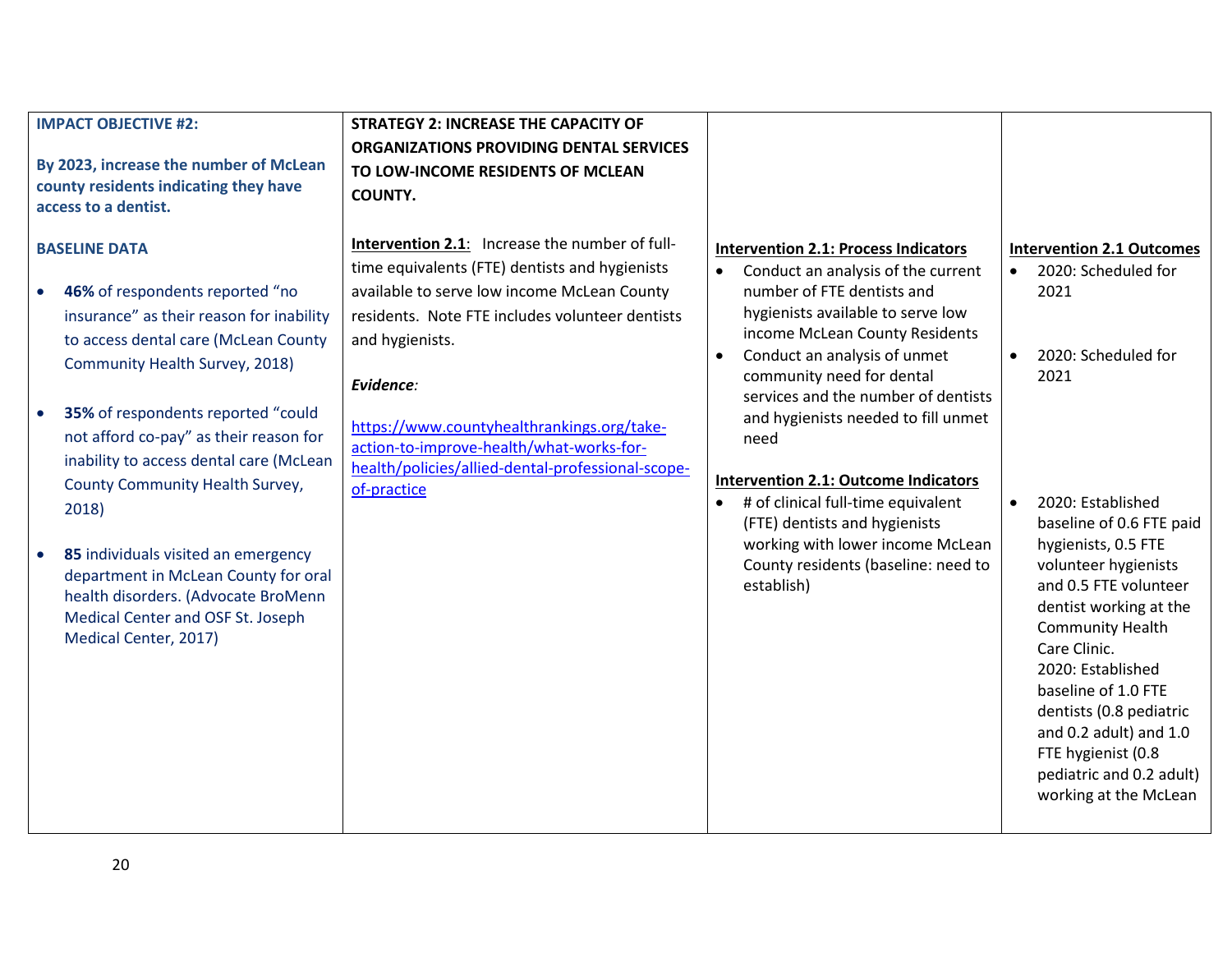|                                                                                                             | Establish baseline data for # of<br>$\bullet$<br>patients served (pediatric and<br>adult) by service type (acute or<br>preventive) at the Community<br><b>Health Care Clinic</b><br>Establish baseline data for # of<br>patients served (pediatric and<br>adult) by service type (acute or<br>preventive) at the McLean County<br><b>Health Department</b><br>Establish baseline data for # of<br>patients served (pediatric and<br>adult) by service type (acute or | County Health<br>Department<br>2020: 0.0 FTE dentists<br>and hygienists working<br>at the Chestnut Family<br><b>Health Center</b><br>2020: 441 patients with<br>1,437 appointments<br>2020: 1,869<br>preventative visits and<br>785 acute visits<br>2020: 0 patients |
|-------------------------------------------------------------------------------------------------------------|----------------------------------------------------------------------------------------------------------------------------------------------------------------------------------------------------------------------------------------------------------------------------------------------------------------------------------------------------------------------------------------------------------------------------------------------------------------------|----------------------------------------------------------------------------------------------------------------------------------------------------------------------------------------------------------------------------------------------------------------------|
|                                                                                                             | preventive) at Chestnut Family<br><b>Health Center</b>                                                                                                                                                                                                                                                                                                                                                                                                               |                                                                                                                                                                                                                                                                      |
| <b>Intervention 2.2:</b> Solicit increased funding to<br>support organizations providing dental services to | <b>Intervention 2.2: Process Indicators</b>                                                                                                                                                                                                                                                                                                                                                                                                                          | <b>Intervention 2.2 Outcomes</b><br>2020: 1 grant received<br>$\bullet$                                                                                                                                                                                              |
| low income McLean County residents receiving                                                                | # of grants received.<br>$\bullet$                                                                                                                                                                                                                                                                                                                                                                                                                                   | (CHCC)                                                                                                                                                                                                                                                               |
| dental services                                                                                             | # of dental or types of dental<br>$\bullet$<br>services added                                                                                                                                                                                                                                                                                                                                                                                                        | 2020: The CHCC<br>received a grant from                                                                                                                                                                                                                              |
| Evidence:                                                                                                   |                                                                                                                                                                                                                                                                                                                                                                                                                                                                      | the John M. Scott<br><b>Health Care</b>                                                                                                                                                                                                                              |
| http://www.healthycommunityalliance.org/prom<br>isepractice/index/view?pid=391                              |                                                                                                                                                                                                                                                                                                                                                                                                                                                                      | Commission focused on<br>integration of primary                                                                                                                                                                                                                      |
| http://www.healthycommunityalliance.org/prom<br>isepractice/index/view?pid=226                              |                                                                                                                                                                                                                                                                                                                                                                                                                                                                      | and oral health care<br>services. 211<br>individuals were served                                                                                                                                                                                                     |
|                                                                                                             |                                                                                                                                                                                                                                                                                                                                                                                                                                                                      |                                                                                                                                                                                                                                                                      |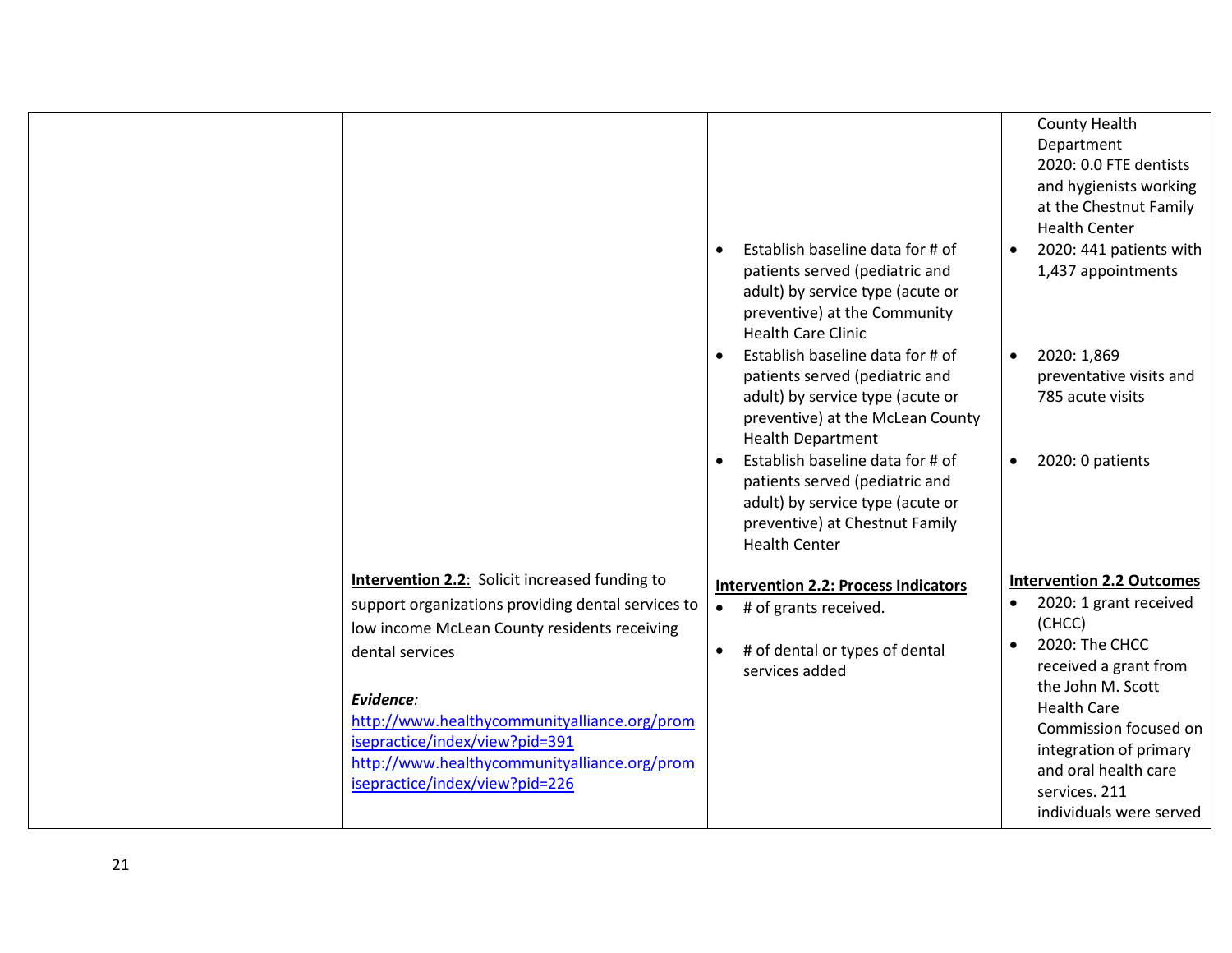|                                                                                                                                                                                       |                                                                                                                                                                                                                                                                                                                                                                    | during the grant<br>reporting timeframe.                                                                                           |
|---------------------------------------------------------------------------------------------------------------------------------------------------------------------------------------|--------------------------------------------------------------------------------------------------------------------------------------------------------------------------------------------------------------------------------------------------------------------------------------------------------------------------------------------------------------------|------------------------------------------------------------------------------------------------------------------------------------|
|                                                                                                                                                                                       | <b>Intervention 2.2: Outcome Indicators</b><br>Identify # of dental patients served<br>at Community Health Care Clinic.<br>Identify # of patients served at<br>McLean County Health Department<br>Dental Clinic (baseline: 4,277<br>children; 321 adults, 2018)<br>Establish baseline # of patients<br>served at Chestnut Family Health<br>Center (baseline: None) | 2020: 441 patients with<br>$\bullet$<br>1,437 appointments<br>2020: 2,420 children;<br>$\bullet$<br>243 adults<br>2020: 0 patients |
| <b>Intervention 2.3:</b> Expand performance of<br>Fluoride application in Pediatric and Primary Care<br>Settings serving low-income pediatric McLean<br>County residents<br>Evidence: | <b>Intervention 2.3: Process Indicators</b><br>Establish baseline # of pediatric<br>patients receiving fluoride<br>applications in the primary care<br>setting at Chestnut Family Health<br>Center (baseline: none)                                                                                                                                                | 2020: 0 patients<br>$\bullet$                                                                                                      |
| https://pediatrics.aappublications.org/content/1<br>15/1/e69                                                                                                                          | Establish baseline # of primary<br>care/ pediatric practices<br>performing fluoride applications in<br>the primary care/ pediatric settings<br>(baseline: none)                                                                                                                                                                                                    | 2020: 1 pediatric<br>practice (Carle<br>Physician Group -<br>Pediatrics)                                                           |
|                                                                                                                                                                                       | Establish baseline # of pediatric<br>patients receiving fluoride<br>applications in the primary<br>care/pediatric settings (baseline:<br>none)                                                                                                                                                                                                                     | 2020: 75 patients<br>$\bullet$<br>(Carle Physician Group-<br>Pediatrics, $7/1 -$<br>12/31/2020)                                    |
|                                                                                                                                                                                       | <b>Intervention 2.3: Outcome Indicators</b><br>Not Applicable                                                                                                                                                                                                                                                                                                      |                                                                                                                                    |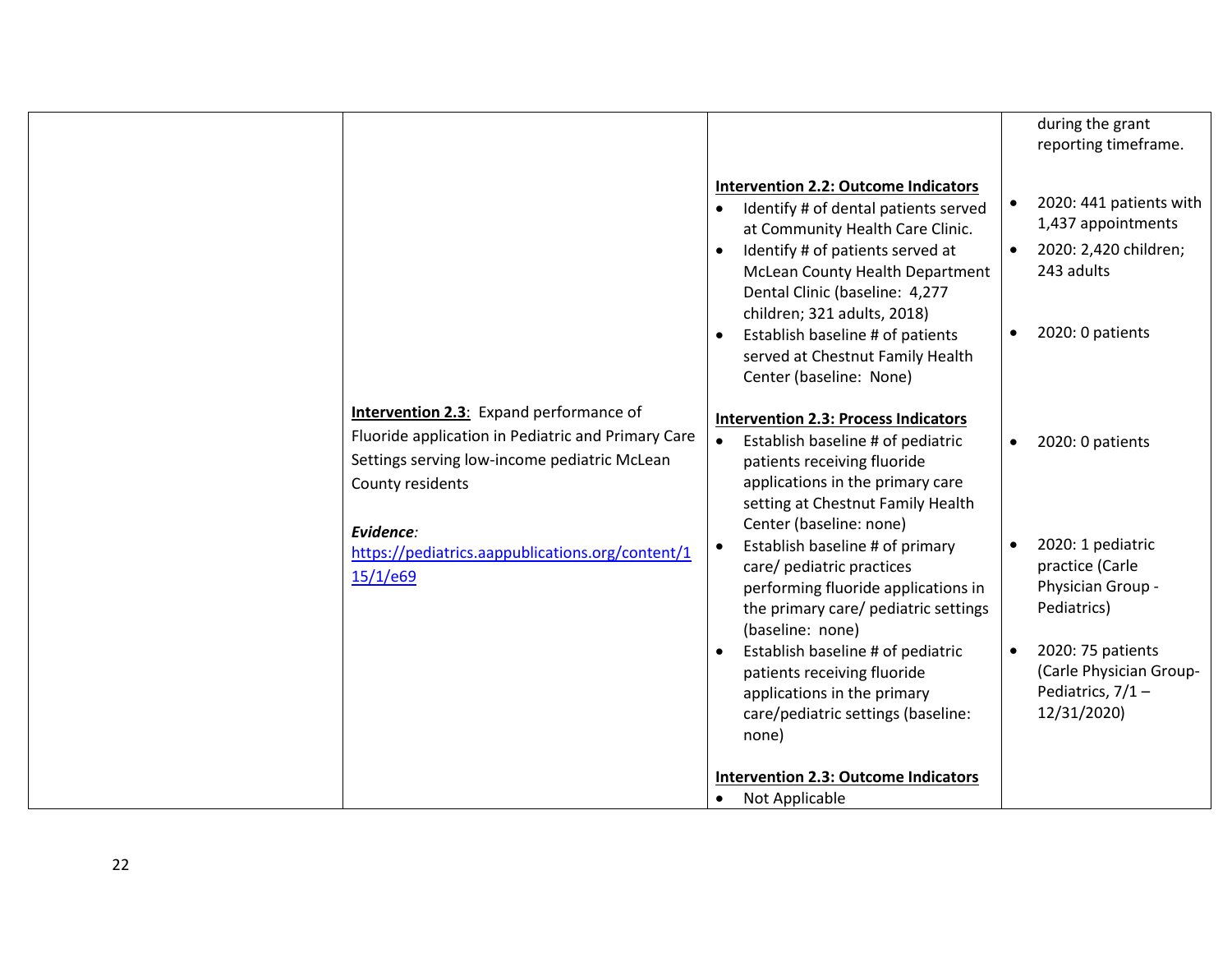|           | <b>IMPACT OBJECTIVE #3:</b>                                                                                                                                                                                        | <b>STRATEGY 3: INCREASE ACCESS AND</b>                                                                                                                                                           |                        |                                                                                                                                                                                                                                              |           |                                                                                           |
|-----------|--------------------------------------------------------------------------------------------------------------------------------------------------------------------------------------------------------------------|--------------------------------------------------------------------------------------------------------------------------------------------------------------------------------------------------|------------------------|----------------------------------------------------------------------------------------------------------------------------------------------------------------------------------------------------------------------------------------------|-----------|-------------------------------------------------------------------------------------------|
|           | By 2023, decrease the number of McLean<br>county residents indicating that<br>transportation was a barrier to accessing<br>healthcare.                                                                             | <b>AVAILABILTIY OF TRANSPORTATION TO/FROM</b><br><b>HEALTHCARE SERVICES FOR LOW-INCOME</b><br><b>MCLEAN COUNTY RESIDENTS</b><br><b>Intervention 3.1:</b> Conduct an inventory of the             |                        | <b>Intervention 3.1: Process Indicators</b>                                                                                                                                                                                                  |           | Intervention 3.1 - 3.3<br><b>Outcomes</b>                                                 |
|           | <b>BASELINE DATA</b><br>7% of survey respondents indicated<br>that they had no way to get to a<br>doctor (McLean County Community<br>Health Survey, 2018)                                                          | different transportation-related committees and<br>boards in McLean County including<br>committee/board and membership composition<br>Evidence: N/A                                              | $\bullet$              | 80% participation in the inventory<br>by the Resource/Partners listed.<br><b>Intervention 3.1: Outcome Indicators</b><br>Not Applicable                                                                                                      | $\bullet$ | 2020: Inventory survey<br>tool prepared and<br>reviewed by ISU and<br>Chestnut IRB boards |
| $\bullet$ | 5% of survey respondents indicated<br>that the cause of their inability to<br>access prescription medication was<br>"no way to get to doctor" (McLean<br>County Community Health Survey,<br>2018)                  | <b>Intervention 3:2:</b> Perform a transportation gap<br>in services/existing conditions analysis<br>Evidence:<br>http://www.healthycommunityalliance.org/prom<br>isepractice/index/view?pid=213 | $\bullet$<br>$\bullet$ | <b>Intervention 3.2: Process Indicators</b><br>Establish a baseline of # of<br>healthcare providers querying and<br>tracking transportation<br>Establish baseline of # of<br>healthcare providers with<br>accessible public transit bus stop | $\bullet$ | 2020: Survey to obtain<br>baseline data on<br>schedule to deploy Q1<br>CY 2021.           |
|           | 5% of survey respondents indicated<br>that the cause of their inability to<br>access dental care in McLean County<br>was "no way to get to the dentist"<br>(McLean County Community Health<br><b>Survey, 2018)</b> |                                                                                                                                                                                                  |                        | Establish baseline of # of<br>healthcare providers with staff<br>assigned to helping remove<br>transportation as a barrier<br>Establish baseline of # of staff full<br>time equivalents (FTE) allocated to<br>removing transportation as a   |           |                                                                                           |
|           | 12% of survey respondents indicated<br>that the cause of their inability to<br>access counseling in McLean County<br>was "no way to get to service"<br>(McLean County Community Health<br><b>Survey, 2018)</b>     |                                                                                                                                                                                                  | $\bullet$              | barrier<br>Establish a baseline of # of McLean<br>County organizations who offer<br>rides/transports to/from<br>healthcare-related destinations                                                                                              |           |                                                                                           |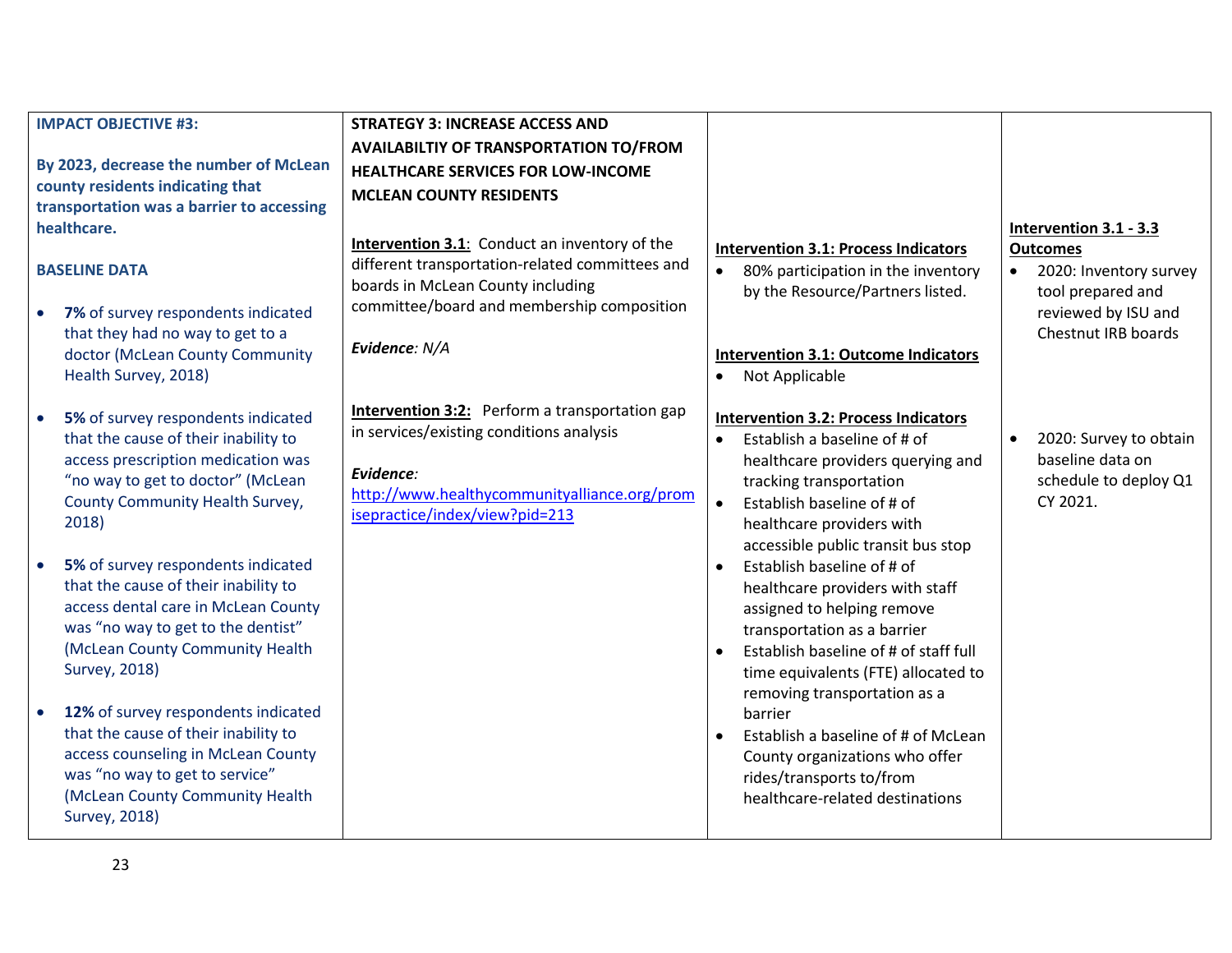| <b>IMPACT OBJECTIVE #4:</b>                                                                                 | Intervention 3:3: Increase representation of<br>healthcare community on transportation-related<br>committees/boards identified in Intervention 3.1<br>activity<br>Evidence:<br>N/A<br><b>STRATEGY 4: INCREASE ACCESS AND</b> | Establish baseline of # of<br>$\bullet$<br>rides/transports provided to<br>healthcare-related destinations<br># of community members<br>$\bullet$<br>completing the survey<br># of providers completing the<br>$\bullet$<br>survey<br># of school individuals in the school<br>system completing the survey<br># of focus groups conducted<br>$\bullet$<br><b>Intervention 3.2: Outcome Indicators</b><br>Completion of inventory<br><b>Intervention 3.3: Process Indicators</b><br>% of inventoried transportation-<br>$\bullet$<br>related committees and boards<br>including representation from the<br>healthcare sector (baseline: None)<br><b>Intervention 3.3: Outcome Indicators</b><br>Establish baseline of number of<br>$\bullet$<br>committees and boards related to<br>transportation<br>Establish baseline of number of<br>$\bullet$<br>these groups with representation<br>from the Healthcare sector |  |
|-------------------------------------------------------------------------------------------------------------|------------------------------------------------------------------------------------------------------------------------------------------------------------------------------------------------------------------------------|----------------------------------------------------------------------------------------------------------------------------------------------------------------------------------------------------------------------------------------------------------------------------------------------------------------------------------------------------------------------------------------------------------------------------------------------------------------------------------------------------------------------------------------------------------------------------------------------------------------------------------------------------------------------------------------------------------------------------------------------------------------------------------------------------------------------------------------------------------------------------------------------------------------------|--|
| By 2023, Decrease the number of McLean<br><b>County Residents indicating that they do</b><br>not seek care. | <b>AVAILABILTIY OF COMMUNITY-BASED SERVICES</b><br>FOR LOW INCOME MCLEAN COUNTY RESIDENTS.                                                                                                                                   |                                                                                                                                                                                                                                                                                                                                                                                                                                                                                                                                                                                                                                                                                                                                                                                                                                                                                                                      |  |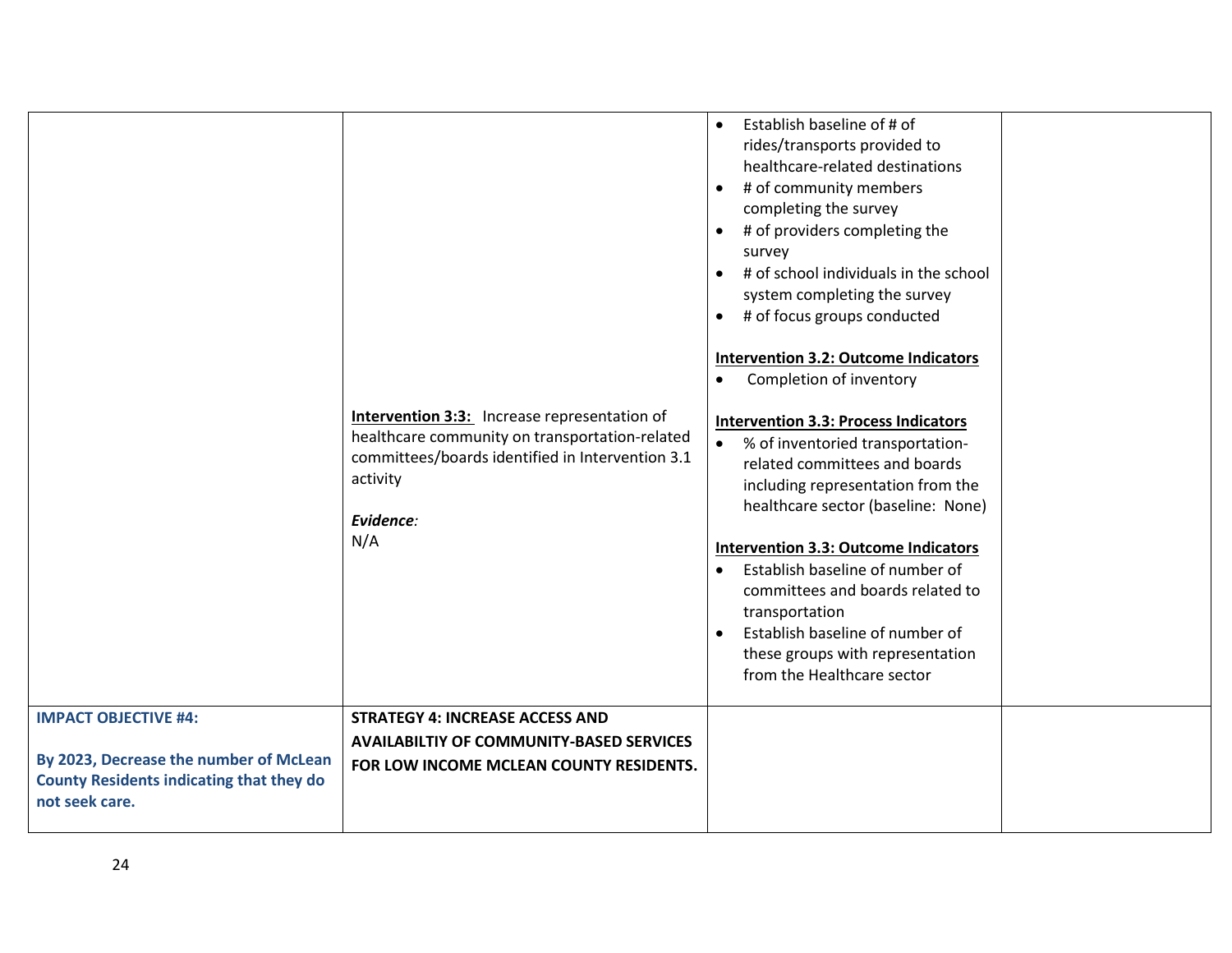| <b>BASELINE DATA</b><br>3% of survey respondents indicated<br>$\bullet$<br>that the they do not seek care when<br>asked to choose the type of<br>healthcare they use when they are<br>sick | Intervention 4.1: Increase use of<br>telemedicine/virtual services<br>Evidence:<br>http://www.healthycommunityalliance.org/prom<br>isepractice/index/view?pid=3230 | <b>Intervention 4.1: Process Indicators</b><br>Research cost effective models.<br>$\bullet$<br>Design a plan for telemedicine<br>$\bullet$<br>utilizing community partners<br>Explore low income access to<br>$\bullet$<br>telemedicine and barriers to access<br>Seek funding to provide<br>$\bullet$<br>telemedicine services | <b>Intervention 4.1 Outcomes</b><br>2020: Due to the<br>$\bullet$<br>COVID-19 Pandemic,<br>many providers<br>transitioned services<br>from in-person to<br>virtual. For the 2020<br>progress report process<br>and outcome<br>indicators, the focus<br>was on establishing a<br>baseline of the number<br>of patients served<br>through a virtual visit<br>and the number of<br>virtual visits. |
|--------------------------------------------------------------------------------------------------------------------------------------------------------------------------------------------|--------------------------------------------------------------------------------------------------------------------------------------------------------------------|---------------------------------------------------------------------------------------------------------------------------------------------------------------------------------------------------------------------------------------------------------------------------------------------------------------------------------|-------------------------------------------------------------------------------------------------------------------------------------------------------------------------------------------------------------------------------------------------------------------------------------------------------------------------------------------------------------------------------------------------|
|                                                                                                                                                                                            |                                                                                                                                                                    | <b>Intervention 4.1: Outcome Indicators</b><br>Establish a baseline of number of<br>providers of telemedicine, the type<br>and population served                                                                                                                                                                                | 2020: 1,410<br>$\bullet$<br>unduplicated patients<br>received 4,805 virtual<br>services through<br><b>Chestnut Family Health</b><br>Center<br>2020: 878 unduplicated<br>patients received 2,260<br>virtual visits through<br>the Community Health<br>Care Clinic<br>2020: Approximately<br>75% of the 4,351 visits<br>at the Carle BroMenn<br>Family Health Clinic<br>were provided virtually   |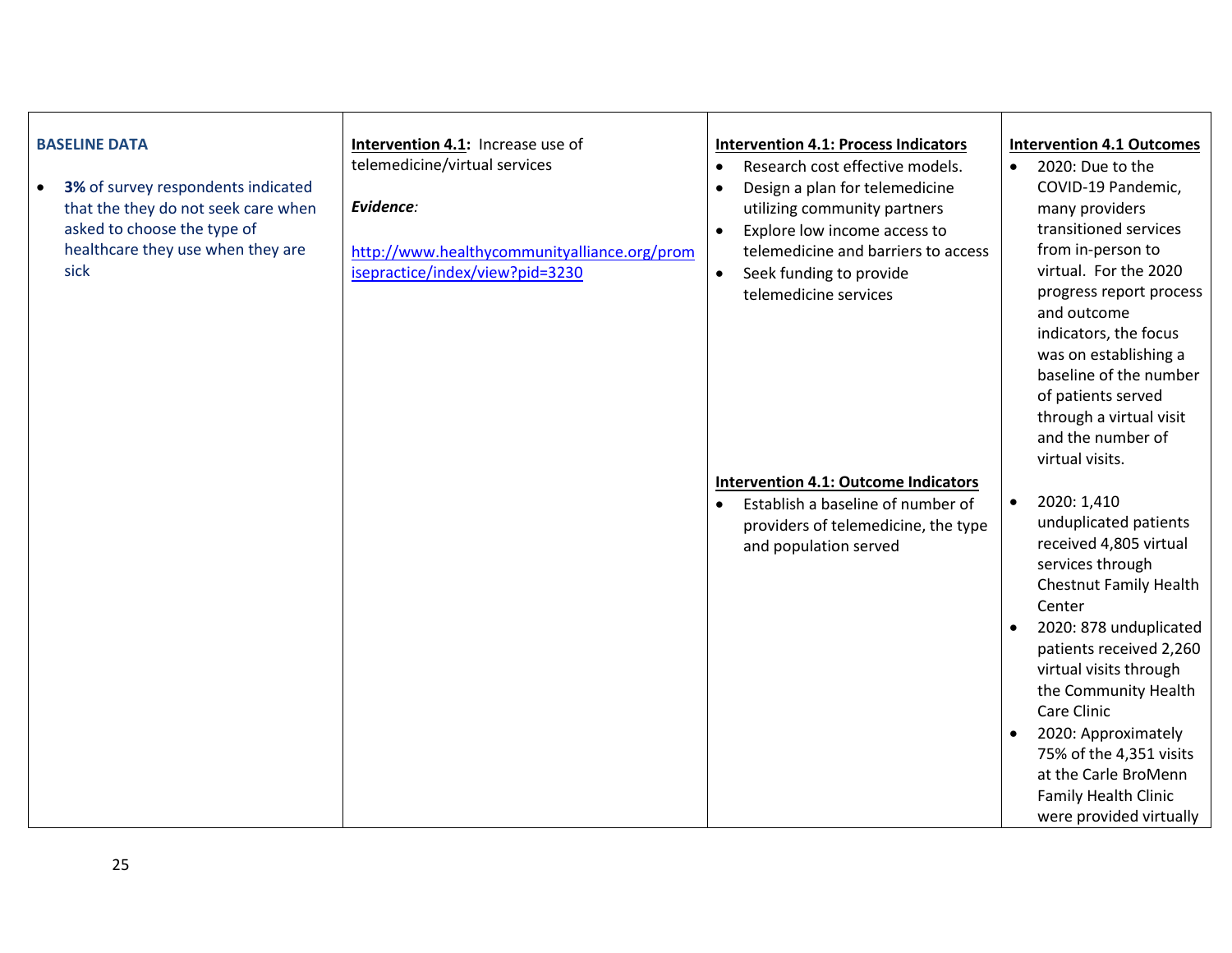#### **2020 RELATED IMPROVEMENT PLAN ACCOMPLISHMENTS**

- Carle BroMenn Medical Center and OSF HealthCare St. Joseph Medical Center continue to provide support for the Community Health Care Clinic (CHCC) The CHCC is a free clinic which provides services to the medically underserved population of McLean County to ensure that all populations in the community have access to healthcare. All emergency room visits, diagnostic testing and hospital services are provided free of charge by Carle BroMenn Medical Center and OSF HealthCare St. Joseph Medical Center. Carle BroMenn Medical Center also owns the building where the clinic is located and provides maintenance for the clinic at no charge. OSF HealthCare provides human resources support for the clinic.
- The Community Health Care Clinic received a \$30,000 grant from the Institute for Healthcare Improvement (IHI) to participate in its Pursuing Equity Initiative. The 18-month program will help CCHC examine their current practices and develop policies and procedures in line with IHI's Pursuing Equity five-component framework.
- Chestnut Health Systems' Chestnut Family Health Center added 1.0 FTE family practice Physician and 1.0 FTE Mental Health Advanced Practice Registered Nurse in 2020 to expand access to integrated primary care/behavioral health care services.
- Chestnut Health Systems received \$224,436 in Health Resources & Services Administration COVID Cares Grant funding to purchase personal protective equipment, maintain access to services during the COVID-19 pandemic and add COVID-19 testing capacity at the Chestnut Family Health Center Bloomington site with a focus on services for persons living at or below 200% of Federal Poverty Guidelines.
- Chestnut Health Systems utilized Health Resources & Services Administration COVID-19 Cares Grant funding to purchase a mobile unit for use by Chestnut Family Health Center staff to expand access to services. Initial focus was placed on COVID-19 testing.
- In 2020, Advocate BroMenn Medical Center (Carle BroMenn Medical Center as of July 1, 2020) lead the monthly LGBTQ+ Advisory Council meetings which began in December 2019. The council fosters increased access to care by giving a voice to the LGBTQ+ community and allies in order to provide sensitive and respectful care.
- *Take Cover* was launched by The Illinois Heart and Lung Foundation (IHLF) and the McLean County Health Department. Advocate BroMenn Medical Center (Carle BroMenn Medical Center as of July 1, 2020), Normal Fire Department, Normal Police Department, Bloomington Fire Department, Bloomington Police Department, the McLean County Medical Reserve Corps, and Starcrest Cleaners along with several other community partners collaborated to collect and distribute cloth face coverings and non-medical masks to individuals and families in underserved and vulnerable communities.
- With increased visitor restrictions due to COVID-19 in 2020, Advocate BroMenn Medical Center (Carle BroMenn Medical Center as of July 1, 2020) initiated the use of IPADs for virtual visits with loved one's of dying patients.

#### **The following organizations received grants for implementation in 2020 from the John M. Scott Health Care Commission. The grants are tied to the health priorities selected for the 2019 McLean County Community Health Needs Assessment. The data below is for June 1, 2020 – December 31, 2020.**

• The Center for Human Services received a grant for integration of behavioral and primary health care services, with a housing component; 946 individuals were served.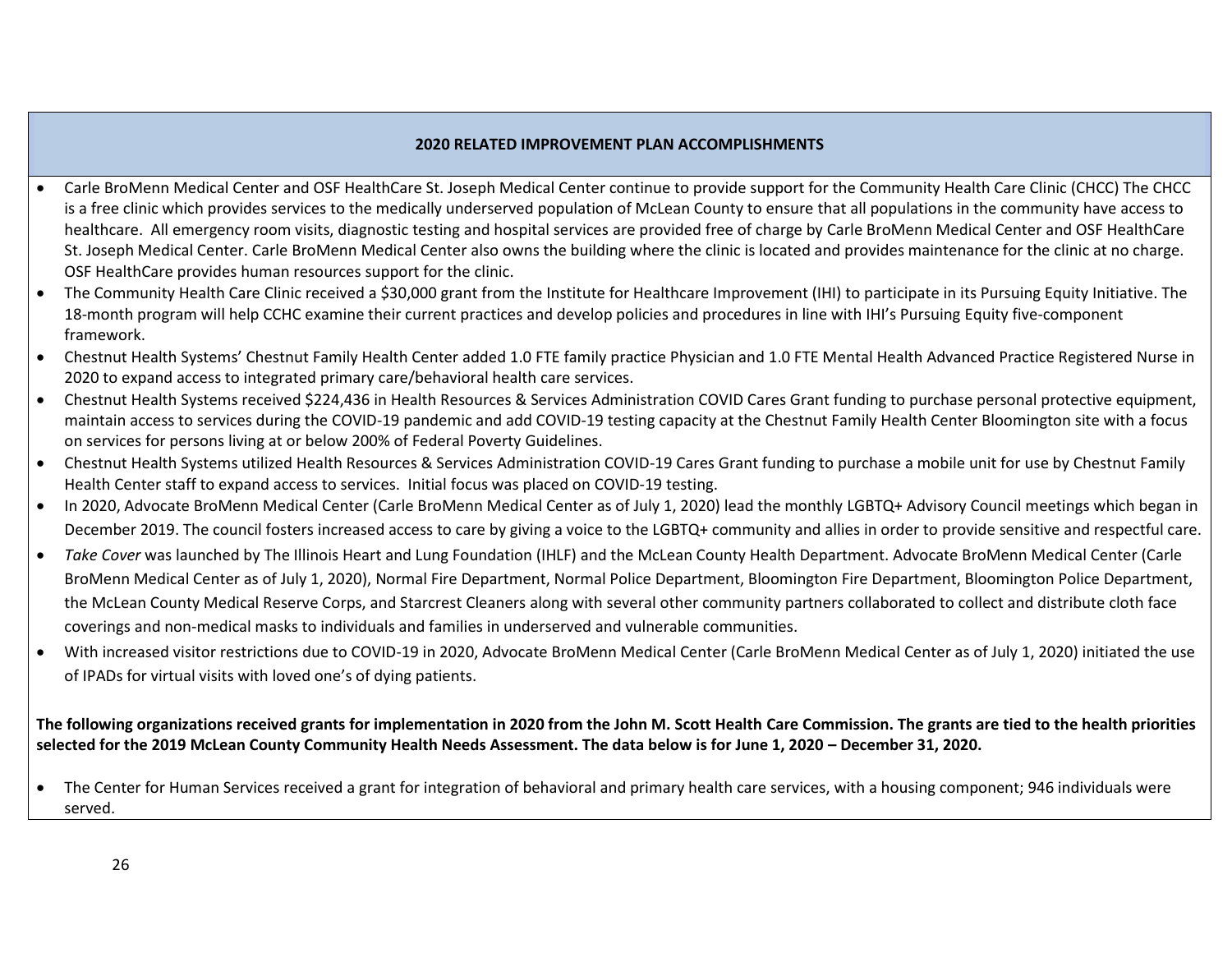- The Community Health Care Clinic received a grant for integration of primary and oral health care services; 211 individuals were served during the above timeframe.
- The Children's Home & Aid Home received a grant for home & community-based services outside in rural areas, including perinatal, maternal, and child services; 43 individuals were served during the above timeframe.
- Faith in Action received a grant for senior well-being, including social connection & transportation; 94 individuals were served during the above timeframe.
- Heartland Head Start received a grant for early childhood well-being, including services for the whole-child and family that support physical, mental and oral health and school readiness, and partnerships with other providers and local universities; 350 individuals were served during the above timeframe.
- McLean County Health Department received a grant for emergent needs: oral health care for children and adults; 2,420 children and 243 adults were served from January 1 through December 31, 2020.
- Marcfirst received a grant for restoring sleep to children and families "Healthy Sleeping, Healthy Community"; 10 individuals were served during the above timeframe.
- Mid-Central Community Action Inc. received a grant for Mayors Manor: Access to Supportive and Therapeutic Service; 26 individuals were served, and an additional 0.59 FTE were hired during the above timeframe.
- Project Oz received a grant for its Transitional Living Program; 18 individuals were served during the above timeframe.
- Sarah Bush Lincoln Peace Meal received a grant to support provision of congregate meals, home delivered meals and in-home assessments; 830 individuals were served during the above timeframe.

**\****The Four Organizations comprising the McLean County Executive Steering Committee—Carle BroMenn Medical Center, Chestnut Health Systems, the McLean County Health Department and OSF St. Joseph Medical Center—are all implied resources/partners for Access to Care.*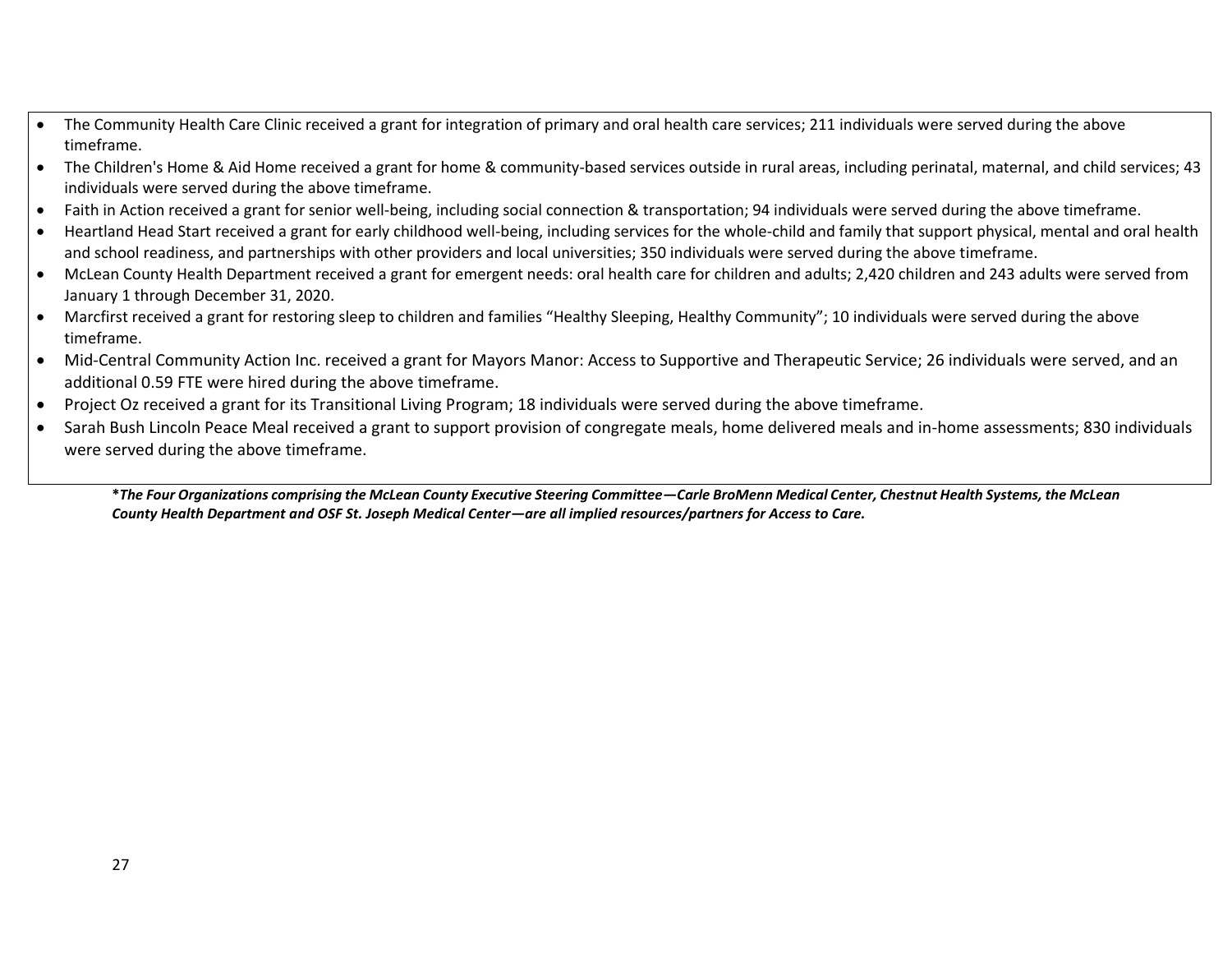## **2020-2022 McLean County Community Health Improvement Plan Healthy Eating/Active Living 2020 Progress Report**

## **HEALTH PRIORITY: HEALTHY EATING/ACTIVE LIVING (HEAL)**

**GOAL:** Promote healthy eating and active living to strengthen the health and well-being of our community by 2023. Social Determinants of Health Areas of Focus: Food Insecurity, Workforce Development

#### **OUTCOME OBJECTIVE: By 2023, maintain or increase the percentage of people living at a healthy body weight in McLean County. Baseline**

- *Adults: 32% of McLean County adults are classified as obese (IBRFSS, 2010-2014); (IL: 31.6%; U.S.: 29.9%; Healthy People 2020 target: 30.5%).*
- *Adolescents: 9% of 8th graders, 10% of 10th graders, 10% of 12th graders in McLean County are obese (Illinois Youth Survey, 2018)*

#### *State Health Improvement Plan (SHIP)*

- *Increase opportunities for healthy eating.*
- *Increase opportunities for active living.*

| <b>THREE YEAR MEASURES</b>                                                    | <b>STRATEGIES and INTERVENTIONS</b>                                                                                   | <b>ANNUAL EVALUATION</b><br><b>MEASURES</b>           | <b>PROGRESS in 2020</b>          |
|-------------------------------------------------------------------------------|-----------------------------------------------------------------------------------------------------------------------|-------------------------------------------------------|----------------------------------|
| <b>IMPACT OBJECTIVE #1: By</b><br>2023, increase<br>opportunities for healthy | STRATEGY #1: Support, promote, and<br>educate the community about the<br>availability and accessibility of fruits and |                                                       |                                  |
| eating                                                                        | vegetables in McLean County.                                                                                          |                                                       |                                  |
| <b>BASELINE DATA</b>                                                          |                                                                                                                       |                                                       |                                  |
| <b>Food Environment Index:</b>                                                | Intervention 1.1: Develop and/or promote<br>education tools to help assist in educating                               | <b>Intervention 1.1: Process</b><br><b>Indicators</b> | <b>Intervention 1.1 Outcomes</b> |
| <b>7.6</b> (out of 10) (IL: 8.7)                                              | our community about healthier food                                                                                    | Track # of free programs                              | 2020: 33 free programs           |
| (Conduent Healthy                                                             | choices. Share appropriately.                                                                                         | that help identify how                                |                                  |
| Communities Institute                                                         |                                                                                                                       | healthy foods are prepared.                           |                                  |
| <b>County Health Rankings,</b>                                                |                                                                                                                       |                                                       |                                  |
| $2018$ ).                                                                     |                                                                                                                       |                                                       |                                  |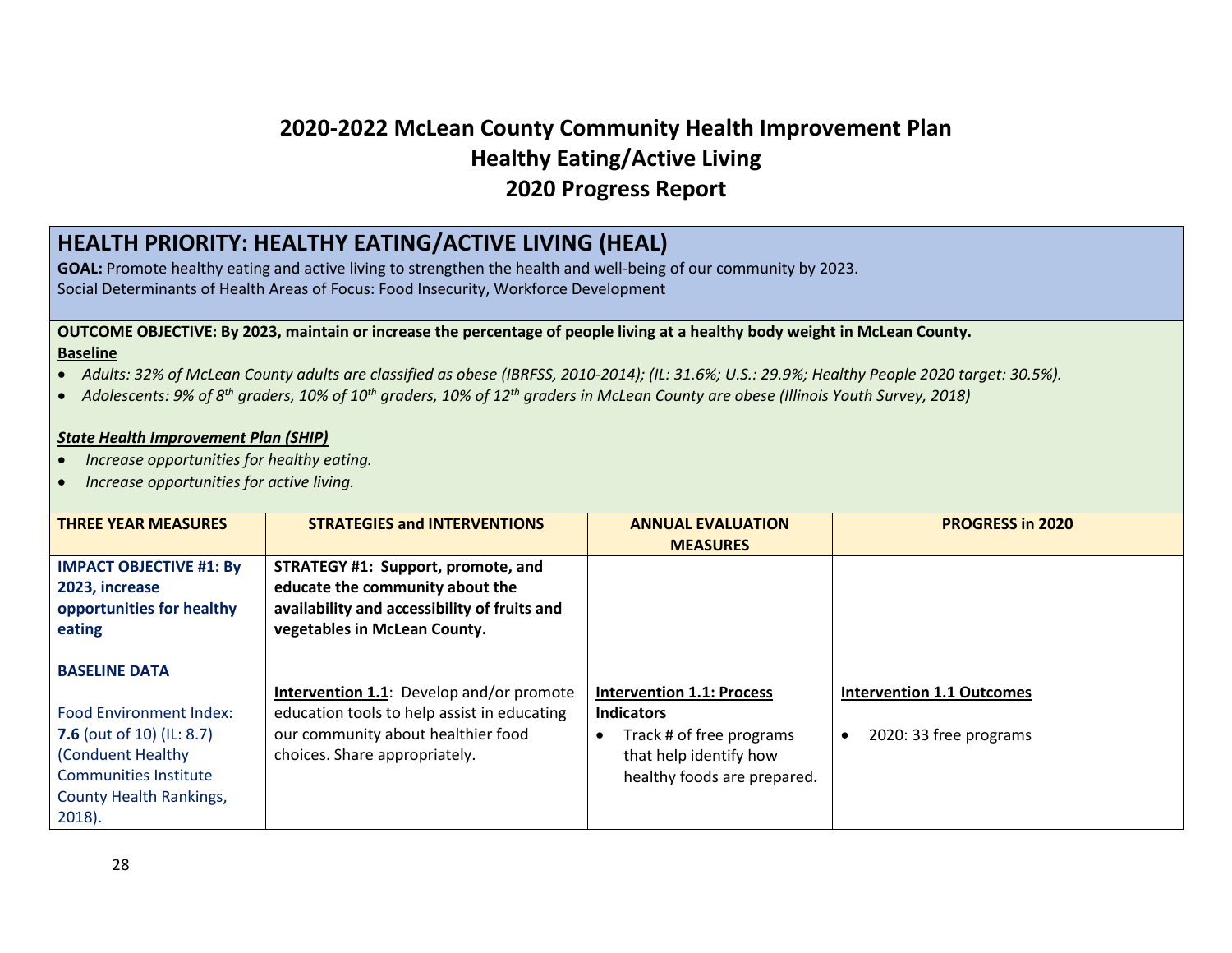| Food insecurity rate: 12.1%<br>(Conduent Healthy<br>Communities Institute,<br>Feeding America, 2016) (IL:<br>11%).<br>MCCA 2018 Client Survey:<br>16.9% could use help<br>getting food from food                                                                                                                                                                                                                   |                                                                                                                                                                         | Track # of participants who<br>$\bullet$<br>attend free programs on<br>preparing healthy foods.<br>Track the # of paid programs<br>that help identify how<br>healthy foods are prepared.<br>Track the # of participants<br>who attend programs (with<br>a fee) preparing healthy<br>foods.                                                                                                             | 2020: 1,023 participants<br>$\bullet$<br>2020: 3 paid programs<br>$\bullet$<br>2020: 19 participants<br>$\bullet$                                                                                                                                                                                                                                                                                                                                                                                             |
|--------------------------------------------------------------------------------------------------------------------------------------------------------------------------------------------------------------------------------------------------------------------------------------------------------------------------------------------------------------------------------------------------------------------|-------------------------------------------------------------------------------------------------------------------------------------------------------------------------|--------------------------------------------------------------------------------------------------------------------------------------------------------------------------------------------------------------------------------------------------------------------------------------------------------------------------------------------------------------------------------------------------------|---------------------------------------------------------------------------------------------------------------------------------------------------------------------------------------------------------------------------------------------------------------------------------------------------------------------------------------------------------------------------------------------------------------------------------------------------------------------------------------------------------------|
| pantries/banks; 12% could                                                                                                                                                                                                                                                                                                                                                                                          |                                                                                                                                                                         |                                                                                                                                                                                                                                                                                                                                                                                                        |                                                                                                                                                                                                                                                                                                                                                                                                                                                                                                               |
| use help with having enough<br>food at home.<br>Fruit/Vegetable<br>Consumption:<br>Adults: "On a typical day,<br>how many servings of<br>fruits/vegetables do you<br>eat?"<br>None: 5%; 1-2: 50%<br>3-5: 39%; over 5: 6%<br>(McLean County Community<br>Health Survey, 2018).<br>Adolescents (ave. of 8 <sup>th</sup> , 10 <sup>th</sup> ,<br>12 <sup>th</sup> graders): Eat 4 or more<br>fruits/day: 9%; Eat 4 or | <b>Intervention 1.2: Promote free nutrition</b><br>tracking apps.<br><b>Intervention 1.3:</b> Complete an inventory of<br>Home Food Programs in Bloomington-<br>Normal. | <b>Intervention 1.2: Process</b><br><b>Indicators</b><br>Track # of free apps<br>$\bullet$<br>promoted to the<br>community.<br>Track # of avenues<br>$\bullet$<br>where applications are<br>promoted.<br><b>Intervention 1.3: Process</b><br><b>Indicators</b><br>Track # of<br>$\bullet$<br>collaborations/partnerships<br>between schools and the<br>community to provide<br>healthier foods for the | <b>Intervention 1.2 Outcomes:</b><br>2020: 25 free apps focused on nutrition,<br>exercise, sleep, and stress reduction<br>2020: 7 avenues in which apps were<br>$\bullet$<br>promoted (businesses, emails, schools,<br>newsletters, hospitals, organizations, and<br>community agencies)<br><b>Intervention 1.3 Outcomes</b><br>2020: 5 partnership opportunities between<br>$\bullet$<br>schools and community (United Way of<br>McLean County, OSF HealthCare, Midwest<br>Food Bank, churches, restaurants) |
| more vegetables/day: 7% (IL<br>Youth Survey, 2018).                                                                                                                                                                                                                                                                                                                                                                |                                                                                                                                                                         | Home Food Program.                                                                                                                                                                                                                                                                                                                                                                                     |                                                                                                                                                                                                                                                                                                                                                                                                                                                                                                               |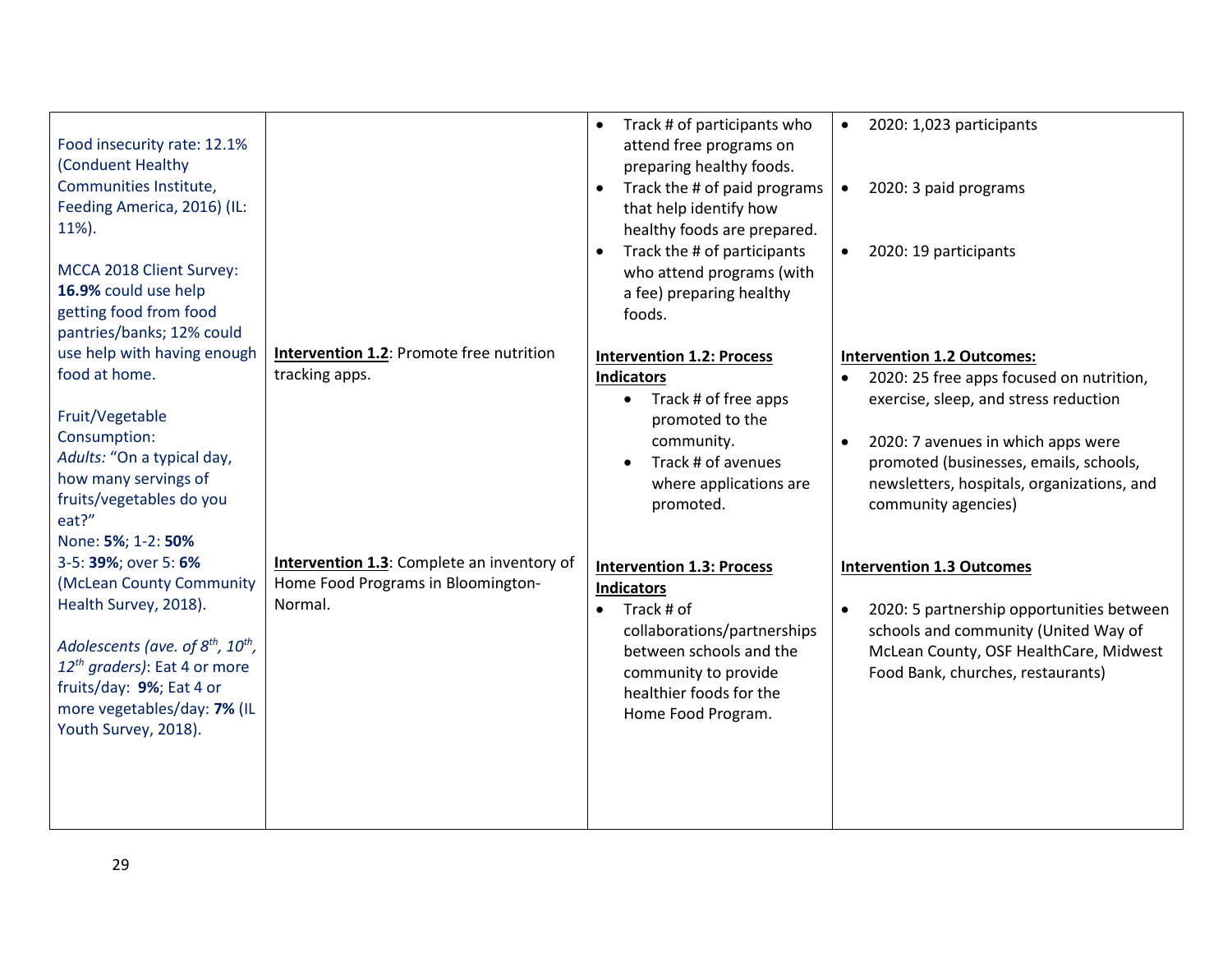| <b>STRATEGY #2: Increase access to healthy</b><br>foods.                                                                                 |                                                                                                                                                 |                                                                                                                                    |
|------------------------------------------------------------------------------------------------------------------------------------------|-------------------------------------------------------------------------------------------------------------------------------------------------|------------------------------------------------------------------------------------------------------------------------------------|
| <b>Intervention 2.1:</b> Promote healthy food<br>accessibility.                                                                          | <b>Intervention 2.1: Process</b><br><b>Indicators</b><br>Veggie Oasis:                                                                          | <b>Intervention 2.1 Outcomes</b>                                                                                                   |
| Evidence:<br>https://www.countyhealthrankings.org/tak<br>e-action-to-improve-health/what-works-<br>for-health/policies/community-gardens | Track # of pounds of<br>produce donated to<br>community<br>(Baseline: 5200 pounds,<br>2018)                                                     | 2020: 1,500 pounds of produce<br>$\bullet$                                                                                         |
| https://www.countyhealthrankings.org/tak<br>e-action-to-improve-health/what-works-<br>for-health/policies/healthy-food-initiatives-      | Track # of people reached<br>$\bullet$<br>Food Farmacy:                                                                                         | 2020: 7,800 people reached (150/week)<br>$\bullet$                                                                                 |
| in-food-banks                                                                                                                            | Track # of people reached<br>$\bullet$<br>Track # of referrals<br>$\bullet$<br>Track # of locations offered<br>$\bullet$<br>(Baseline: 1, 2018) | 2020: 14 participants<br>$\bullet$<br>2020: No referrals due to COVID-19<br>$\bullet$<br>2020: 1 location<br>$\bullet$             |
|                                                                                                                                          | <b>OSF SmartMeals:</b><br>Track # of meals given<br>$\bullet$<br>(Baseline: 1054, 2019)                                                         | 2020: 1,807 SmartMeals<br>$\bullet$                                                                                                |
|                                                                                                                                          | <b>Midwest Food Bank:</b><br>Track # of cases of healthier<br>$\bullet$<br>foods donated<br>Track # of organizations<br>$\bullet$<br>reached    | 2020: 222.529 cases donated, with 25% of<br>$\bullet$<br>it being healthier options<br>2020: 88 organizations reached<br>$\bullet$ |
|                                                                                                                                          | Soup Kitchens: (HSHM)<br>Track # of participants who<br>$\bullet$<br>consume a salad                                                            | 2020: 8,830 participants (35%)<br>$\bullet$                                                                                        |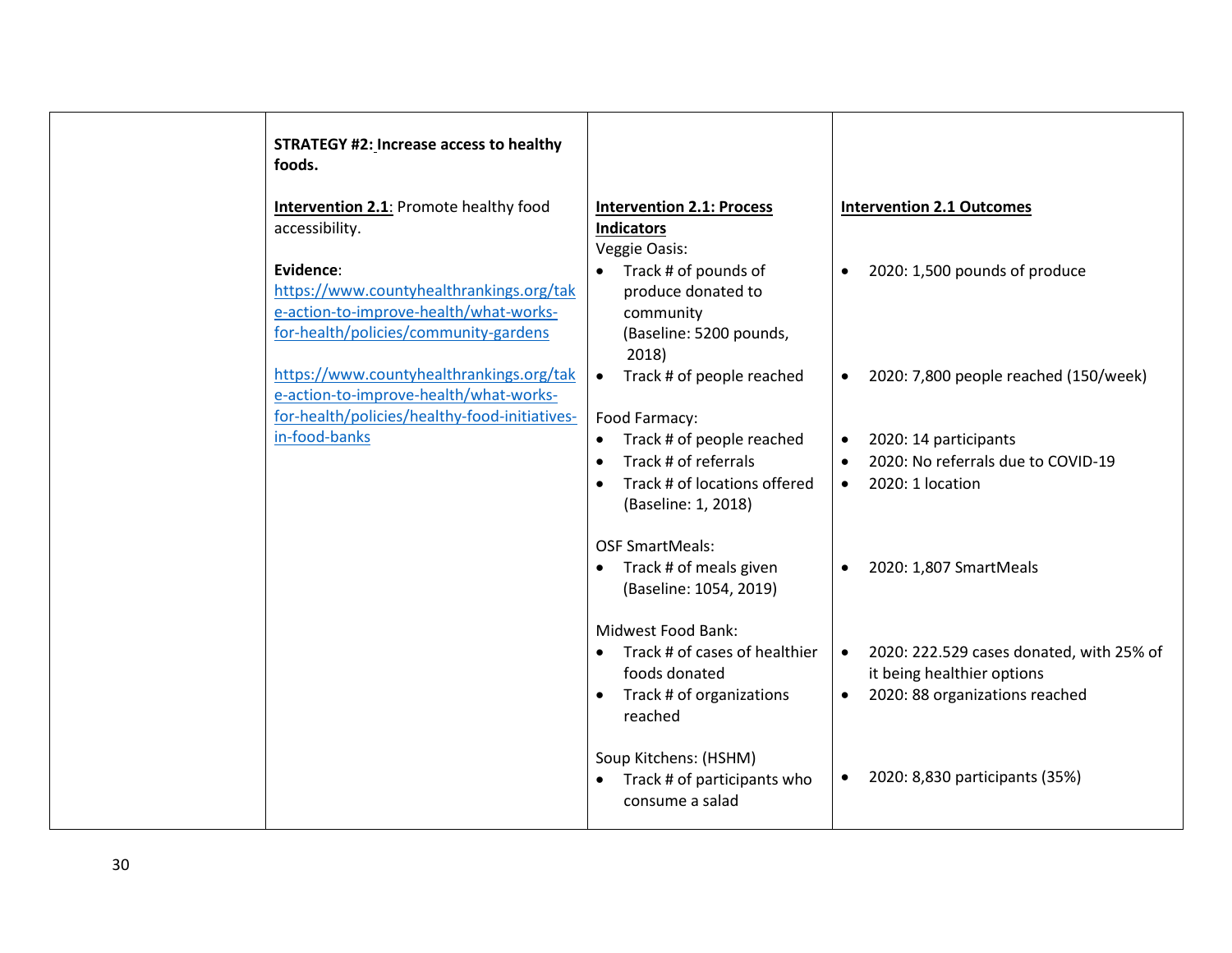|                                                                                         |                                                                              | Track % of healthier foods<br>$\bullet$<br>offered                                                                    | $\bullet$              | 2020: 75% healthier foods offered                                                                                                                                                                                              |
|-----------------------------------------------------------------------------------------|------------------------------------------------------------------------------|-----------------------------------------------------------------------------------------------------------------------|------------------------|--------------------------------------------------------------------------------------------------------------------------------------------------------------------------------------------------------------------------------|
|                                                                                         |                                                                              | <b>Community Gardens:</b><br>Track pounds of produce<br>donated                                                       | $\bullet$              | 2020: 3,160.1 pounds of produce donated<br>(Carle, BroMenn Medical Center, OSF, St.<br>Joseph Medical Center, West Bloomington<br>Revitalization Project, Sunnyside Garden)                                                    |
|                                                                                         |                                                                              | <b>Grocery Stores</b><br>Track # of partnerships who<br>$\bullet$<br>increased access to healthy<br>foods             | $\bullet$              | 2020: 0 partnerships                                                                                                                                                                                                           |
|                                                                                         |                                                                              | <b>Community Food Drives</b><br>Track # of healthy food<br>$\bullet$<br>drives coordinated<br>Track # of partnerships | $\bullet$<br>$\bullet$ | 2020: 3 healthy food drives (District 87,<br>Unit 5, United Way)<br>2020: no less than 10 community wide<br>partnerships (restaurants, United Way,<br>Tinervan Foundation, schools, hospitals,<br>churches, and organizations) |
|                                                                                         |                                                                              | Farmer's Market<br>Track # of Double Snap<br>$\bullet$<br>Participants                                                | $\bullet$              | 2020: 160 WIC participants, 85 Senior<br>participants = 245 total participants<br>Did not partner with West Bloomington<br>Revitalization Project (WBPR) due to<br>COVID-19.                                                   |
|                                                                                         |                                                                              | Track # of pounds of<br>$\bullet$<br>produce donated                                                                  | $\bullet$              | 2020: Did not measure due to COVID-19                                                                                                                                                                                          |
| <b>IMPACT OBJECTIVE #2: By</b><br>2023, increase<br>opportunities for active<br>living. | <b>STRATEGY #1: Promote active living in the</b><br>workplace and community. |                                                                                                                       |                        |                                                                                                                                                                                                                                |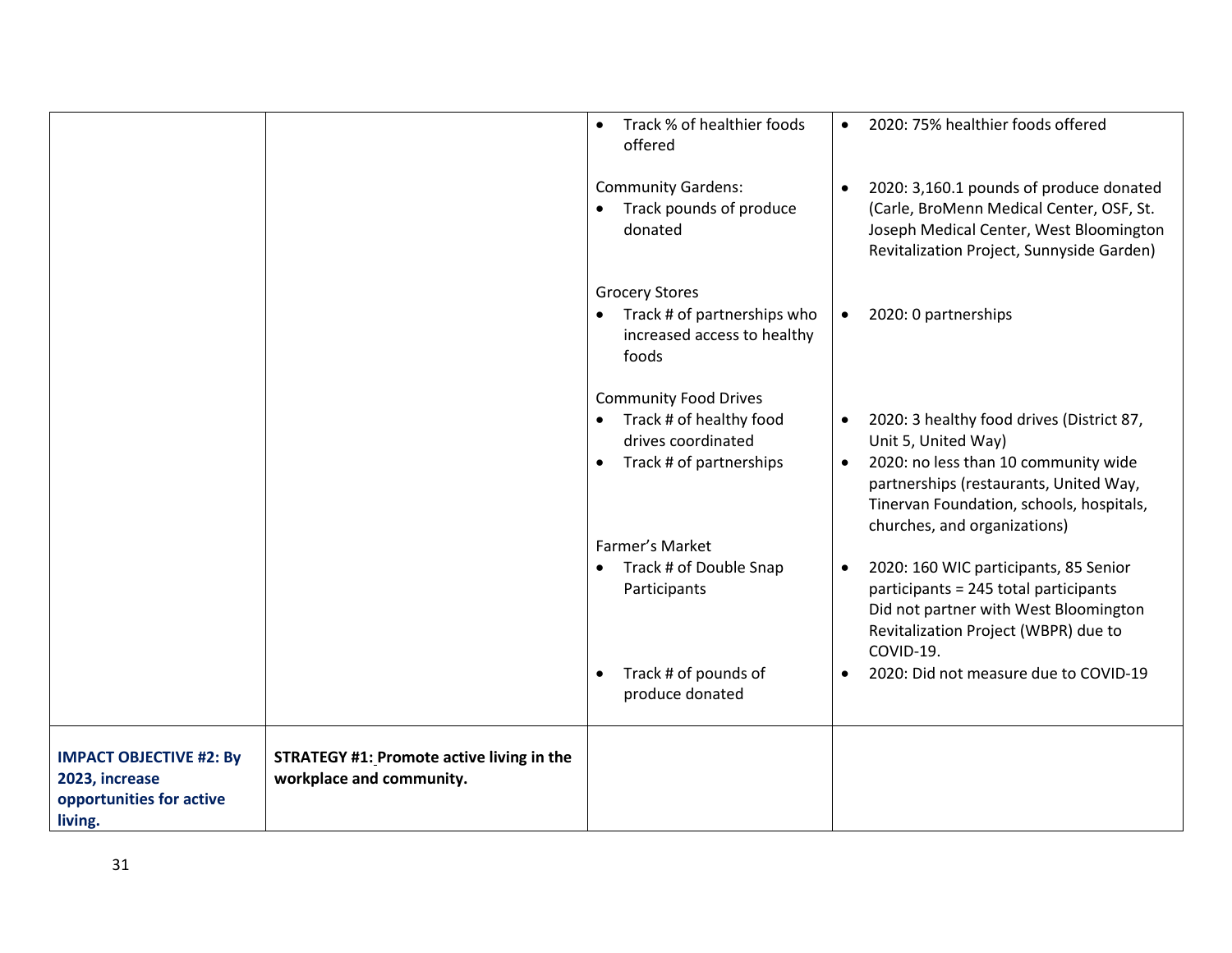| <b>BASELINE DATA</b>                                      |                                               |                                       |                                                      |
|-----------------------------------------------------------|-----------------------------------------------|---------------------------------------|------------------------------------------------------|
| <b>Access to exercise</b>                                 | <b>Intervention 1.1:</b> Develop or promote a | <b>Intervention 1.1: Process</b>      | <b>Intervention 1.1 Outcomes</b>                     |
| opportunities:                                            | tool kit for Workplace Wellness Best          | <b>Indicators</b>                     |                                                      |
| Adults: 83.6% have access                                 | Practices and share with businesses.          | Track the number of free<br>$\bullet$ | 2020: 26 free programs<br>$\bullet$                  |
| (IL: 91.3%) (Conduent                                     |                                               | programs promoting                    |                                                      |
| <b>Healthy Communities</b>                                | Evidence:                                     | physical activity in the              |                                                      |
| Institute, County Health                                  | https://www.thecommunityguide.org/findi       | workplace                             |                                                      |
| Rankings, 2018).                                          | ngs/obesity-worksite-programs                 | Track the number of<br>$\bullet$      | 2020: 1,197 of employees<br>$\bullet$                |
|                                                           |                                               | employees participating in            |                                                      |
| <b>Physical Activity:</b>                                 |                                               | free programs promoting               |                                                      |
| Adults: 23.5% did not                                     |                                               | physical activity in the              |                                                      |
| participate in any leisure-                               |                                               | workplace                             |                                                      |
| time physical activities in                               |                                               | Track the number of paid<br>$\bullet$ | 2020: 0 paid programs<br>$\bullet$                   |
| the past month (Conduent                                  |                                               | programs promoting                    |                                                      |
| <b>Healthy Communities</b>                                |                                               | physical activity in the              |                                                      |
| Institute, County Health                                  |                                               | workplace                             |                                                      |
| Rankings, 2015).                                          |                                               | Track the number of                   | 2020: 0 employees<br>$\bullet$                       |
|                                                           |                                               | employees participating in            |                                                      |
| Adolescents (ave. of 8 <sup>th</sup> , 10 <sup>th</sup> , |                                               | programs (with a fee)                 |                                                      |
| $12^{th}$ graders): 22% were                              |                                               | promoting physical activity           |                                                      |
| physically active for at least                            |                                               | in the workplace                      |                                                      |
| 60-minutes for 5 days,                                    |                                               |                                       |                                                      |
| during the past 7 days. (IL                               | <b>Intervention 1.2: Promote access to</b>    | <b>Intervention 1.2: Process</b>      | <b>Intervention 1.2 Outcomes</b>                     |
| Youth Survey, 2018).                                      | physical activity for the community.          | <b>Indicators</b>                     |                                                      |
|                                                           |                                               | Track # of free<br>$\bullet$          | 2020: 45 free programs (ARC, YMCA, OSF)<br>$\bullet$ |
|                                                           | Evidence:                                     | programs/events promoting             |                                                      |
|                                                           | https://www.countyhealthrankings.org/tak      | physical activity in the              |                                                      |
|                                                           | e-action-to-improve-health/what-works-        | community.                            |                                                      |
|                                                           | for-health/policies/community-fitness-        | Track # of community<br>$\bullet$     | 2020: 427 community members<br>$\bullet$             |
|                                                           | programs                                      | members participating in              |                                                      |
|                                                           |                                               | free programs/events                  |                                                      |
|                                                           |                                               | promoting physical activity           |                                                      |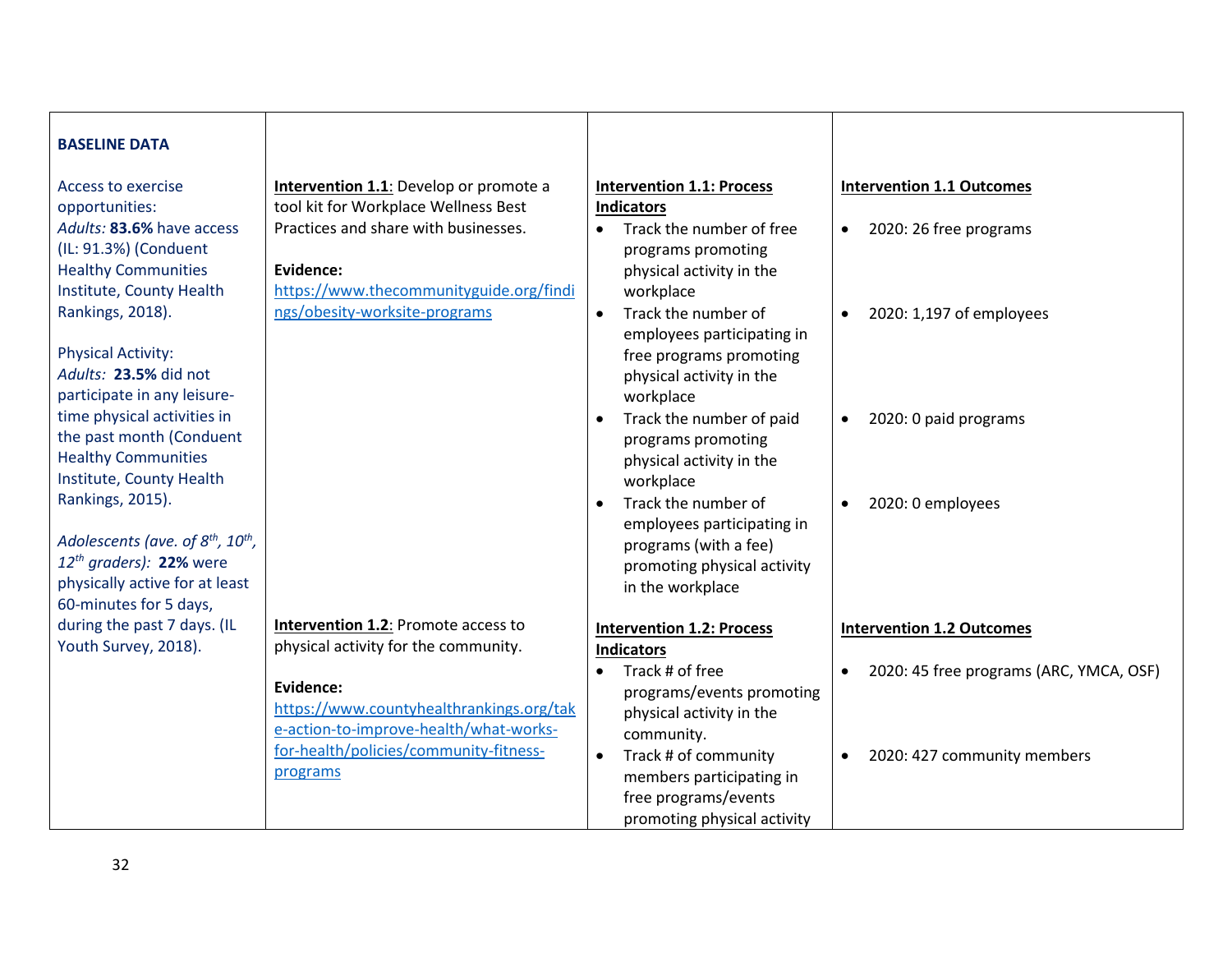|                                                                                         | Track # of paid<br>$\bullet$<br>programs/events promoting<br>physical activity in the<br>community<br>Track # of community<br>$\bullet$<br>members participating in<br>programs/events (with a<br>fee) promoting physical<br>activity              | 2020: 7 paid programs/events<br>$\bullet$<br>2020: 1,206 community members<br>$\bullet$                              |
|-----------------------------------------------------------------------------------------|----------------------------------------------------------------------------------------------------------------------------------------------------------------------------------------------------------------------------------------------------|----------------------------------------------------------------------------------------------------------------------|
|                                                                                         | <b>Intervention 1.3: Process</b>                                                                                                                                                                                                                   | <b>Intervention 1.3 Outcomes</b>                                                                                     |
| Intervention 1.3: Offer A Matter of Balance                                             | <b>Indicators</b>                                                                                                                                                                                                                                  |                                                                                                                      |
| to Older Adults                                                                         | Track # of people<br>$\bullet$                                                                                                                                                                                                                     | 2020: 58 participants; 20 completed the<br>$\bullet$                                                                 |
| Evidence:                                                                               | participating in the A Matter                                                                                                                                                                                                                      | program prior to COVID-19.                                                                                           |
| https://ijbnpa.biomedcentral.com/articles/                                              | of Balance to Older Adults<br>course.                                                                                                                                                                                                              |                                                                                                                      |
| 10.1186/s12966-017-0509-8                                                               | Track # of Matter of Balance<br>$\bullet$                                                                                                                                                                                                          | 2020: 1 course<br>$\bullet$                                                                                          |
|                                                                                         | Courses offered                                                                                                                                                                                                                                    |                                                                                                                      |
| <b>Intervention 1.4: Offer Partners in Health</b>                                       | <b>Intervention 1.3: Outcome</b><br><b>Indicators</b><br>% of participants reported<br>"feeling a reduction in a fear<br>of falling"<br>% of participants reported<br>$\bullet$<br>"feeling improved strength"<br><b>Intervention 1.4: Process</b> | 2020: 94% of participants<br>$\bullet$<br>2020: 55% of participants<br>$\bullet$<br><b>Intervention 1.4 Outcomes</b> |
| to those who have developmental<br>disabilities and support staff through<br>MarcFirst. | <b>Indicators</b><br>Track # of people<br>$\bullet$<br>participating in the Partners<br>in Health program                                                                                                                                          | 2020: 46 people<br>$\bullet$                                                                                         |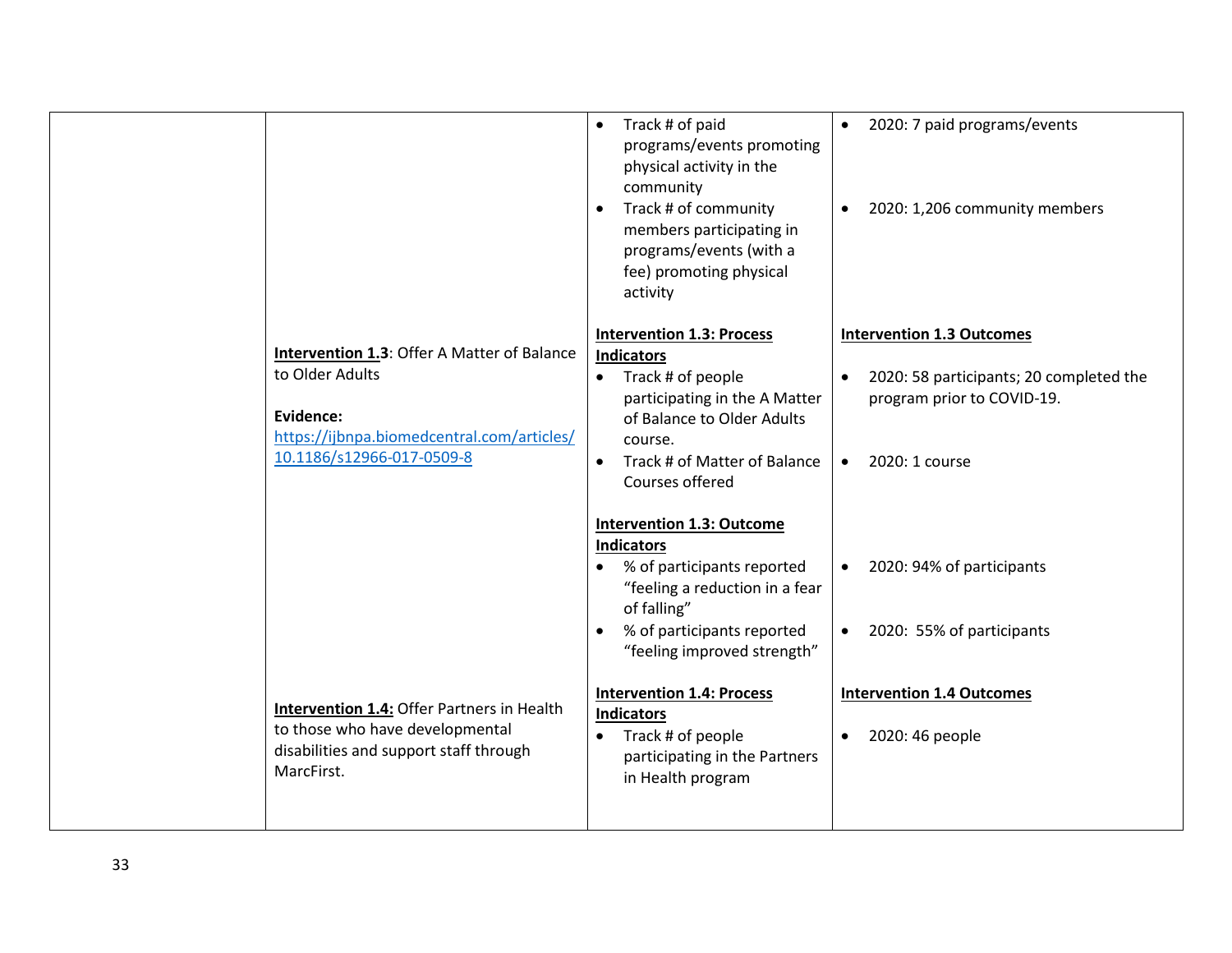| Evidence:<br>https://ijbnpa.biomedcentral.com/articles/<br>10.1186/1479-5868-10-18                                                                                                                                                                                                                                                                                                                           | <b>Intervention 1.4: Outcomes</b><br><b>Indicators</b><br>% of participants who<br>$\bullet$<br>decreased their blood<br>pressure<br>% of participants who<br>$\bullet$<br>improved waist<br>circumference<br>% of participants who<br>$\bullet$<br>improved BMI | 2020: 26% (12 participants)<br>$\bullet$<br>2020: 37% (17 participants)<br>$\bullet$<br>2020: 30% (14 participants)<br>$\bullet$                                                            |
|--------------------------------------------------------------------------------------------------------------------------------------------------------------------------------------------------------------------------------------------------------------------------------------------------------------------------------------------------------------------------------------------------------------|------------------------------------------------------------------------------------------------------------------------------------------------------------------------------------------------------------------------------------------------------------------|---------------------------------------------------------------------------------------------------------------------------------------------------------------------------------------------|
| <b>STRATEGY #2: Promote active living within</b><br>our pediatric population.                                                                                                                                                                                                                                                                                                                                |                                                                                                                                                                                                                                                                  |                                                                                                                                                                                             |
| Intervention 2.1: Promote the 5-2-1-0<br>Campaign amongst school-aged kids.<br>Evidence:<br>https://www.countyhealthrankings.org/tak<br>e-action-to-improve-health/what-works-<br>for-health/policies/community-wide-<br>physical-activity-campaigns<br>https://www.countyhealthrankings.org/tak<br>e-action-to-improve-health/what-works-<br>for-health/policies/screen-time-<br>interventions-for-children | <b>Intervention 2.1: Process</b><br><b>Indicators</b><br>Track # of facilities who<br>$\bullet$<br>promote the 5-2-1-0<br>campaign<br>Track # of children educated<br>$\bullet$<br>on the 5-2-1-0 Campaign<br>amongst school-aged kids                           | <b>Intervention 2.1 Outcomes</b><br>2020: 5 facilities (District 87, OSF Pediatrics,<br>$\bullet$<br>Boys and Girls Club, YMCA, Heartland Head<br>Start)<br>2020: 995 children<br>$\bullet$ |

34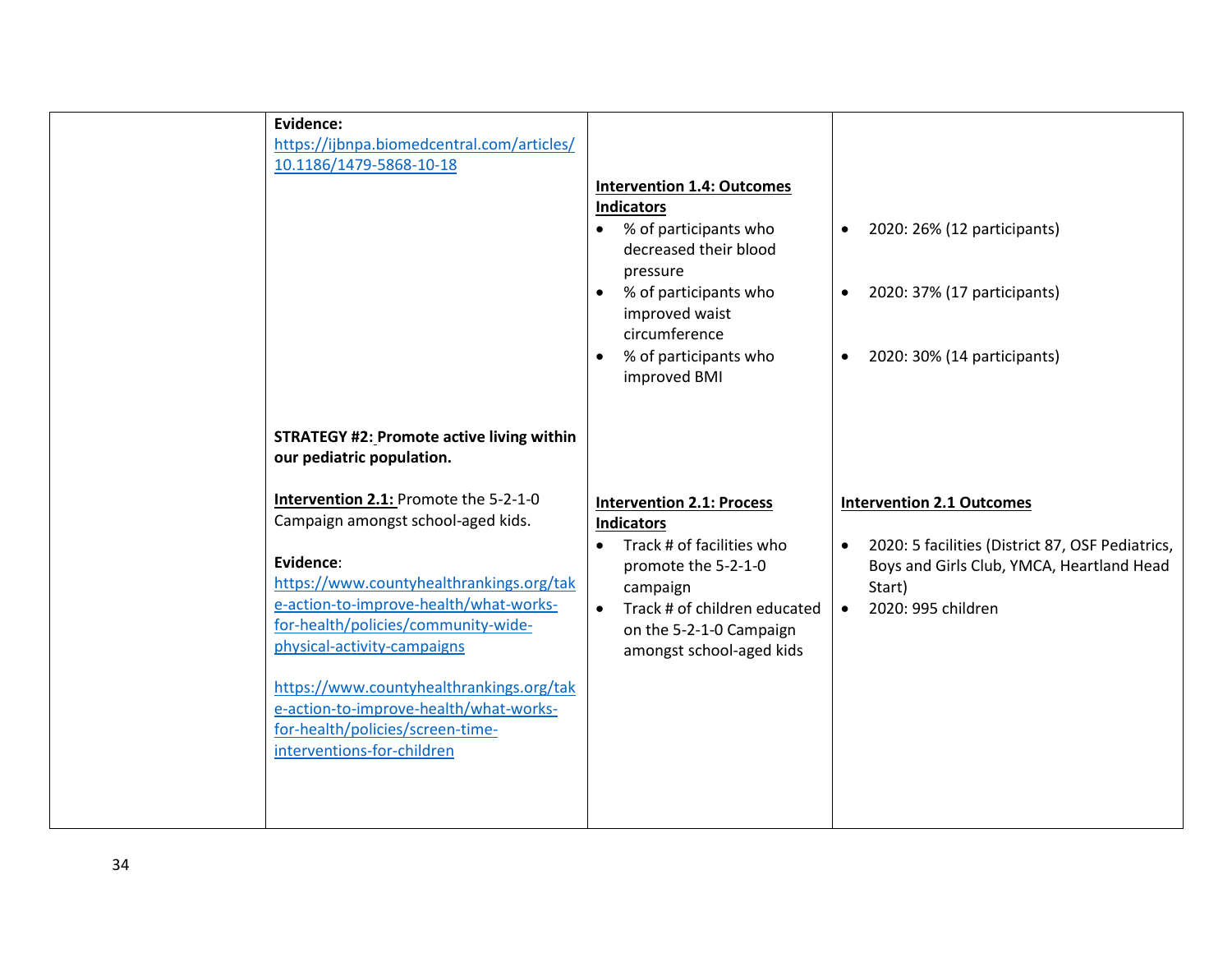| <b>Intervention 2.2:</b> Increase physical activity<br>access to the pediatric population.<br>Evidence:<br>https://www.countyhealthrankings.org/tak<br>e-action-to-improve-health/what-works-<br>for-health/policies/multi-component-<br>obesity-prevention-interventions<br><b>Intervention 2.3: Promote and implement</b><br>Girls on the Run program in McLean<br>County. | <b>Intervention 2.2: Process</b><br><b>Indicators</b><br>Track # of free programs<br>$\bullet$<br>offered to promote physical<br>activity to kids<br>$\bullet$ Track # of kids who<br>participated in free physical<br>activity programs<br>Track # of paid programs<br>$\bullet$<br>offered to promote physical<br>activity to kids<br>Track # of kids who<br>participated in physical<br>activity programs (with a<br>fee)<br>Track # of paid programs<br>promoting physical activity<br>for parent/child.<br>Track # parent/child people<br>$\bullet$<br>participating in a program<br>with a fee).<br><b>Intervention 2.3: Process</b><br><b>Indicators</b><br>Track # of participants in the<br>$\bullet$<br>program.<br>Track # of programs offered | <b>Intervention 2.2 Outcomes</b><br>2020: 2 free programs (Healthy Kids U at<br>YMCA and OSF)<br>2020: 28 kids<br>$\bullet$<br>2020: 6 paid programs (YMCA)<br>$\bullet$<br>2020: 1,200 kids<br>2020: 1 paid programs (YMCA)<br>$\bullet$<br>• 2020: 15 parent/child participating<br><b>Intervention 2.3: Outcomes</b><br>2020: 10 of participants<br>$\bullet$<br>2020: 1 program offered<br>$\bullet$ |
|------------------------------------------------------------------------------------------------------------------------------------------------------------------------------------------------------------------------------------------------------------------------------------------------------------------------------------------------------------------------------|-----------------------------------------------------------------------------------------------------------------------------------------------------------------------------------------------------------------------------------------------------------------------------------------------------------------------------------------------------------------------------------------------------------------------------------------------------------------------------------------------------------------------------------------------------------------------------------------------------------------------------------------------------------------------------------------------------------------------------------------------------------|----------------------------------------------------------------------------------------------------------------------------------------------------------------------------------------------------------------------------------------------------------------------------------------------------------------------------------------------------------------------------------------------------------|
|                                                                                                                                                                                                                                                                                                                                                                              | in McLean County<br><b>Intervention 2.3: Outcome</b><br><b>Indicators</b>                                                                                                                                                                                                                                                                                                                                                                                                                                                                                                                                                                                                                                                                                 |                                                                                                                                                                                                                                                                                                                                                                                                          |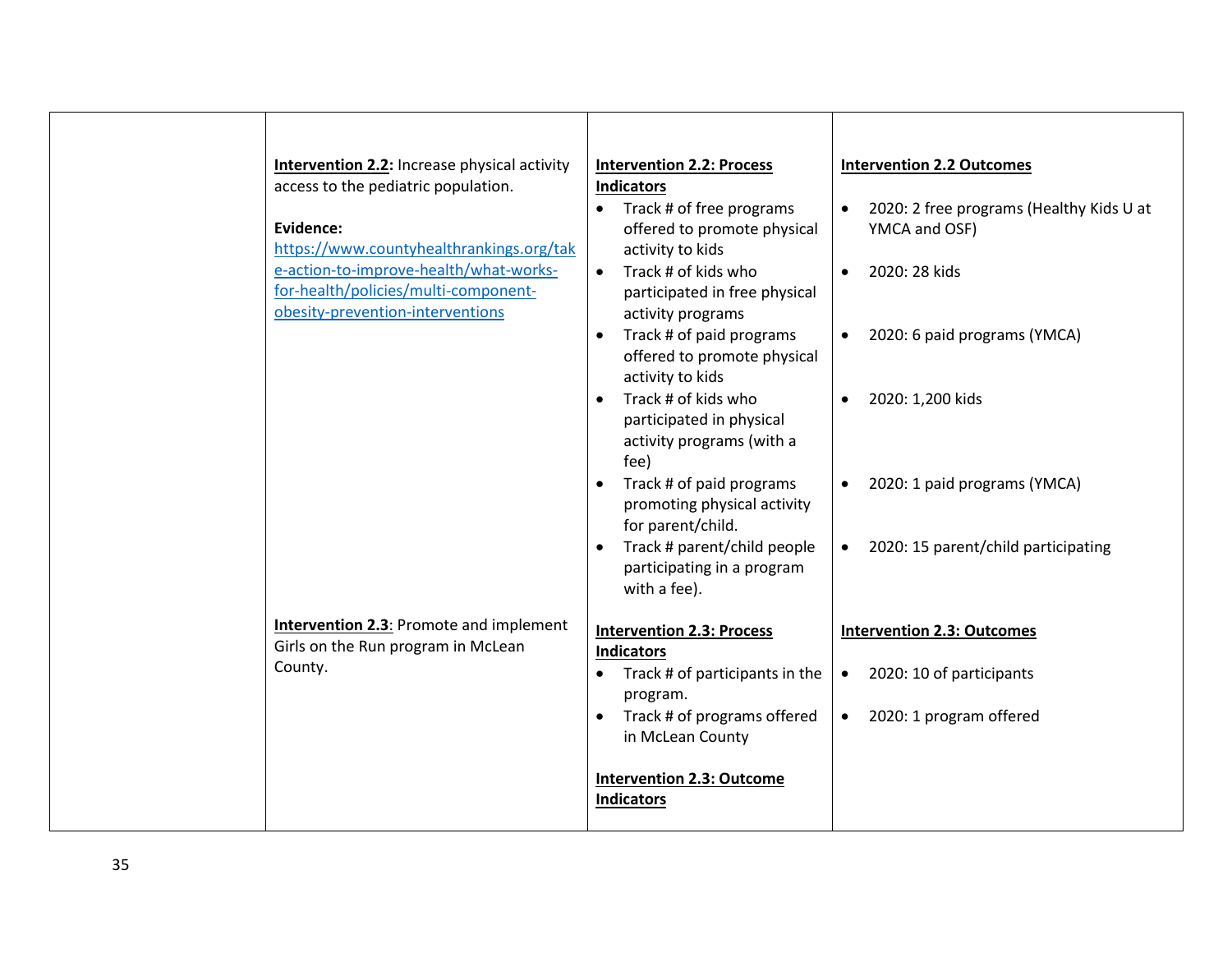| 2020: did not complete due to COVID-19<br>2020: did not complete due to COVID-19                                                                                                                                                                                                                                                                                                                                                                                                                                                                      |  |  |  |
|-------------------------------------------------------------------------------------------------------------------------------------------------------------------------------------------------------------------------------------------------------------------------------------------------------------------------------------------------------------------------------------------------------------------------------------------------------------------------------------------------------------------------------------------------------|--|--|--|
| <b>2020 RELATED IMPROVEMENT PLAN ACCOMPLISHMENTS</b>                                                                                                                                                                                                                                                                                                                                                                                                                                                                                                  |  |  |  |
| United Way of McLean County donated 150,000 meals. These were distributed to families experiencing hunger, through "Feeding BN and Beyond", an<br>initiative in partnership with other local entities. Also, 2,500 holiday food boxes were distributed to families in December, in partnership with the Tinervin                                                                                                                                                                                                                                      |  |  |  |
| In 2020, Carle Health collaborated with Central Illinois Produce to provide free produce and/or dairy boxes to Carle employees. Starting in August, Carle<br>BroMenn Medical Center received 50 boxes available to Carle BroMenn Medical Center employees at no cost. Twenty-five of the boxes were produce boxes<br>containing 20 pounds of fruits and vegetables and 25 were dairy boxes containing seven pounds of dairy products.                                                                                                                 |  |  |  |
| In October 2020, Carle BroMenn Medical Center collected \$295 in grocery store gift cards from employees and volunteers to donate to the Center for Hope<br>and Temba Food pantries. Staff at the pantries used the gift cards to purchase fresh produce and other fresh food for clients during the winter months. The<br>hospital supplemented the gift cards with a \$1000 in-kind donation.<br>District 87 donated 246,854 meals (breakfast and lunch) for students April through December 2020 and they donated 35,414 leftover meals to Midwest |  |  |  |
|                                                                                                                                                                                                                                                                                                                                                                                                                                                                                                                                                       |  |  |  |
|                                                                                                                                                                                                                                                                                                                                                                                                                                                                                                                                                       |  |  |  |
| Heartland Head Start donated 12,325 free meals (breakfast, lunch, snack) to children under age 18 from 3/17- 6/30/2020.<br>$\bullet$<br>PNC Bank sponsored a \$18.500 grant to Heartland Head Start to donate family meal boxes for COVID-19 relief.<br>$\bullet$                                                                                                                                                                                                                                                                                     |  |  |  |
| OSF HealthCare sponsored 'Girls on the Run' program for District 87 for \$2,500 in Spring 2020.<br>$\bullet$                                                                                                                                                                                                                                                                                                                                                                                                                                          |  |  |  |
| HEAL Priority Action Team partnered with the Illinois Extension Office to form a Food Pantry Committee that consisted of five local food pantries, local                                                                                                                                                                                                                                                                                                                                                                                              |  |  |  |
|                                                                                                                                                                                                                                                                                                                                                                                                                                                                                                                                                       |  |  |  |
| OSF HealthCare sponsored weekly Student Health 101 emails to all student homes attending Normal Community West and Normal Community High                                                                                                                                                                                                                                                                                                                                                                                                              |  |  |  |
|                                                                                                                                                                                                                                                                                                                                                                                                                                                                                                                                                       |  |  |  |
| OSF HealthCare donated 300 water bottles to BN Parents to distribute to junior high school students in Unit 5 to promote drinking water to stay healthy.                                                                                                                                                                                                                                                                                                                                                                                              |  |  |  |
| In 2020, Carle BroMenn Medical Center Mission and Spiritual Care gave 16 food boxes to food insecure patients. The food boxes were donated by Eastview                                                                                                                                                                                                                                                                                                                                                                                                |  |  |  |
|                                                                                                                                                                                                                                                                                                                                                                                                                                                                                                                                                       |  |  |  |
|                                                                                                                                                                                                                                                                                                                                                                                                                                                                                                                                                       |  |  |  |